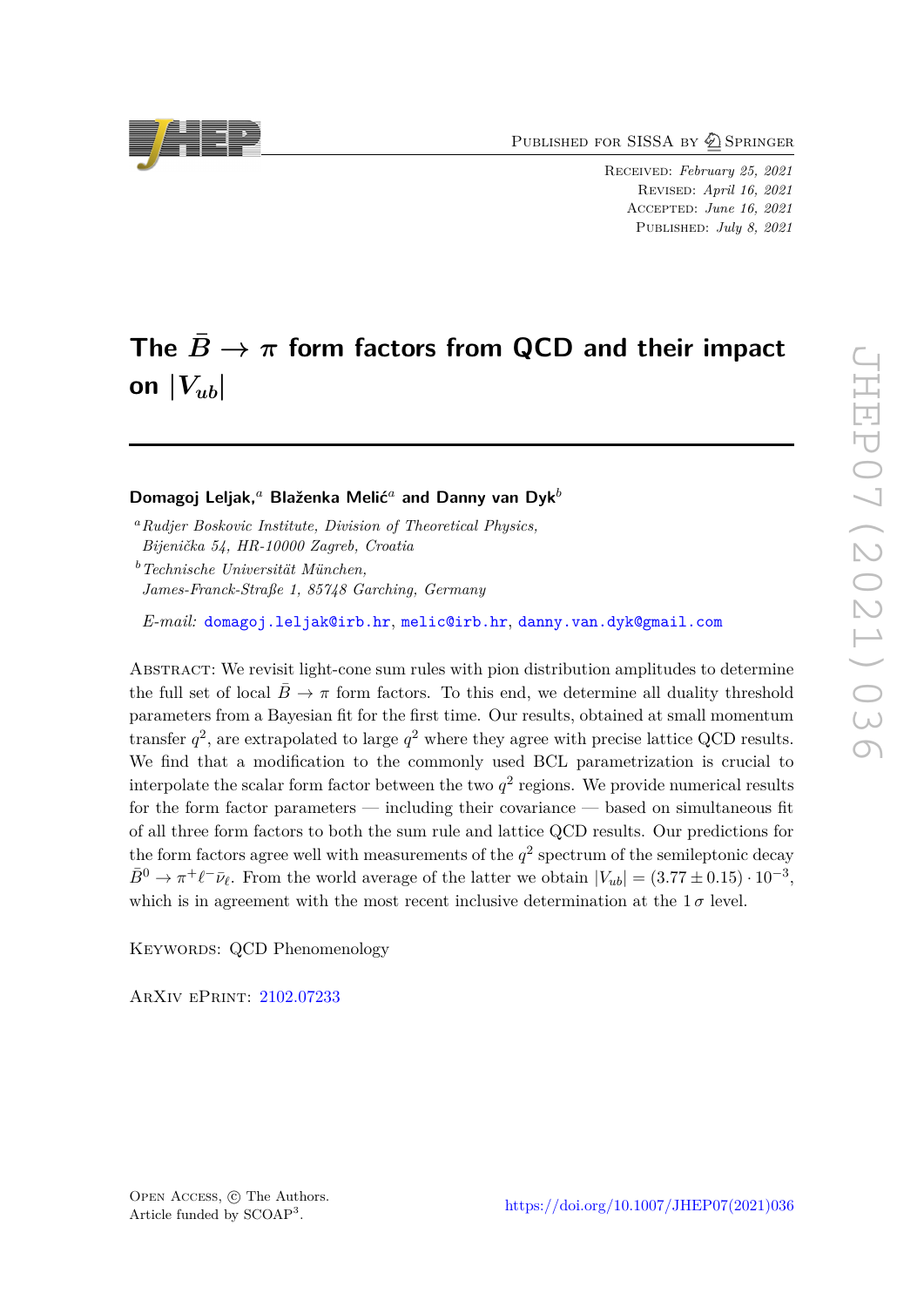## **Contents**

|   | 1 Introduction                                                                      | $\mathbf{1}$   |
|---|-------------------------------------------------------------------------------------|----------------|
|   | 2 The $\overline{B} \to \pi$ form factors from light-cone sum rules                 | 3              |
|   | Input parameters<br>2.1                                                             | 4              |
|   | Setting the duality thresholds and Borel parameters<br>2.2                          | $\overline{5}$ |
|   | Numerical results for the form factors<br>2.3                                       | 9              |
|   | 3 Extrapolation of the LCSR results to large $q^2$                                  | <b>10</b>      |
|   | 4 Interpolation between LCSR and lattice QCD results                                | <b>15</b>      |
|   | 5 Determination of $ V_{ub} $ and further phenomenological applications             | 21             |
|   | Exclusive $ V_{ub} $ determination from $B \to \pi$ semileptonic decays<br>5.1      | 21             |
|   | Lepton-flavour universality ratio<br>5.2                                            | 25             |
|   | Angular observables and polarizations in $B \to \pi \ell^- \bar{\nu}_{\ell}$<br>5.3 | 26             |
| 6 | Conclusions                                                                         | $27\,$         |
|   | A Supplementary information                                                         | 29             |

## <span id="page-1-0"></span>**1 Introduction**

The world average of the inclusive  $|V_{ub}|$  determinations following the BNLP approach  $[1-5]$  $[1-5]$ and the GGOU approach  $[6, 7]$  $[6, 7]$  $[6, 7]$  as determined by the HFLAV collaboration reads  $[8]$ :

$$
10^3 \times |V_{ub}|_{\text{BLNP}} = 4.44^{+0.13}_{-0.14}|_{\text{exp.}+0.22}|_{\text{theory}} \simeq 4.44^{+0.25}_{-0.26},
$$
  

$$
10^3 \times |V_{ub}|_{\text{GGOU}} = 4.32 \pm 0.12|_{\text{exp.}+0.13}|_{\text{theory}} \simeq 4.32^{+0.17}_{-0.18}.
$$
 (1.1)

These results deviate significantly from  $|V_{ub}|$  determinations that use the exclusive decays  $\bar{B}^0 \to \pi^+ \ell^- \bar{\nu}_{\ell}$ , where  $\ell = e, \mu$ . The present world average thereof reads [\[8\]](#page-31-4):

$$
10^3 \times |V_{ub}|_{\text{LQCD}+LCSR}^{\bar{B} \to \pi} = 3.67 \pm 0.09|_{\text{exp.}} \pm 0.12|_{\text{theory}} \simeq 3.67 \pm 0.15. \tag{1.2}
$$

Assuming the inclusive and exclusive results to be uncorrelated and normally distributed with the stated overall uncertainties, these results are mutually incompatible. One finds a deviation of  $\approx 2.7\sigma$ , depending on which of the inclusive determinations is considered. This long-standing situation is commonly referred to as the "exclusive vs inclusive" puzzle, which continues to be a topic of active research [\[9\]](#page-31-5).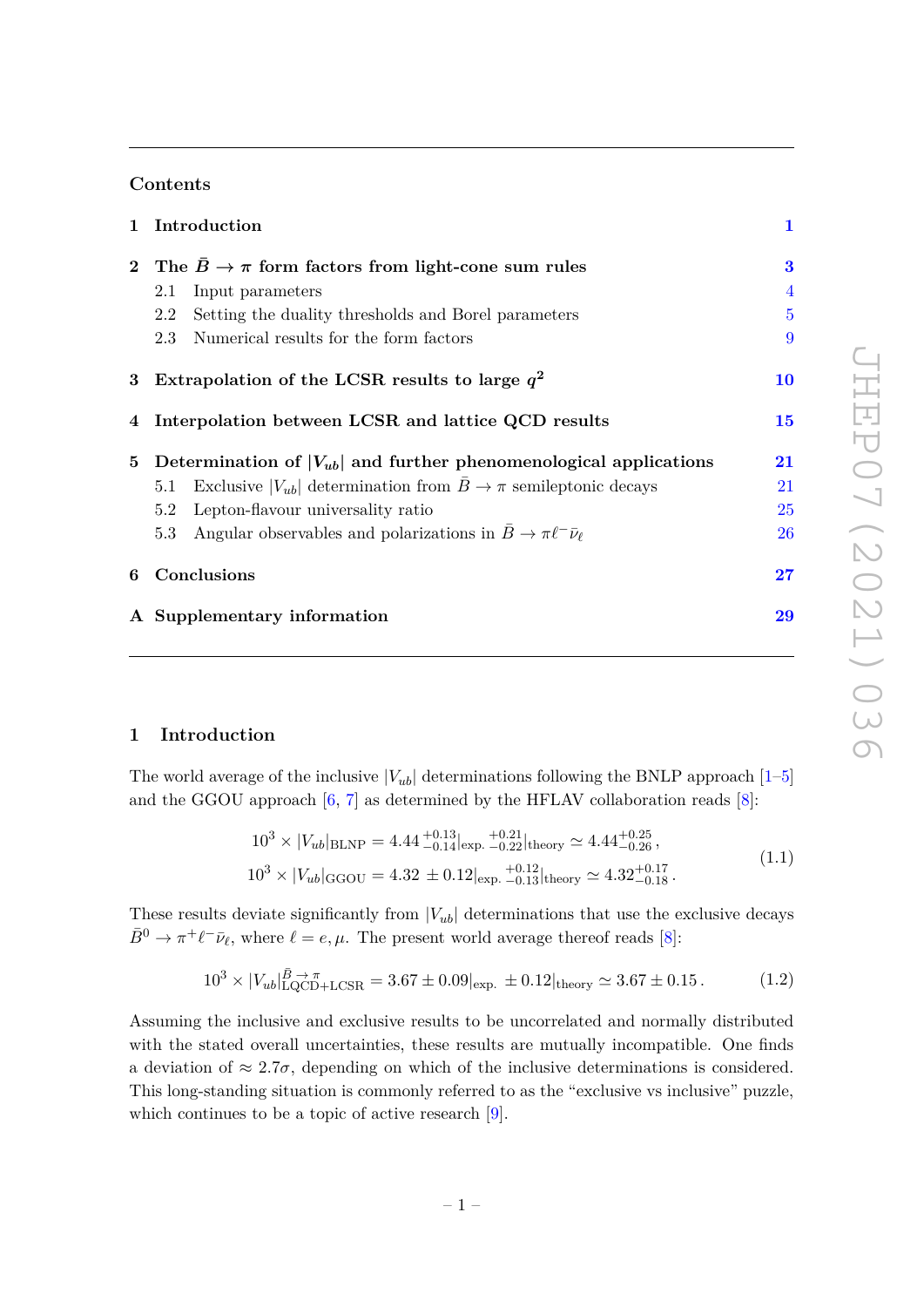The most recent inclusive determination by the Belle collaboration [\[10\]](#page-31-6) finds the tension reduced, with the central value dropping closer to the exclusive one, while simultaneously increasing the uncertainty. The average of the values extracted using four different theoretical frameworks is reported as:

<span id="page-2-1"></span>
$$
10^3 \times |V_{ub}| = 4.10 \pm 0.09 \pm 0.22 \pm 0.15. \tag{1.3}
$$

where the uncertainties are of statistical, systematical, and theoretical origin, respectively. Compared to the relative uncertainty of  $\approx 4\%$  in the determination from exclusive  $B \to \pi \ell^- \bar{\nu}_{\ell}$  decays, the inclusive determination has a much larger relative uncertainty of  $\approx$  7%. The latter is partially dominated by the subtraction of a large  $B \to X_c \ell^- \bar{\nu}_\ell$  background, which is one focus of the recent Belle analysis [\[10\]](#page-31-6). The smallness of the (theory) uncertainties in the exclusive determination therefore warrant heightened scrutiny.

The description of exclusive semileptonic decays requires knowledge of the hadronic form factors. The set of form factors includes  $f_+$  and  $f_0$ , which are relevant to the SM predictions for charged-current semileptonic  $\bar{B} \to \pi \ell^- \bar{\nu}_{\ell}$  decays. Another form factor  $f_T$ is needed for SM predictions of rare semileptonic  $\bar{B} \to \pi \ell^+ \ell^-$  decays and also arises in Beyond the Standard Model (BSM) analyses of the charged-current decay. All three form factors are scalar-valued coefficients that emerge in the Lorentz decomposition of the two hadronic matrix elements

<span id="page-2-0"></span>
$$
\langle \pi(k)|\bar{u}\gamma^{\mu}b|B(p)\rangle = f_{+}(q^{2})\left[ (p+k)^{\mu} - \frac{m_{B}^{2} - m_{\pi}^{2}}{q^{2}}q^{\mu} \right] + f_{0}(q^{2})\frac{m_{B}^{2} - m_{\pi}^{2}}{q^{2}}q^{\mu},
$$
  

$$
\langle \pi(k)|\bar{u}\sigma_{\mu\nu}q^{\nu}b|B(p)\rangle = \frac{i f_{T}(q^{2})}{m_{B} + m_{\pi}} \left[ q^{2}(p+k)_{\mu} - \left( m_{B}^{2} - m_{\pi}^{2} \right) q_{\mu} \right].
$$
 (1.4)

These three form factors are all functions of the momentum transfer  $q^2 \equiv (p - k)^2$ .

Presently, the determination of  $|V_{ub}|$  from the exclusive  $\bar{B} \to \pi \ell^- \bar{\nu}_{\ell}$  decays is the most competetive. Other determinations either lack precision on the theoretical side (such as  $\bar{B}_c \to D\ell^- \bar{\nu}_\ell$  or the experimental side (such as  $\bar{B} \to \ell^- \bar{\nu}_\ell$  or  $\Lambda_b \to p\mu^- \bar{\nu}_\mu$ ), with improvements to the precision expected in the future. A more detailed discussion is available in ref. [\[8\]](#page-31-4). The increase in precision of the theoretical predictions for and the experimental measurements of  $B \to \pi \ell^- \bar{\nu}_{\ell}$  has also made this decay a prime candidate for searches of BSM effects in charged currents. These searches are well motivated in light of recent tensions in  $b \to c\ell^- \bar{\nu}_\ell$  processes.

The purpose of this work is three-fold:

- 1. to revisit light-cone sum rule predictions for the full set of local  $B \to \pi$  form factors, with focus on the systematic uncertainties that affect this method;
- 2. to carry out a combined fit with the precise lattice QCD (LQCD) results for the form factors, in order to provide the most up-to-date exclusive determination of  $|V_{ub}|$ ;
- 3. to provide up-to-date predictions for  $\bar{B} \to \pi \ell^- \bar{\nu}_{\ell}$  observables that probe leptonflavour universality and non-standard weak effective couplings.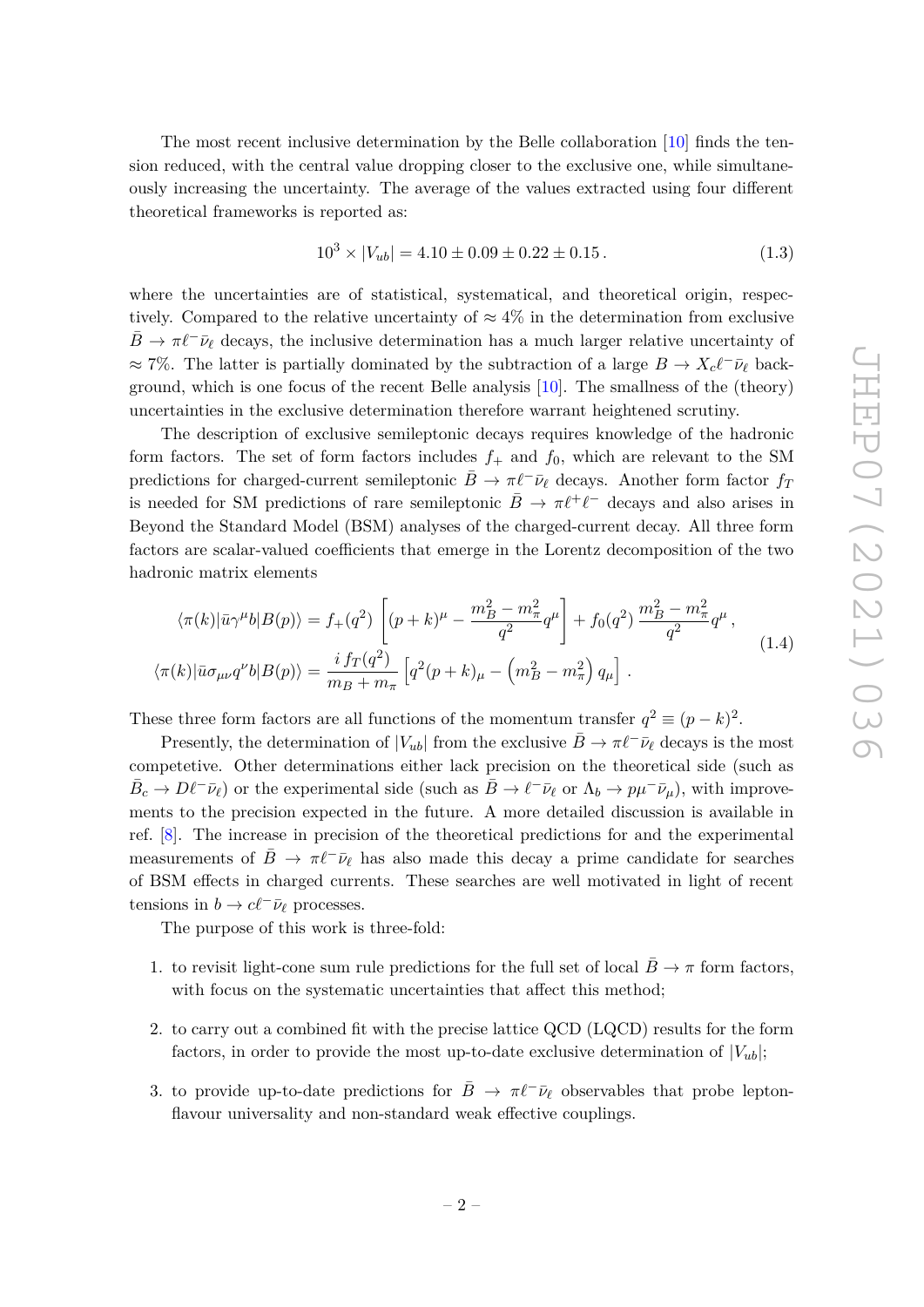## <span id="page-3-0"></span>**2** The  $\bar{B} \to \pi$  form factors from light-cone sum rules

Hadronic transition form factors, such as in  $\bar{B} \rightarrow \pi$  transitions, are genuinely nonperturbative objects. They cannot be computed with perturbative methods in the phase space region in which they are needed to describe the semileptonic decays. Light-Cone Sum Rules (LCSRs) are a long-established technique to determine hadronic form factors [\[11–](#page-31-7)[13\]](#page-31-8). Within a LCSR, the hadronic transition form factor of interest is determined from a calculation of a suitable correlation function. One can find a kinematic regime in which this correlation function factorizes into a pertubative (hard) scattering kernel and universal nonperturbative matrix elements, the so-called light-cone distribution amplitudes (LCDAs). Using dispersion relations and the assumption of semi-global quark hadron duality, the sum rule then gives the form factor of interest. A pedagogical introduction of LCSRs in particular and a modern perspective on QCD sum rules in general can be found in ref. [\[14\]](#page-31-9). In this work we revisit the LCSRs for full set of local  $B \to \pi$  form factors associated with dimension-three  $b \to u$  or  $b \to d$  currents. The LCSRs are constructed with an on-shell pion and an interpolated *B* meson, and by the use of pion distribution amplitudes. Our definition of the form factors is shown in eq. [\(1.4\)](#page-2-0).

The analytical expressions for the two-point correlation functions that give rise to the sum rules are known to high accuracy. The expansion in light-cone operators uses the twist of an operator — the difference between mass dimension and canonical spin of the operator — as an expansion parameter. Operators of higher twist are supressed by power of  $\Lambda_{\text{had}}/m_b$ . The leading contributions at the twist-two level are known at next-toleading order (NLO) in  $\alpha_s$  [\[15,](#page-31-10) [16\]](#page-31-11). Next-to-next-to-leading order (NNLO) [\[17\]](#page-31-12) are partially computed in the large  $\beta_0$  approximation. In  $\bar{B} \to \pi$  transitions, the next-to-leading twist contributions are known to by enhanced by the factor

$$
\frac{\mu_{\pi}}{m_b} = \frac{m_{\pi}^2}{m_b(m_u + m_d)},
$$
\n(2.1)

which is formally power-suppressed but numerically large. Due to this enhancement, the twist-three terms contribute approximately 50% to the correlation function, e.g. [\[16\]](#page-31-11). Due to the chiral enhancement it is important to include the twist-three terms also at NLO [\[16\]](#page-31-11). Beyond this level, contributions up to twist-six follow the expected pattern of power suppression [\[18\]](#page-31-13).

In this work, we provide predictions for the three hadronic form factors based on the analytic expressions in refs. [\[16,](#page-31-11) [19,](#page-32-0) [20\]](#page-32-1). These LCSRs use  $\pi$ -meson distribution amplitudes. They include expressions up to twist-four accuracy at leading order in  $\alpha_s$  and expressions up to twist-three accuracy at next-to-leading order in  $\alpha_s$ . Expressions beyond twist-four accuracy are numerically negligible [\[18\]](#page-31-13). In the preparation of this work we have identified two typos in the analytic expressions in the literature.<sup>[1](#page-3-1)</sup> These two typos do not significantly

<span id="page-3-1"></span><sup>&</sup>lt;sup>1</sup>First, in eq. (4.12) of ref. [\[16\]](#page-31-11) the factor  $1/2$  in front of the  $d^2\phi_{4\pi}/du^2$  term should be replaced by a factor 1*/*4. Second, in the fourth line of eq. (B.35) the plus prescription should extend to the entire term rather than only to the  $\rho/(1-\rho)$  factor. The first typo is corrected in subsequent publications, while the second typo is not.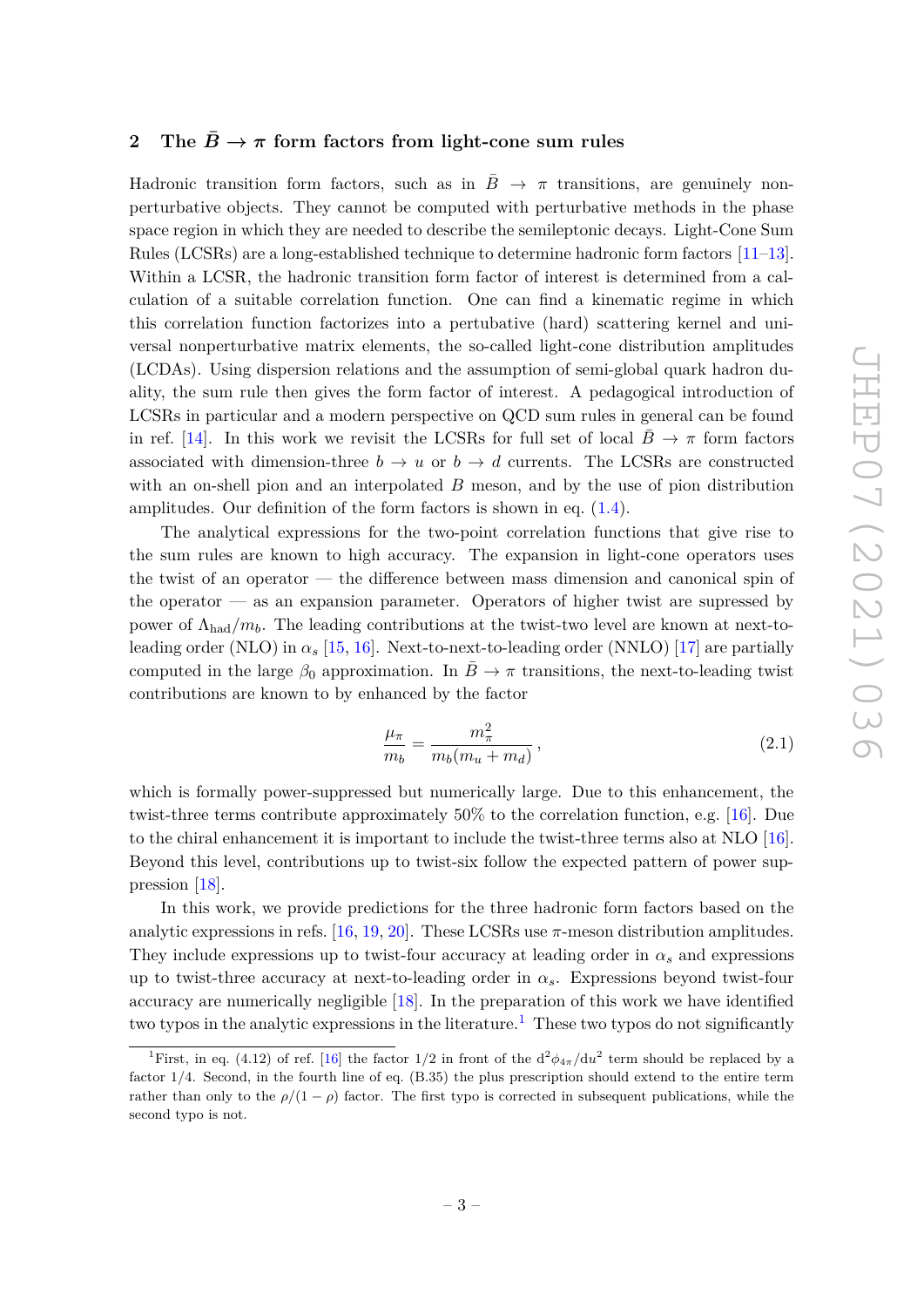impact the form factor values, but have a non-negligible effect on the computation of the *B*-meson mass predictor, which we use below to determine the duality thresholds.

Our numerical results for the form factors as presented below differ from previous LCSR studies in the following aspects:

- 1. We use updated input parameters for quark masses, strong coupling and most importantly — for the two-particle twist-two  $\pi$  LCDA. The full set of input parameters is discussed in section [2.1.](#page-4-0)
- 2. We determine the duality thresholds for *all three* form factors from three daughter sum rules. The latter are obtained from the derivative of the initial sum rules with respects to the Borel parameter. In this way a predictor for the mass squared of the *B* meson can be included in a statistical analysis. The method is discussed for the  $f_{+}$ form factor in ref. [\[21\]](#page-32-2), and for LCSRs with *B*-meson LCDAs in ref. [\[22\]](#page-32-3). Details of this procedure and practical considerations for this step are discussed in section [2.2.](#page-5-0)
- 3. Within the threshold-setting procedure, we investigate the dependence of the duality thresholds on the momentum transfer  $q^2$ . We compare two models of these thresholds, and use their difference to assign a systematic uncertainty to our final results.

#### <span id="page-4-0"></span>**2.1 Input parameters**

Our setup follow the usual approach to calculate both the *B*-meson decay constant *f<sup>B</sup>* in two-point QCD sum rules and the  $\bar{B} \to \pi$  form factors in LCSR within a simultaneous analysis [\[16,](#page-31-11) [21,](#page-32-2) [30\]](#page-32-4). The rationale for this approach is that perturbative corrections to the correlation functions in both sum rules partially cancel. As a consequence, our input parameters involve the full set of all, the two-point sum rule and the light-cone sum rule parameters. We classify these parameters as follows:

- **Strong coupling and quark masses.** These parameters include the strong coupling at  $\mu = M_Z$ , the bottom quark mass in the  $\overline{\text{MS}}$  scheme at the scale  $m_b$ , and the sum of the up and down quark masses in the  $\overline{\text{MS}}$  scheme at the scale 2 GeV.
- **Hadron masses.** These parameters include the masses of the initial-state *B* meson  $m_B$ and the final-state pion  $m_\pi$ .
- **Vacuum condensate densities.** These parameters include the quark condensate evaluated using the GMOR relation at 2 GeV and the gluon condensate, while the mixed quark-gluon condensate is implemented through  $m_0^2$ , its ratio with the quark condensate. Lastly, *r*vac parametrizes factorization in the four-quark condensate density. These parameters are needed exclusively in the two-point sum rule.
- **Parameters of the** *π* **<b>LCDAs.** These parameters include the pion decay constant  $f_\pi$  to which the leading-twist LCDA is normalised. The shape of the leading-twist DA is described by an expansion in Gegenbauer polynomials, which are eigenfunction of the RGE kernel to leading-logarithmic accuracy. Isospin symmetry implies that only even Gegenbauer polynomials contribute, and we retain the first two non-vanishing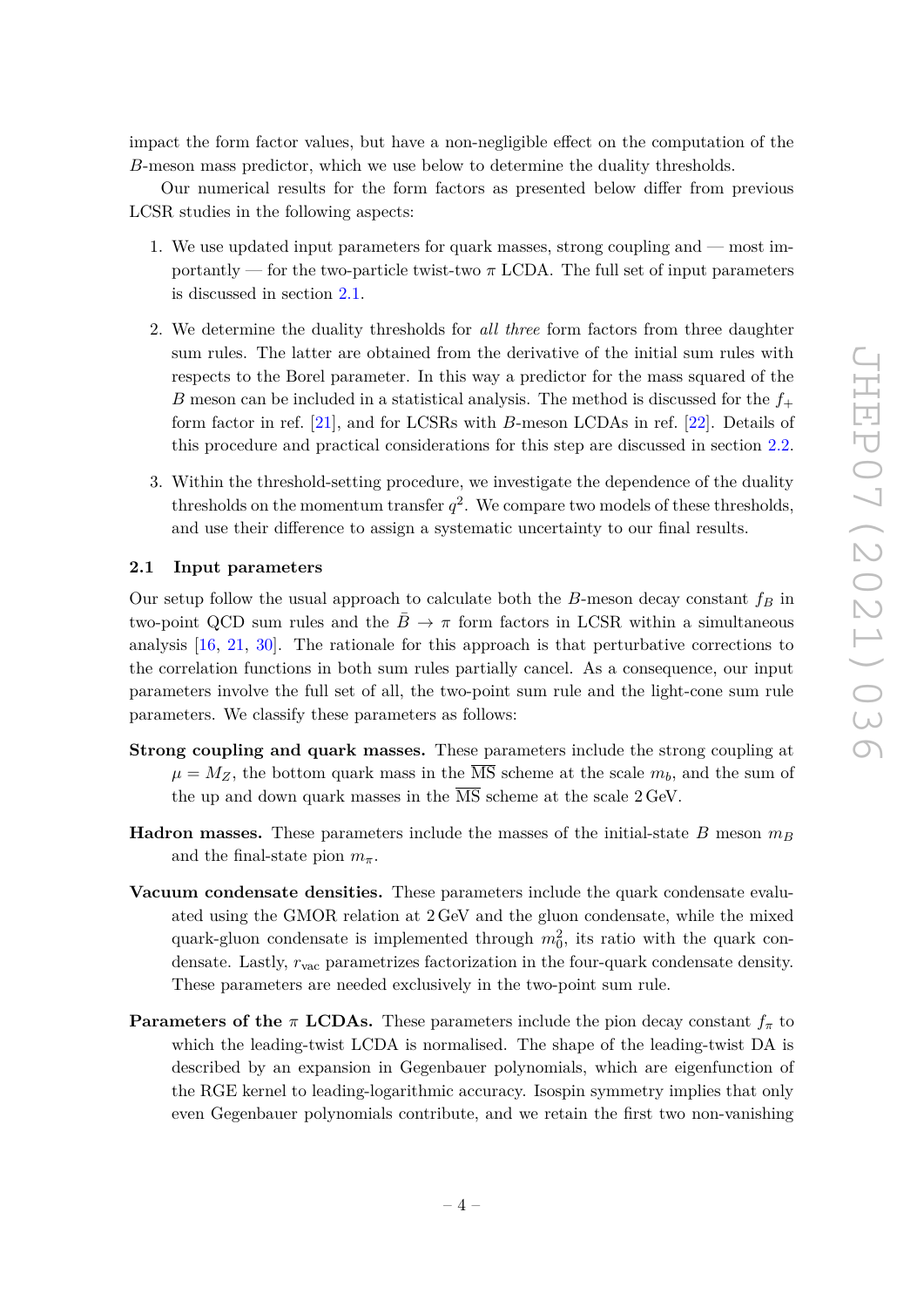Gegenbauer coefficients  $a_{2\pi}$  and  $a_{4\pi}$ . Following ref. [\[28\]](#page-32-5), we normalise the twist-3 two-particle LCDAs to the chiral parameter  $\mu_{\pi}$ (2 GeV) and twist-three three-particle LCDAs to the decays constants  $f_{3\pi}$ . The shape of the three-particle LCDAs additional involves the parameter  $\omega_{3\pi}$ . The twist-four LCDAs are parametrized in terms of  $\delta_{\pi}^2$  and  $\omega_{4\pi}$ . If not specified otherwise, all parameter of this class are renormalised at a scale of 1 GeV.

**Sum rule parameters and scales.** These parameters include the Borel parameter *M*<sup>2</sup> and the values and slopes of the duality threshold parameters  $s_0^F$  and  $s_0^{\prime F}$ , where *F* denotes one of the form factors  $\{f_+, f_0, f_T\}$ . We discuss the parametrisation of the thresholds in detail below. The perturbative LCSR kernels are evaluated at a renormalisation scale  $\mu$ . Further parameters are the Borel parameter  $\bar{M}^2$  and duality threshold  $\bar{s}_0^B$  of the auxilliary two-point sum rule.

All the input parameters are listed and their prior probability density functions (PDFs) are summarized in table [1.](#page-6-0)

We briefly discuss the differences between the inputs used in this work and the inputs used in refs.  $[21, 30]$  $[21, 30]$  $[21, 30]$ :

- 1. While the input parameters for the light quark masses  $m_u$  and  $m_d$  change only slightly, this change has a large numerical effect on  $\mu_{\pi}^2$ , which normalises the twistthree two-particle contributions to the sum rules. It also affected the value of  $\bar{q}q$ condensate density.
- 2. A recent lattice QCD analysis [\[26\]](#page-32-6) of the shape of the leading-twist pion LCDA has provided for the first time a determination of the leading Gegenbauer moment *a*<sup>2</sup> from first principles. We use this result as a Gaussian prior in our analysis. Note that we use the RGE to LL to translate the lattice results to our default input scale of 1 GeV. We also adjust the uniform prior PDFs for the parameters  $a_4$  and  $\delta_{\pi}^2$  to match the lattice QCD results for these parameters within their uncertainty intervals.
- 3. We slightly increase the Borel window for the LCSR to the interval  $12 \,\text{GeV}^2 \leq M^2$  $20 \,\text{GeV}^2$  in which we vary the Borel parameter uniformly rather than with a gaussian prior. This increases the uncertainty due to the Borel parameter in the final numerical results and also fully includes the peaking structure in the posterior PDF.

#### <span id="page-5-0"></span>**2.2 Setting the duality thresholds and Borel parameters**

Each of the duality thresholds  $s_0^F$  corresponds to a point at which to artificially split the dispersive integral for its form factor *F* into two contributions: one corresponding to the  $B \to \pi$  form factor, and one corresponding to hadronic transition matrix elements for excited *B*-mesons and the continuum of *b*-flavoured states. To obtain the threshold parameters, one commonly uses daughter sum rules obtained by taking a derivative of the form factors' correlation function with respect to  $-1/M^2$  and by subsequently normalizing to the correlation function. By using the same input parameters as in the original sum rule, one thereby constrains the duality thresholds parameters. This new daughter sum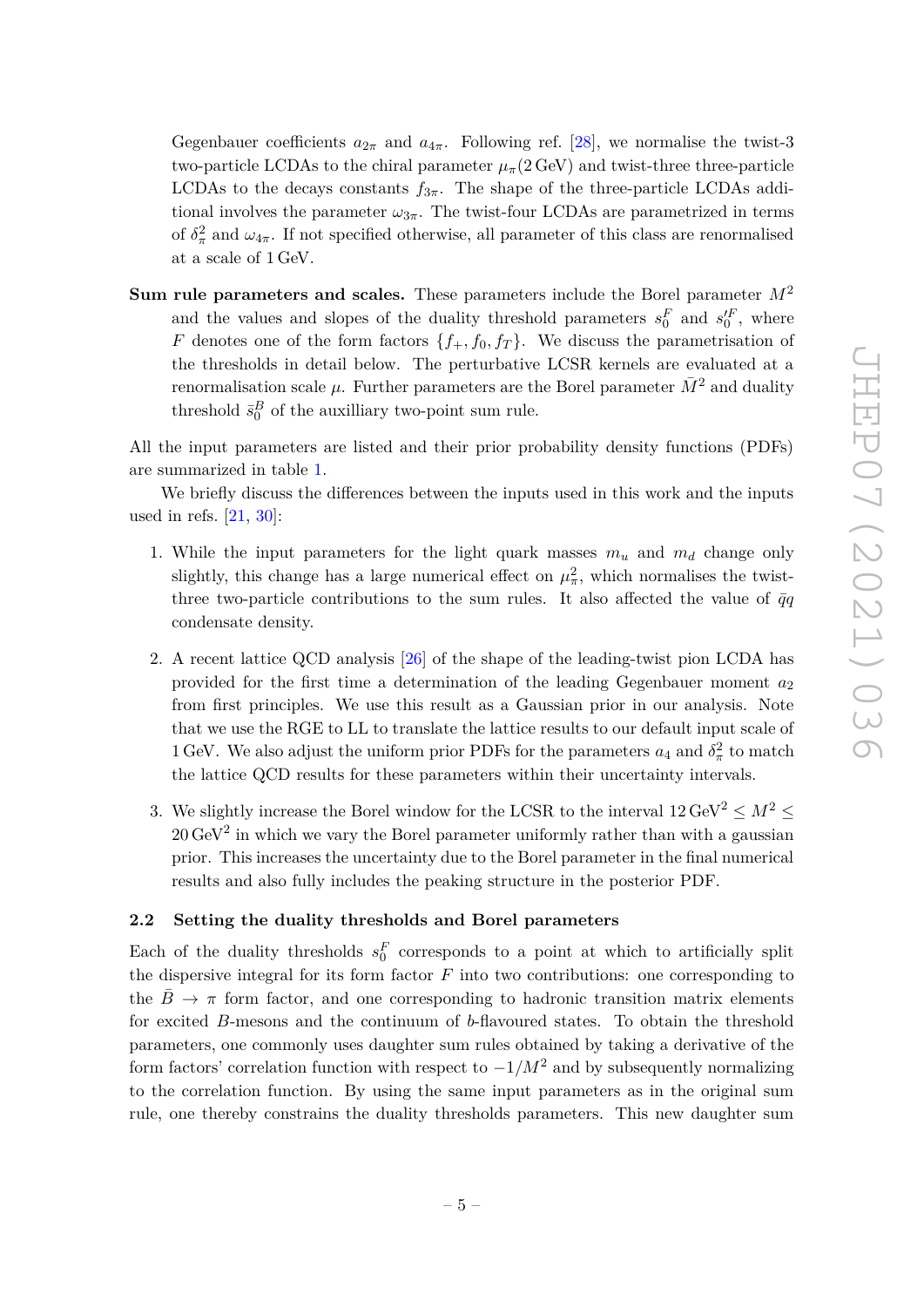| Parameter                                  | value/interval                        | unit                            | prior                  | comments/source                  |  |  |  |  |  |  |  |
|--------------------------------------------|---------------------------------------|---------------------------------|------------------------|----------------------------------|--|--|--|--|--|--|--|
|                                            | quark-gluon coupling and quark masses |                                 |                        |                                  |  |  |  |  |  |  |  |
| $\alpha_s(m_Z)$                            | $0.1179 \pm 0.0010$                   |                                 | gaussian               | $\left 23\right $                |  |  |  |  |  |  |  |
| $\overline{m}_b(\overline{m}_b)$           | $4.18\,\pm\,0.03$                     | GeV                             | gaussian               | $\left 23\right $                |  |  |  |  |  |  |  |
| $[m_u+m_d](2 \text{ GeV})$                 | $6.9\,\pm\,1.1$                       | MeV                             | gaussian               | $\left[ 23\right]$               |  |  |  |  |  |  |  |
|                                            |                                       | hadron masses                   |                        |                                  |  |  |  |  |  |  |  |
| $m_B$                                      | 5279.58                               | MeV                             |                        | $\left 23\right $                |  |  |  |  |  |  |  |
| $m_\pi$                                    | 139.57                                | MeV                             |                        | [23]                             |  |  |  |  |  |  |  |
|                                            | vacuum condensate densities           |                                 |                        |                                  |  |  |  |  |  |  |  |
| $\langle \bar{q}q(2{\rm GeV})\rangle$      | $-(288^{+17}_{-14})^3$                | $\mathrm{MeV}^3$                |                        | $m_{\pi}^2 f_{\pi}^2/2(m_u+m_d)$ |  |  |  |  |  |  |  |
| $\langle \frac{\alpha_s}{\pi} G^2 \rangle$ | [0.000, 0.018]                        |                                 | $\text{GeV}^4$ uniform | $\left[ 24\right]$               |  |  |  |  |  |  |  |
| $m_0^2$                                    | [0.6, 1.0]                            | $\rm GeV^2$                     | uniform                | $\left[ 24\right]$               |  |  |  |  |  |  |  |
| $r_{vac}$                                  | [0.1, 1.0]                            |                                 | uniform                | $\left[ 24\right]$               |  |  |  |  |  |  |  |
|                                            | parameters of the pion DAs            |                                 |                        |                                  |  |  |  |  |  |  |  |
| $f_{\pi}$                                  | $130.2 \pm 0.8$                       | MeV                             | gaussian               | $\vert 25 \vert$                 |  |  |  |  |  |  |  |
| $a_{2\pi}$ (1GeV)                          | $0.157 \pm 0.027$                     |                                 | gaussian               | $\left[ 26\right]$               |  |  |  |  |  |  |  |
| $a_{4\pi}$ (1GeV)                          | $[-0.04, 0.16]$                       |                                 | uniform                | $\left[27\right]$                |  |  |  |  |  |  |  |
| $\mu_{\pi}(2\text{GeV})$                   | $2.8^{+0.6}_{-0.4}$                   | GeV                             |                        | $m_{\pi}^{2}/(m_{u}+m_{d})$      |  |  |  |  |  |  |  |
| $f_{3\pi}$ (1GeV)                          | [0.003, 0.006]                        | $\rm{GeV}^2$                    | uniform                | $\left 28\right $                |  |  |  |  |  |  |  |
| $\omega_{3\pi}$ (1GeV)                     | $[-2.2, -0.8]$                        |                                 | uniform                | $\left 28\right $                |  |  |  |  |  |  |  |
| $\delta_{\pi}^2(1{\rm GeV})$               | [0.11, 0.33]                          | $\rm{GeV}^2$                    | uniform                | $(50\% \text{ sys. unc.})$ [26]  |  |  |  |  |  |  |  |
| $\omega_{4\pi}$ (1GeV)                     | [0.1, 0.3]                            |                                 | uniform                | [28]                             |  |  |  |  |  |  |  |
|                                            | sum rule parameters and scales        |                                 |                        |                                  |  |  |  |  |  |  |  |
| $\mu$                                      | 3.0                                   | GeV                             |                        | [27, 29]                         |  |  |  |  |  |  |  |
| $M^2$                                      | [12.0, 20.0]                          | $\rm{GeV}^2$                    | uniform                | $\left 27\right $                |  |  |  |  |  |  |  |
| $s_0^{f_+}$                                | [30.0, 42.0]                          | $\mathrm{GeV}^2$                | uniform                |                                  |  |  |  |  |  |  |  |
| $s_0'{}^{f_+}$                             | $[-1.0, +1.0]$                        |                                 | uniform                |                                  |  |  |  |  |  |  |  |
| $s_0^{f_0}$                                | [30.0, 42.0]                          | $\overbrace{\qquad \qquad }^{}$ | uniform                |                                  |  |  |  |  |  |  |  |
| $s_0^{\prime\,f_0}$                        | $[-1.0, +1.0]$                        |                                 | uniform                |                                  |  |  |  |  |  |  |  |
| $s_0^{fr}$                                 | [30.0, 42.0]                          | $\mathrm{GeV}^2$                | uniform                |                                  |  |  |  |  |  |  |  |
| $\frac{s_{0}^{\prime\,f_{T}}}{M^{2}}$      | $[-1.0, +1.2]$                        |                                 | uniform                |                                  |  |  |  |  |  |  |  |
|                                            | $5.5\pm1.0$                           | $\rm{GeV}^2$                    | gaussian               | $[29]$                           |  |  |  |  |  |  |  |
| $\overline{s}_0^B$                         | [29.0, 44.0]                          | $\text{GeV}^2$                  | uniform                |                                  |  |  |  |  |  |  |  |

JHEP07 (2021) 036 JHEP07(2021)036

<span id="page-6-0"></span>**Table 1**. Input parameters used in the numerical analysis of the two-point sum rules for the *f<sup>B</sup>* decay constant and LCSRs for  $\bar{B} \to \pi$  form factors. The full prior distribution is a product of uncorrelated individual priors, which are either uniform or Gaussian distributed. Gaussian priors cover the intervals at 68% probability, and their central value corresponds to the mode. For practical purpose, variates of the gaussian priors are only sampled inside their respective 99% intervals. The prior intervals of the duality threshold parameters are chosen such that the peaking posterior distribution is fully contained.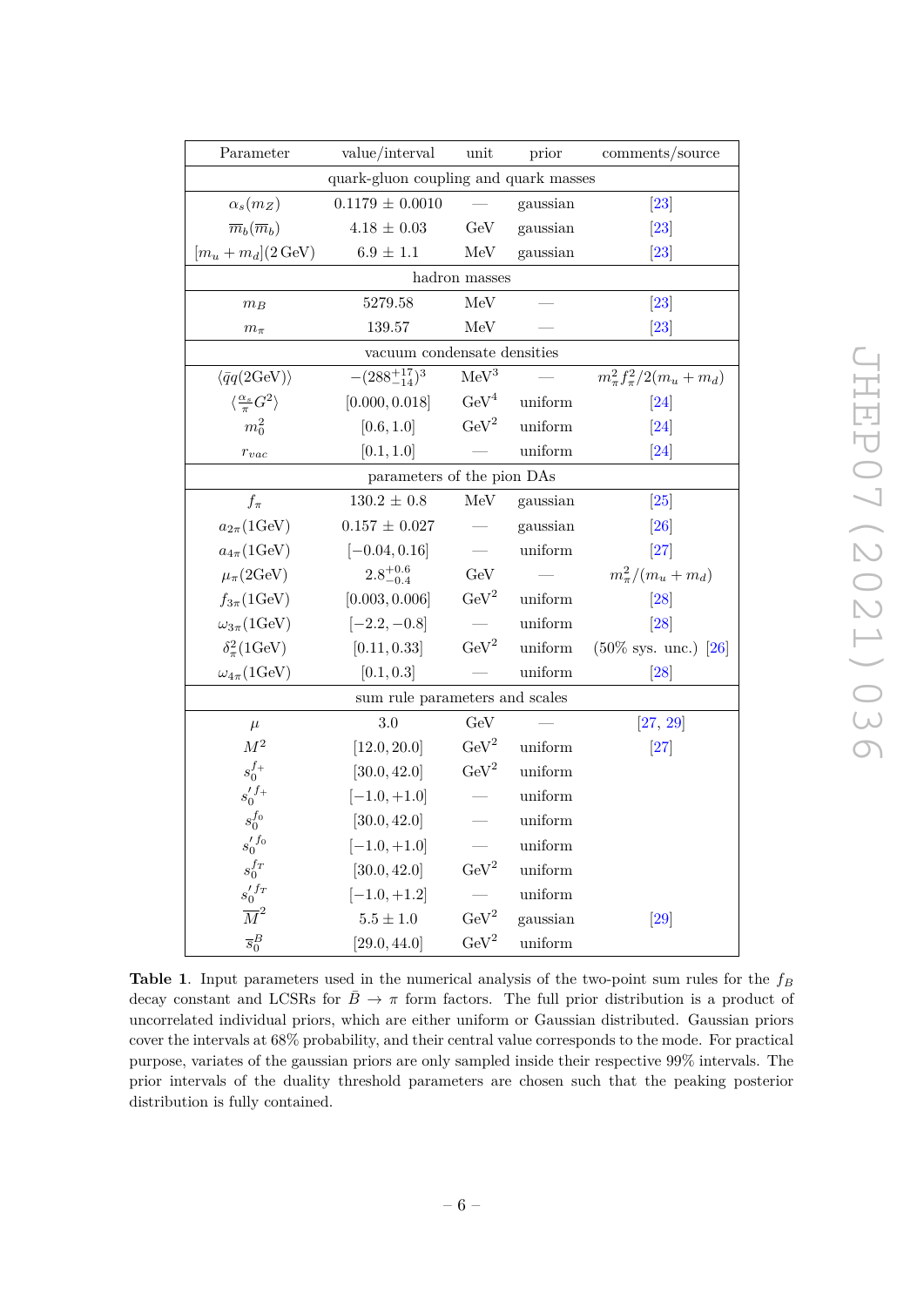rule can be cast into a pseudo observable that serves as a predictor of the mass square for the interpolated state, i.e. here the *B* meson; see e.g. ref. [\[21\]](#page-32-2). Schematically,

$$
[m_B^2(q^2;F)]_{\text{LCSR}} = \frac{\int_0^{s_0} ds \, s \, \rho^F(s,q^2) \, e^{-s/M^2}}{\int_0^{s_0} ds \, \rho^F(s,q^2) \, e^{-s/M^2}} \,. \tag{2.2}
$$

Here *F* denotes any of the three form factor under consideration, and  $\rho^F$  is the OPE result for the form factor's spectral density.

To determine the duality thresholds we follow the procedure used in ref. [\[21\]](#page-32-2) for the  $f_{+}$  form factor. We construct a theoretical Gaussian likelihood centered around the experimental results for the *B*-meson mass. We further assign a theoretical uncertainty of 1% to the LCSR prediction of the *B*-meson mass. For each form factor the likelihood challenges the LCSR predictions for the mass in five different  $q^2$  points equally spaced between  $-8 \text{ GeV}^2$  to  $+8 \text{ GeV}^2$ . We then fit the parameters listed in table [1](#page-6-0) to this likelihood, using two different models for the duality thresholds, see below. The posteriors for most parameters are in good agreement with the priors, with the exception of the posteriors for the duality threshold parameters and the LCSR Borel parameter, which change from uniform to peaking distributions. This change clearly indicates that we successfully infer the duality thresholds and the Borel parameter from the daughter sum rules.

The procedure carried out in this work is similar but not identical to the one presented in [\[21\]](#page-32-2). It differs in the following points:

- 1. We determine all three transition form factors simultaneously, while in ref. [\[21\]](#page-32-2) the analysis is constrained to  $f_+$  only. Our procedure restricts the possible parameters space more strongly, since all form factors share the same input parameter set except for their respective threshold parameters. The effect is mostly visible in the posterior of the Borel parameter and discussed in detail below.
- 2. We *do not* determine the  $q^2$  derivatives of the form factors as suggested in ref. [\[21\]](#page-32-2). Our decision is based on the following observation. If the predictor for a form factor and for its  $q^2$  derivative share the same threshold parameter, then the mass predictor for the derivative cannot in general be expected to produce a value close to the *B* meson mass squared. We would therefore need to introduce new and independent duality threshold parameters for each derivative. This reduces the usefulness of the derivatives as we can extract a similar amount of information by increasing the number of  $q^2$  points, which is computationally easier.

In a first fit we assume the duality thresholds to be constant with respect to  $q^2$ . In a second fit, we allow for a linear  $q^2$  dependence of the thresholds, i.e.,

<span id="page-7-0"></span>
$$
s_0^F(q^2) \equiv s_0^F + q^2 s_0^{\prime F} \,. \tag{2.3}
$$

As already disussed in ref.  $[21]$ , we find evidence for a mild  $q^2$  dependence of the duality thresholds. Here, we find a reduction of the global  $\chi^2$  by  $\sim 0.5$  when allowing for a linear  $q^2$ dependence in all three thresholds. This has to be compared to a decrease of three degrees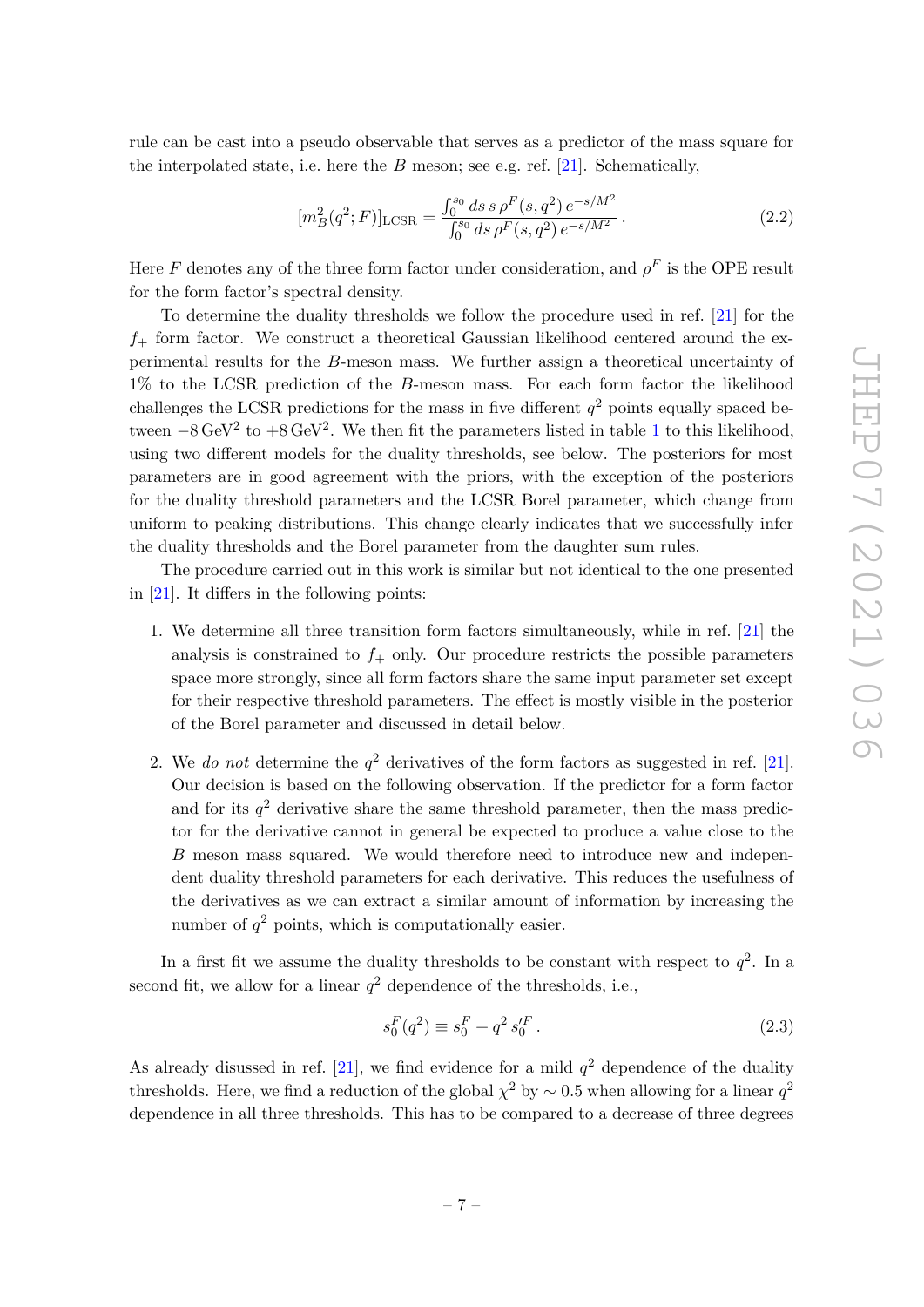

<span id="page-8-0"></span>**Figure 1**. The dependence of the *B*-meson mass predictor  $[m_B^2(q^2; F)]_{\text{LCSR}}$  for each of the three form factors  $F = \{f_+, f_0, f_T\}$  on the momentum transfer  $q^2$ . We show the posterior-prediction for a  $q^2$ -invariant threshold (in orange) and a threshold with linear  $q^2$  dependence as in eq. [\(2.3\)](#page-7-0) (in blue). The shaded areas correspond to the respective 68% probability envelopes.

of freedom. While this result does in no way *require* to impose a *q* <sup>2</sup> dependence of the thresholds, we consider it grounds enough to further investigate the  $q^2$  dependence of the *B*meson mass predictors. To this end, we compute the median curve and its 68% probability envelope for each mass predictor and for both fit models. Our findings are illustrated in figure [1.](#page-8-0) As can be expected due to the three additional parameters, the 68% envelopes of the fit model with  $q^2$ -dependent thresholds (blue bands) have a larger uncertainty than the envelopes of the fit model with constant thresholds (orange bands). However, we also find that the former model reproduces the physical *B*-meson mass on average better than the fit model with constant thresholds in the  $q^2$  interval considered here. We further find that the maximal deviation of the *B*-meson mass predictors from the physical mass is reduced for all three form factors. We therefore chose the  $q^2$ -dependent ansatz for the duality thresholds for the central values of our form factor predictions. The difference between the  $\alpha$  constant and the  $q^2$ -dependent threshold parametrizations is used to estimate systematic uncertainties due to the determination of the duality threshold parameters.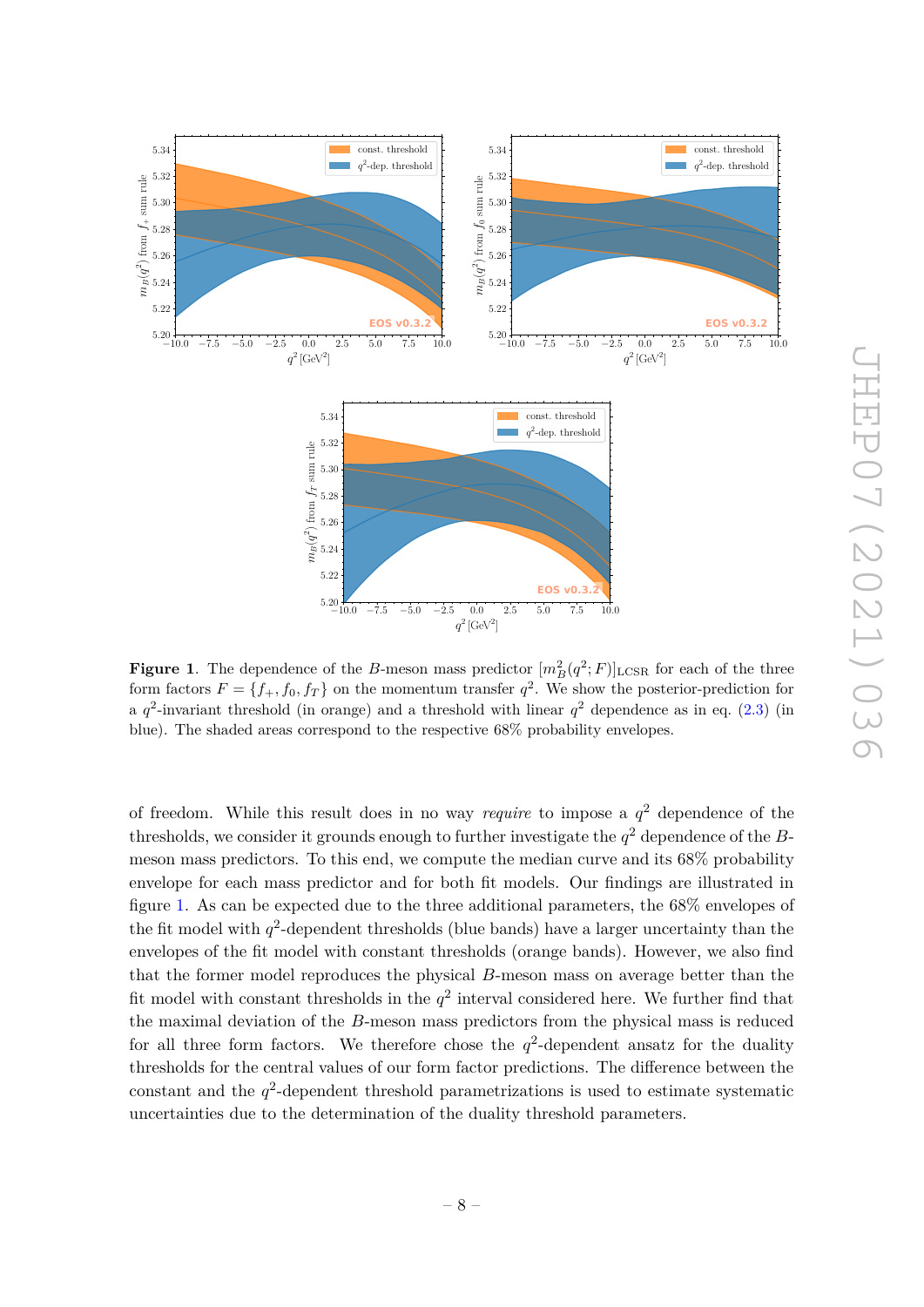

<span id="page-9-1"></span>**Figure 2.** The dependence of the form factors  $f_{+}$  (in blue),  $f_{0}$  (in orange), and  $f_{T}$  (in green) on the Borel parameter  $M^2$ . We exemplify this dependence for two different choices of  $q^2$ :  $0 \text{ GeV}^2$ (solid lines), and  $5 \text{ GeV}^2$  (dashed lines). The form factor  $f_0$  coincides with  $f_+$  at  $q^2 = 0$ , and is therefore not depicted at this value.

We account for the dependence on the Borel parameter  $M<sup>2</sup>$  by varying this parameter in our prefered window  $12 \,\text{GeV}^2 \leq M^2 \leq 20 \,\text{GeV}^2$ . In this way, we account for the residual  $M<sup>2</sup>$  dependence of the form factor predictions. This procedure was carried out in ref. [\[21\]](#page-32-2), where a Gaussian prior was used. Here, we apply this procedure instead with a uniform prior. Despite the mild dependence of each form factor on the Borel parameter value, we find that its posterior differs strongly from its prior, with a peak at around  $15 \,\text{GeV}^2$ . This can be understood, since each form factor and each  $q<sup>2</sup>$  point entering the theoretical likelihood differs slightly in its dependence on the Borel parameter. Only when investigating all form factors and  $q^2$  simultaneously, we find that the posterior of the Borel parameter exhibits a clearly peaking structure. The overall form factors dependence on the Borel parameter is very weak and is shown in figure [2.](#page-9-1)

#### <span id="page-9-0"></span>**2.3 Numerical results for the form factors**

We proceed to predict the form factors at five equally-distanced  $q^2$  points in the interval  $-10 \,\text{GeV}^2 \leq q^2 \leq +10 \,\text{GeV}^2$ . Our choice of points simultaneously maximizes the number of pseudo data points while keeping correlations of neighbouring points below 80% in the combined parametric and systematic uncertainty. Two systematic uncertainties are estimated by the following procedures:

1. For each form factor prediction the renormalization scale is varied by dividing and multiplying it with a factor of 1*.*25, corresponding to the interval [2*.*40 GeV*,* 3*.*75 GeV]. We find that the maximal one-sided variation of all our predictions can be found when lowering the renormalization scale. Across all form factors and all  $q^2$  points, this variation evaluates consistently to  $\sim$  4%. For a conservative estimate of this effects, we add an uncorrelated 4% systematic uncertainty to all form factor predictions.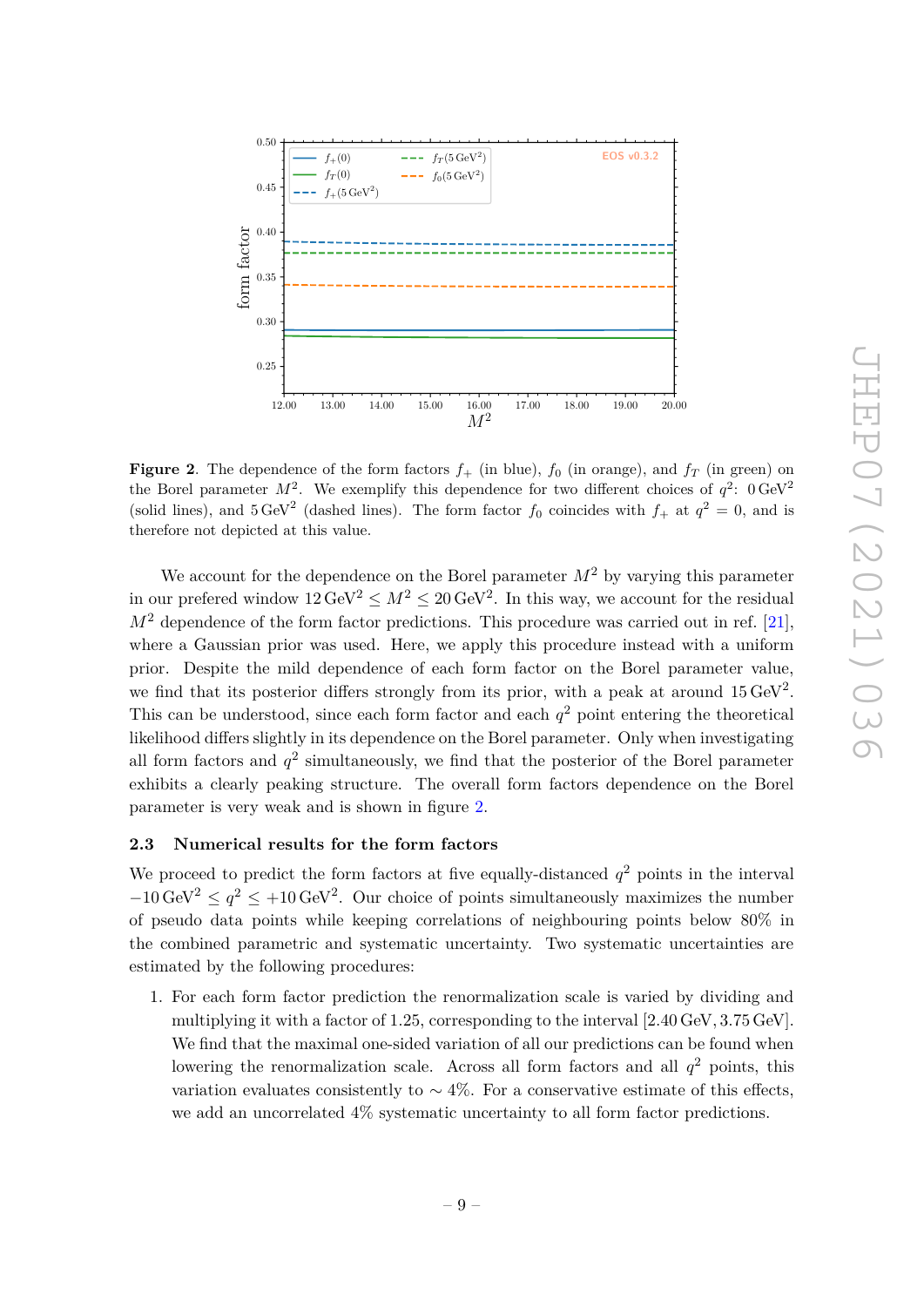| $a^2$ | $-10\,{\rm GeV}^2$                             | $-5\,\mathrm{GeV}^2$                                                                                 | $0 \text{ GeV}^2$        | $+5\,\text{GeV}^2$                  | $+10 \,\text{GeV}^2$ |
|-------|------------------------------------------------|------------------------------------------------------------------------------------------------------|--------------------------|-------------------------------------|----------------------|
|       |                                                | $f_+(q^2)$ 0.170 $\pm$ 0.022 0.224 $\pm$ 0.022 0.297 $\pm$ 0.030 0.404 $\pm$ 0.044 0.574 $\pm$ 0.062 |                          |                                     |                      |
|       | $f_0(q^2)$ 0.211 $\pm$ 0.029 0.251 $\pm$ 0.024 |                                                                                                      | $\overline{\phantom{m}}$ | $0.356 \pm 0.040$ $0.441 \pm 0.052$ |                      |
|       |                                                | $f_T(q^2)$ 0.170 ± 0.021 0.222 ± 0.020 0.293 ± 0.028 0.396 ± 0.039 0.560 ± 0.053                     |                          |                                     |                      |

<span id="page-10-1"></span>**Table 2**. The LCSR predictions for the form factors in five  $q^2$  points. The value of  $f_0(q^2 = 0)$  is not independent, since  $f_+(q^2 = 0) = f_0(q^2 = 0)$  by construction.

2. For each form factor we compute the difference between the predictions with constant duality thresholds and  $q^2$ -dependent duality thresholds. We find that the largest difference occurs for  $f_0(q^2 = 10 \,\text{GeV}^2)$ , corresponding to roughly ~ 6% of the central value. We add the differences in quadrature to the variances.

The joint posterior predictive distribution for all of the form factors is to excellent approximation a multivariate Gaussian distribution. We provide the mean values and standard deviations in table [2.](#page-10-1) The correlation matrix is provided in appendix [A.](#page-29-0) For convenience the mean values and the covariance matrix are provided in the form of supplementary material together with this manuscript as an ancillary machine-readable file. One can immediately notice the very close numerical values of  $f_{+}$  and  $f_{T}$  form factors, which is expected as a consequence of the heavy-quark expansion and the large-energy symmetry limit [\[31\]](#page-32-12). The  $f_0(q^2 = 0)$  pseudo data point is not included, since it coincides with  $f_+(q^2 = 0)$  by definition. We consistently find uncertainties ∼ 10% across all *q* <sup>2</sup> points. The parametric covariance matrix for our results exhibit a large degree of correlation. The determinant of  $\rho$ , the linear correlation matrix reads

$$
\det \rho \Big|_{\text{parametric}} = 4.0 \times 10^{-31} \,. \tag{2.4}
$$

Accounting for the systematic uncertainties as discussed above increases the determinant to

$$
\det \rho \Big|_{\text{total}} = 3.7 \times 10^{-5} \,, \tag{2.5}
$$

thereby reducing the degree of correlation. The largest correlation of 81% occurs amongst  $f_0(-5 \,\text{GeV}^2)$  and  $f_+(-5 \,\text{GeV}^2)$ . These findings give confidence that the 14 data points can be treated as 14 independent observations in the following studies.

## <span id="page-10-0"></span>**3 Extrapolation of the LCSR results to large** *q* **2**

A central elements to the LCSR calculation of the form factors is the expansion of a suitable two-point correlation function in terms of bilocal operators with light-like separation. This expansion is called a light-cone operator product expanion (LCOPE). The light-cone dominance of the OPE crucially depends on the kinematic variables. It has been shown that the light-cone dominance holds for a four-momentum transfer [\[16\]](#page-31-11)

$$
q^2 < m_b^2 - 2m_b \bar{\Lambda} \sim 15 \,\text{GeV}^2 \,. \tag{3.1}
$$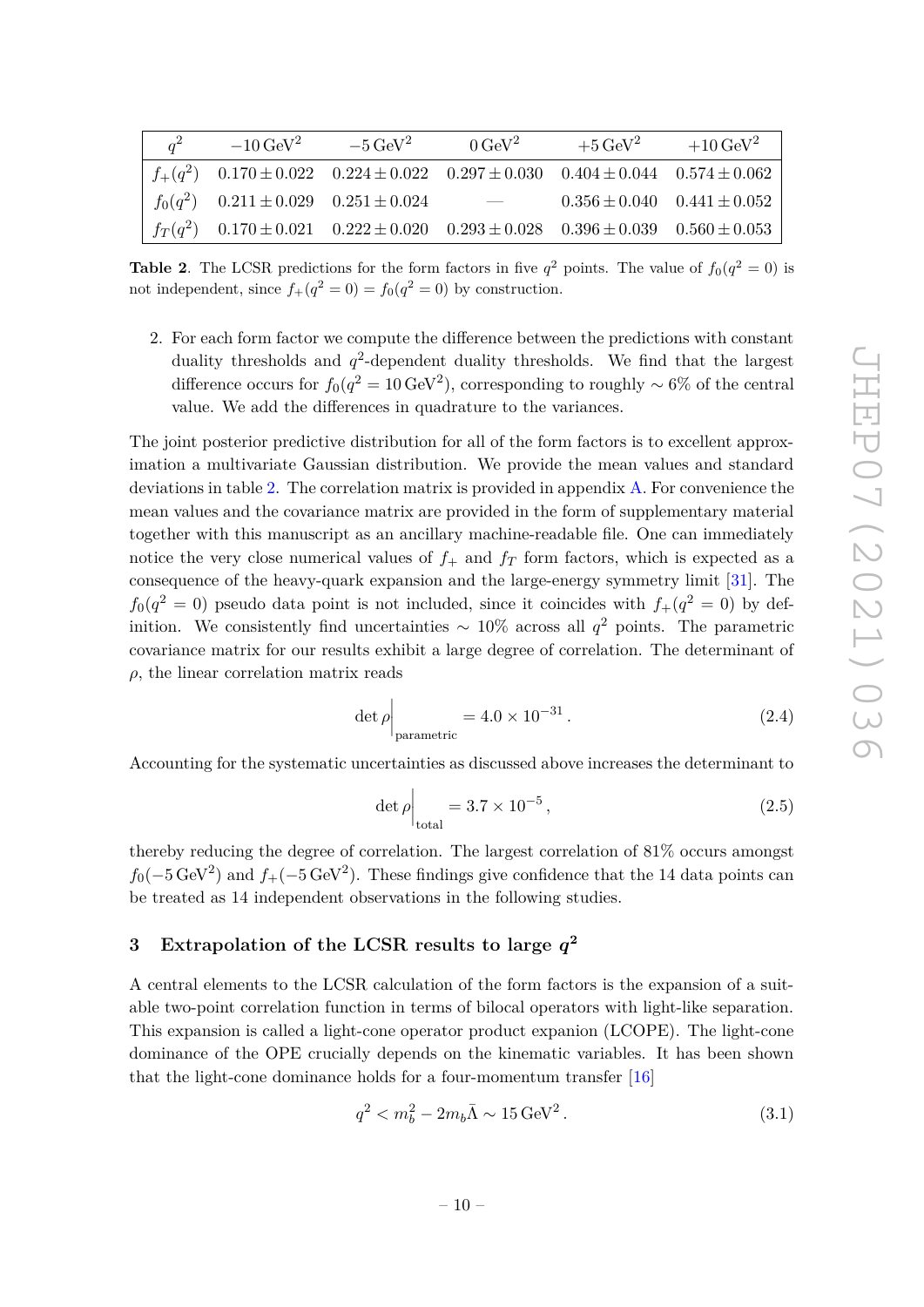For phenomenological applications — such as theory predictions for the total  $B \to \pi \ell^-\bar{\nu}$ branching fraction and the comparison to lattice QCD results of the form factors — we need to extrapolate our LCSR results to  $q^2$  values for which light-cone dominance does not hold. The standard approach to extrapolate the form factors is a fit of a parametrization of the form factors to LCSR pseudo data points. There are several competing parametrizations, and there is no clear and an objectively preferred choice. For the extrapolation of our LCSR results to large  $q^2$  we choose the BCL parametrization  $[32]$  as it is commonly applied in the literature [\[33](#page-32-14)[–35\]](#page-32-15).

The BCL parametrization is based on an expansion of the form factor in the variable

$$
z(q^2; t_+, t_0) = \frac{\sqrt{t_+ - q^2} - \sqrt{t_+ - t_0}}{\sqrt{t_+ - q^2} + \sqrt{t_+ - t_0}},
$$
\n(3.2)

where  $t_+ \equiv (m_B + m_\pi)^2$  represents the  $B\pi$  pair-production threshold, and  $t_0 < t_+$  is a free parameter. The semileptonic phase space  $0 \le q^2 \le t^- \equiv (m_B - m_\pi)^2$  is mapped onto the real *z* axis. The magnitude of  $z(q^2)$  for  $q^2$  within the semileptonic phase space is minimized by choosing

$$
t_0 = t_{0,\text{opt}} = (m_B + m_\pi)(\sqrt{m_B} - \sqrt{m_\pi})^2, \qquad (3.3)
$$

which we also adopt here. As a consequence,  $|z| < 0.284$  for semileptonic  $\overline{B} \to \pi$  decays. The  $\bar{B} \to \pi$  vector and tensor form factors feature a single subthreshold pole, each due to the *B*<sup>∗</sup> bound state, which is located outside the semileptonic phase space. The scalar form factor  $f_0$  has no subthreshold pole.

The BCL parametrization simultaneously encodes the correct asymptotic behaviour of the vector form factor  $f_+$  in the limit  $q^2 \to \infty$  and accounts for its subthreshold pole through a factor  $(1-q^2/M_{B^*}^2)^{-1}$ . The remainder of the form factor is then Taylor expanded in the variable  $z$  to some order  $K$ , with expansion coefficients  $a_n$ . Accounting for the known subthreshold pole accelerates the convergence of the series.

In addition, the BCL parametrization of  $f_+$  uses the known behaviour of its discontinuity Disc  $f_+$  just above the pair-production threshold  $(m_B + m_\pi)^2$ , where one unit of orbital angular momentum imposes a power-law Disc  $f_+ \propto p^{3/2}$  with  $p$  the breakup momentum. The absence of a  $p^{1/2}$  term is then used to eliminate the expansion coefficient  $b_K^+$  in lieu of the coefficients  $b_n^+$  with  $n < K$ .

There is some ambiguity as to how the scalar form factor  $f_0$  should be parametrized, which is not discussed in ref.  $[32]$ . Commonly  $[33, 35]$  $[33, 35]$  $[33, 35]$   $f_0$  is parametrized without the use of a pole, due to the absence of a subthreshold bound state. In addition, the behaviour of Disc  $f_0 \sim p^{1/2}$  just above the pair production threshold cannot be used to eliminate one of the expansion coefficients. It is therefore ambiguous if  $f_0$  should be expanded to order  $K$ or *K* − 1 to ensure consistency when simultaneously fitting *f*+. In this section, we expand  $f_0$  to order  $z^{K-1}$  to make it compatible with the literature [\[33,](#page-32-14) [35\]](#page-32-15).

For the tensor form factor  $f_T m$  most of the same considerations as for  $f_+$  apply. There is a single subthreshold pole, which corresponds to the *B*<sup>∗</sup> bound state. The factor  $(1 - q^2/M_{B^*}^2)^{-1}$  accounts simultaneously for the asymptotic behaviours for  $q^2 \to \infty$  and the bound state. As for the vector form factor we expand to order  $z<sup>K</sup>$ . Above the pair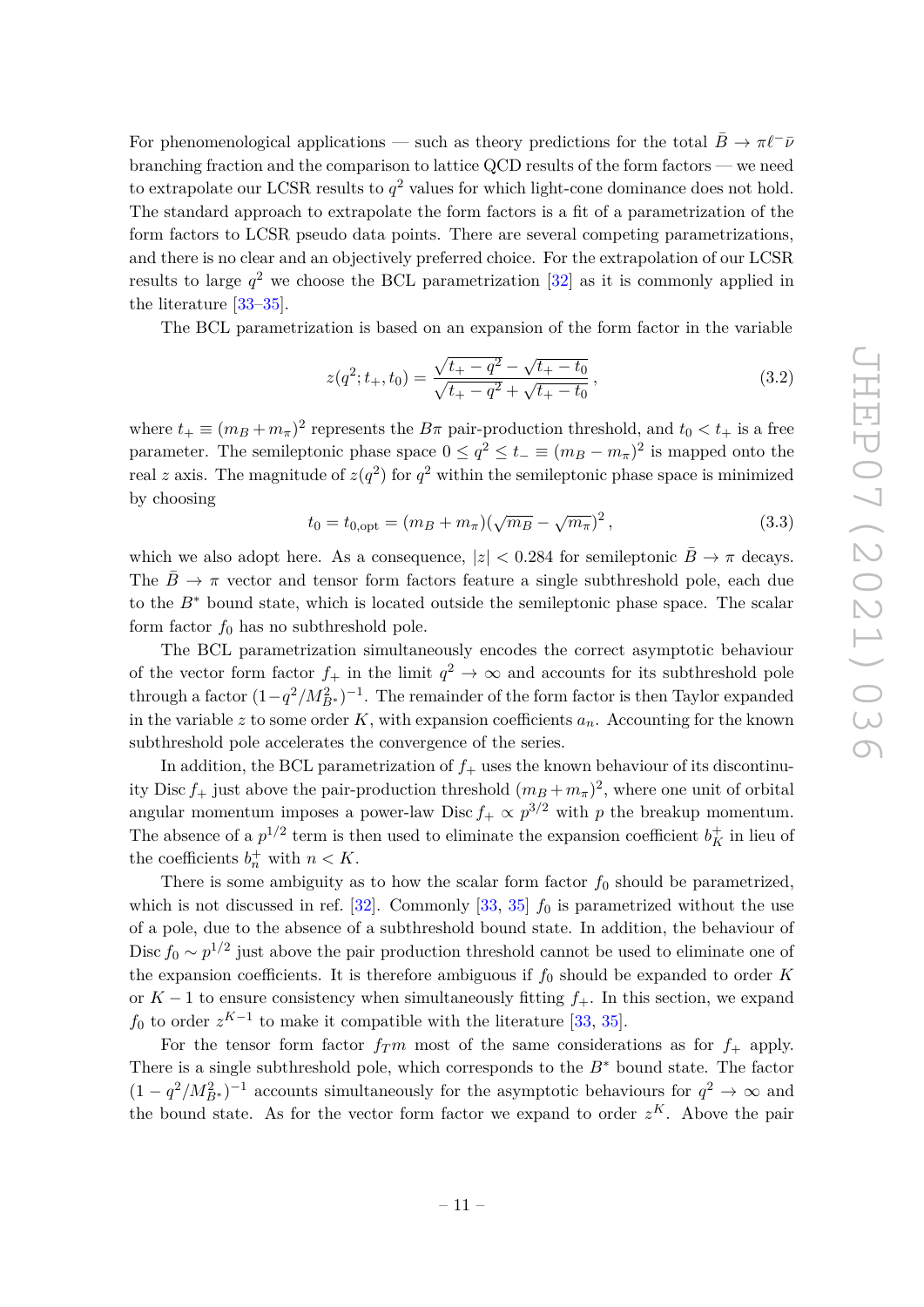production threshold, two units of orbital angular momentum impose that  $Disc f_+ \propto p^{5/2}$ . Hence, the absence of a  $p^{1/2}$  term can again be used to eliminate the expansion coefficient  $b_K^T$  in lieu of the coefficients  $b_n^T$  with  $n < K$ .

<span id="page-12-0"></span>Based on the above considerations, the common BCL parametrization then reads:

$$
f_{+}(q^{2}) = \frac{f_{+}(q^{2} = 0)}{1 - q^{2}/m_{B^{*}}^{2}} \left[ 1 + \sum_{n=1}^{K-1} b_{n}^{+} \left( \bar{z}_{n} - (-1)^{n-K} \frac{n}{K} \bar{z}_{K} \right) \right],
$$
  
\n
$$
f_{0}(q^{2}) = f_{+}(q^{2} = 0) \left[ 1 + \sum_{n=1}^{K-1} b_{n}^{0} \bar{z}_{n} \right],
$$
  
\n
$$
f_{T}(q^{2}) = \frac{f_{T}(q^{2} = 0)}{1 - q^{2}/m_{B^{*}}^{2}} \left[ 1 + \sum_{n=1}^{K-1} b_{n}^{T} \left( \bar{z}_{n} - (-1)^{n-K} \frac{n}{K} \bar{z}_{K} \right) \right],
$$
\n(3.4)

with  $\bar{z}_n \equiv z^n - z_0^n$ ,  $z \equiv z(q^2; t_+, t_0)$ , and  $z_0 = z(0; t_+, t_0)$ . Here we manifestly fulfill the kinematical constraint  $f_+(0) = f_0(0)$ , which reduces the overall number of free parameters by one.

We proceed to fit the common BCL parametrization eq.  $(3.4)$  to the 14 LCSR pseudo data points and their correlated uncertainties provided in section [2.](#page-3-0) As discussed in that section, the correlated pseudo data points can be counted as 14 independent observations. Adding further data points is unlikely to increase the amount of information, due to the already large degree of correlation among the data points. In the fit to the LCSR prediction, the number of fit parameters is therefore limited to be smaller than 14, corresponding to a maximal order  $K = 4$  in the *z* expansion, which has eleven independent parameters.

We carry out two fits: one with  $K = 3$ , and one with  $K = 4$ . Already for  $K = 3$  we obtain a good fit with  $\chi^2/\text{d.o.f.} \sim 0.017/6$  and a p value in excess of 99%. The goodness of fit therefore gives no indication that higher orders of *z* are required in our fit model. Nevertheless, we carry out a fit with  $K = 4$  to obtain a handle on the systematic extrapolation error inherent to the form factor parametrization. We show medians and central 68% probability intervals of the marginalized one-dimensional posterior distributions for each of the BCL parameters for the  $K = 3$  fit in table [\(3\)](#page-13-0). Our corresponding results in the  $K = 4$  fit are compatible with the results of the  $K = 3$  fit at the  $1\sigma$  level. This is not surprising, since the uncertainty intervals for the shape parameters in the  $K = 4$  fit are an order of magnitude larger than those in the  $K = 3$  fit, while the goodness of fit cannot be improved further. We therefore use the  $K = 3$  fit as our default for numerical values and illustrations in this section. Note that we do not use the unitarity bounds that have been formulated for exclusive  $b \to u$  transitions form factors [\[32,](#page-32-13) [36\]](#page-33-0).

We show our fit results in relation to the LCSR pseudo data points in figure [3.](#page-14-0) This figure also indicates that our extrapolation to large  $q^2$  has sizable uncertainties. Within these uncertainties, our results are compatible with the available lattice QCD results [\[33](#page-32-14)[–35\]](#page-32-15) for the  $B \to \pi$  form factors. The latter are not part of the analyses in this section and are merely shown for an illustrative purpose. In both the  $K = 3$  and the  $K = 4$  fit we observe that the bands of posterior-predictions at 68% probability do not correspond to the 68% uncertainty regions of the data points. We find empirically that this effect is caused by the large correlations among  $q^2$ -neighbouring data points and between the predictions for  $f_+$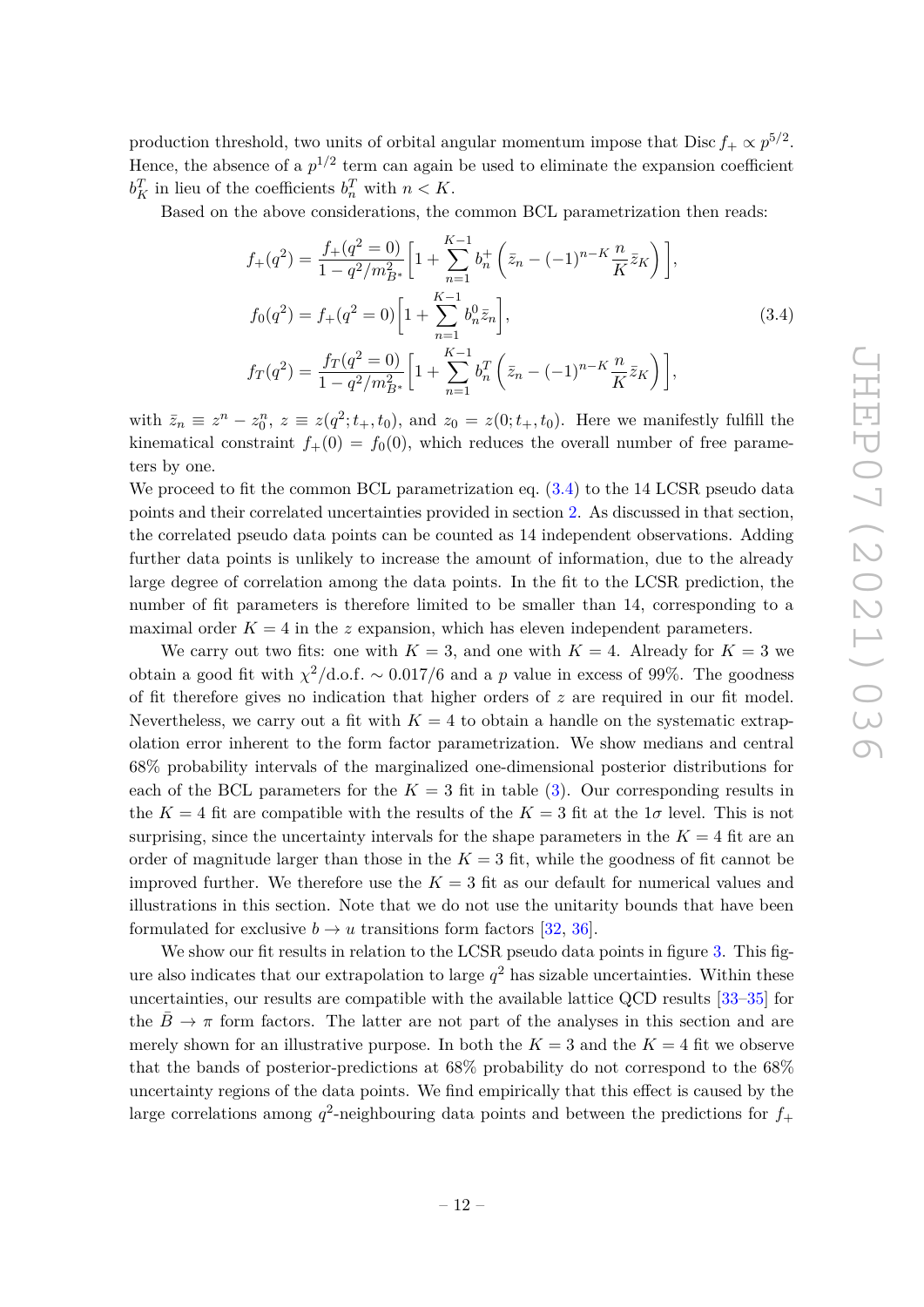| BCL parameters $(K = 3)$ |                           |  |  |  |  |  |  |  |
|--------------------------|---------------------------|--|--|--|--|--|--|--|
| $f_{+}(0)$               | $0.283^{+0.027}_{-0.027}$ |  |  |  |  |  |  |  |
| $b_{1}^{+}$              | $-1.0^{+4.3}_{-4.5}$      |  |  |  |  |  |  |  |
| $b_2^+$                  | $-2.9^{+6.2}_{-5.8}$      |  |  |  |  |  |  |  |
| $b_1^0$                  | $-6.8^{+6.3}_{-6.9}$      |  |  |  |  |  |  |  |
| $b_2^0$                  | $4^{+12}_{-12}$           |  |  |  |  |  |  |  |
| $f_T(0)$                 | $0.282^{+0.026}_{-0.026}$ |  |  |  |  |  |  |  |
| $b_1^T$                  | $-0.7^{+4.3}_{-4.6}$      |  |  |  |  |  |  |  |
| $b_2^T$                  | $-3.0^{+6.3}_{-5.9}$      |  |  |  |  |  |  |  |

<span id="page-13-0"></span>**Table 3**. The median values and central 68% probability intervals obtained from the one-dimensional marginalized posterior distributions for the parameters of the common BCL parametrization eq.  $(3.4)$  for the  $K = 3$  fit when fitted to the LCSR pseudo data points. The total  $\chi^2$  is 0.017 for 6 degrees of freedom, corresponding to a p value in excess of 99% at the bestfit point.

and  $f_0$ . The effect causes the BCL fit's uncertainty bands to trail slightly below the form factor pseudo data points.

In the literature it is common to provide the  $q^2$ -integrated branching ratio in units of  $|V_{ub}|^2$ , based on LCSR results for the form factors. The integrated branching ratio can then be used to extract  $|V_{ub}|$  from the experimental results, if the same integration range is used. We do not use this quantity in the phenomenological parts of our analysis, since we consider it less flexible than a full fit to the form factor parameters and  $|V_{ub}|$ , which can also tell us about compatibility of the form factor shape between theory and experiment. Stll, it can be useful for comparison with other works. We obtain:

$$
\frac{1}{|V_{ub}|^2} \int_0^{12 \text{ GeV}^2} dq^2 \frac{d \mathcal{B}(\bar{B}^0 \to \pi^+ e^- \bar{\nu}_e)}{dq^2} = 7.6^{+1.6}_{-1.4} \,. \tag{3.5}
$$

The above value is compatible within uncertainties with the estimates given in the literature [\[21,](#page-32-2) [27,](#page-32-10) [30\]](#page-32-4).

We can challenge our extrapolations of the LCSR results in several ways.

First, a dispersive representation of  $f_+(q^2)$  implies that:

<span id="page-13-1"></span>
$$
\text{Res}_{q^2 \to m_{B^*}^2} f_+(q^2) = \frac{1}{2} f_{B^*} m_{B^*} g_{B^*B \pi} = 14.6 \pm 1.3 \,\text{GeV}^2 \,,\tag{3.6}
$$

for which we use  $f_B = 190 \pm 1.3$  MeV from a lattice calculation,  $f_B^*/f_B = 0.958 \pm 0.022$  [\[37\]](#page-33-1) and  $g_{B^*B\pi} = 30.1^{+2.6}_{-2.4}$  from a recent QCD light-cone sum rule calculation [\[38\]](#page-33-2). Since the common BCL parametrization for  $f_+$  includes a pole for the  $B^*$ , we can obtain an analytical formula for the residue. From our fit, we obtain

$$
\text{Res}_{q^2 \to m_{B^*}^2} f_+(q^2) = 12 \pm 29 \,\text{GeV}^2 \,,\tag{3.7}
$$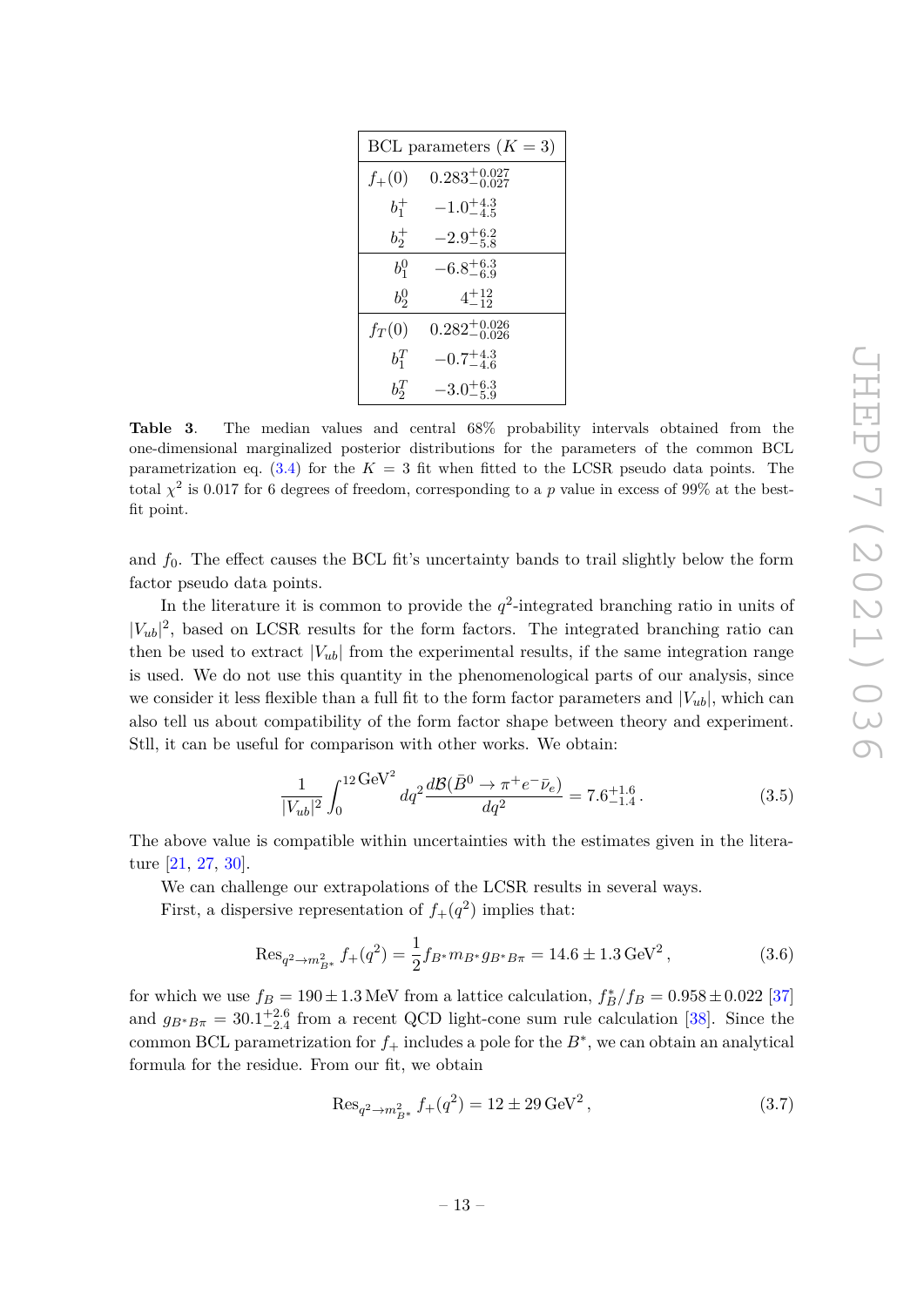

<span id="page-14-0"></span>**Figure 3**. Posterior-predictions for the form factors  $f_+$  (top),  $f_0$  (center), and  $f_T$  (bottom) obtained from our fits of the common BCL parametrization [\(3.4\)](#page-12-0) to *only* the LCSR pseudo data points discussed in section [2.](#page-3-0) Lattice QCD points are merely shown for illustrative purpose. The bands correspond to the envelope at 68% probability.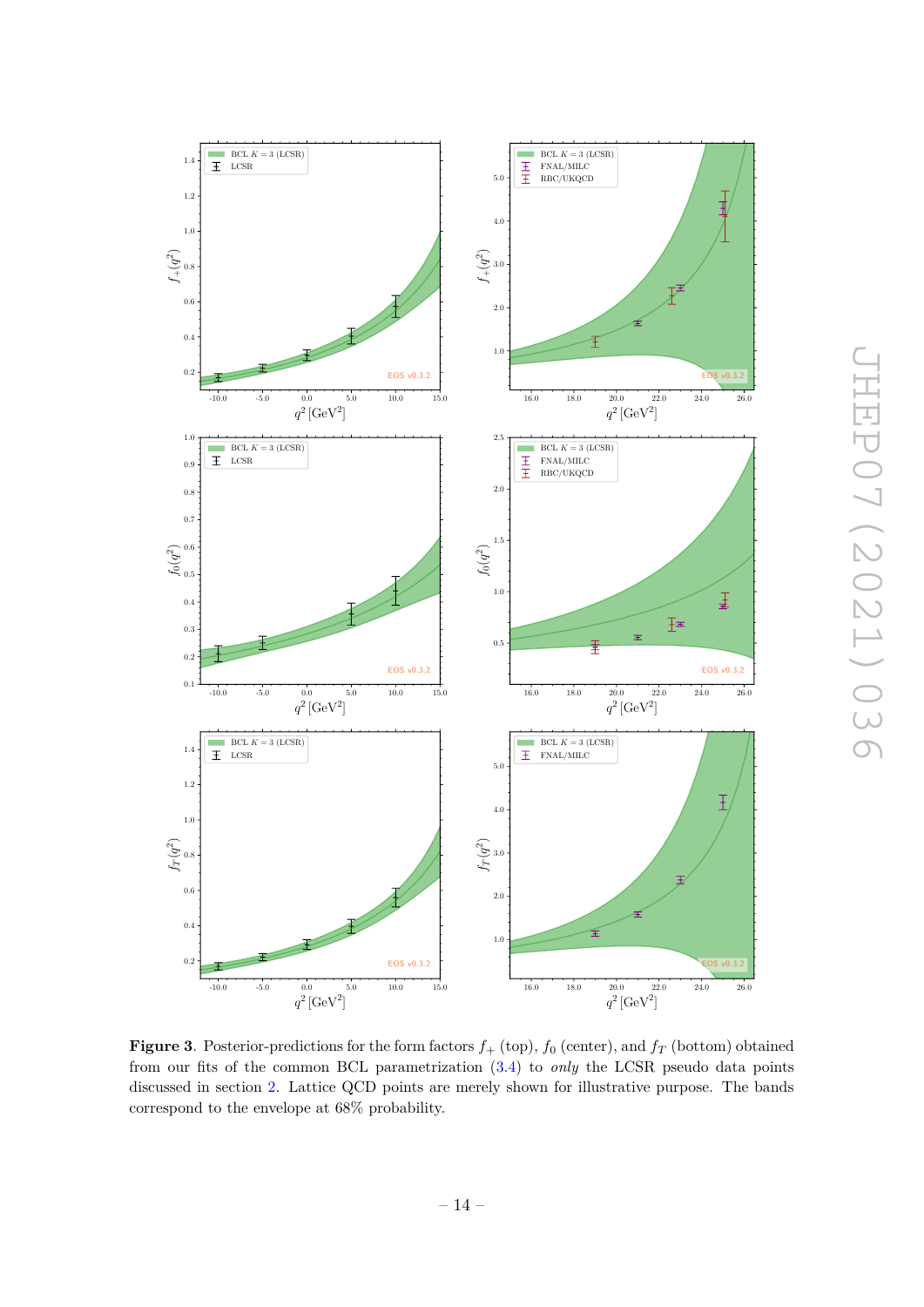which is in agreement with eq.  $(3.6)$  within its sizable uncertainties. The uncertainties presented are of parametric origin only. Systematic uncertainties due to higher orders in the *z* expansion are not taken into account, and could be sizable due to the magnitude of  $z(q^2 = m_{B^*}^2)$ . The residue is therefore not immediately useful to check the validity of our extrapolation to large *q* 2 .

Second, the soft-pion theorem relates the form factor  $f_0$  to the *B*-meson and pion decay constants [\[39–](#page-33-3)[43\]](#page-33-4) as

$$
f_0(t_-) + f_0(t_+) = \frac{2f_B}{f_\pi} \left[ 1 - \frac{m_u + m_d}{m_d + m_b} \right] = 2.914 \pm 0.092. \tag{3.8}
$$

The relation holds even at next-to-leading order in  $1/m_b$ , and including short-distance corrections [\[44\]](#page-33-5). Here we use the same numerical inputs as above and additionally  $f_{\pi} = 130.2 \pm 0.8$ MeV [\[23\]](#page-32-7). Our fit of the form factors gives us

<span id="page-15-3"></span><span id="page-15-1"></span>
$$
f_0(t_{-}) + f_0(t_{+})\Big|_{\text{LCSR only}} = 5.1 \pm 6.3. \tag{3.9}
$$

Although our results are consistent with the expectation in eq. [\(3.8\)](#page-15-1), the uncertainties are so large that we cannot use the above relations to carry out a meaningful test of the validity of our extrapolation.

Third, in the large-energy symmetry limit the form factors  $f_+$  and  $f_0$  are related via  $[31]$ :

<span id="page-15-2"></span>
$$
f_0(q^2) = \frac{m_B^2 + m_\pi^2 - q^2}{m_B^2} f_+(q^2) + \mathcal{O}\left(\frac{\Lambda_{\text{had}}}{E_\pi}, \frac{\Lambda_{\text{had}}}{m_B}\right) \,. \tag{3.10}
$$

Here  $E_{\pi}$  is the energy of the  $\pi$  in the *B* rest frame. A useful measure of compatibility can therefore be obtained through the ratio

$$
R_{0+}(q^2) = \frac{m_B^2}{m_B^2 + m_\pi^2 - q^2} \frac{f_0(q^2)}{f_+(q^2)}.
$$
\n(3.11)

We show this ratio in figure [4](#page-16-0) based on an extrapolation of our LCSR form factors. We find that the LCSR results are consistent with the large-energy limit within  $\sim 10\%$  uncertainty up to  $\simeq 13 \,\text{GeV}^2$ , i.e. within the whole region of applicability of the LCSRs.

In the next section we proceed with form factor extractions in a combined fit to LCSR and lattice QCD inputs. This procedure further constrains the form factors at high  $q^2$  and reduces the uncertainties appreciably.

#### <span id="page-15-0"></span>**4 Interpolation between LCSR and lattice QCD results**

In this section we proceed to challenge the LCSR results obtained in section [2](#page-3-0) and their extrapolation to large  $q^2$  in section [3](#page-10-0) with precise results for the  $\bar{B} \rightarrow \pi$  form factors obtained from lattice QCD simulations. These lattice QCD results exhibit very small uncertainties for  $19 \text{ GeV}^2 \lesssim q^2 \lesssim 25 \text{ GeV}^2$ , outside the reach of the light-cone sum rules. In this work we use two independent sets of lattice QCD results. The first set is provided by the FNAL/MILC collaboration [\[33,](#page-32-14) [34\]](#page-32-16) based on  $N_f = 2 + 1$  gauge ensembles and a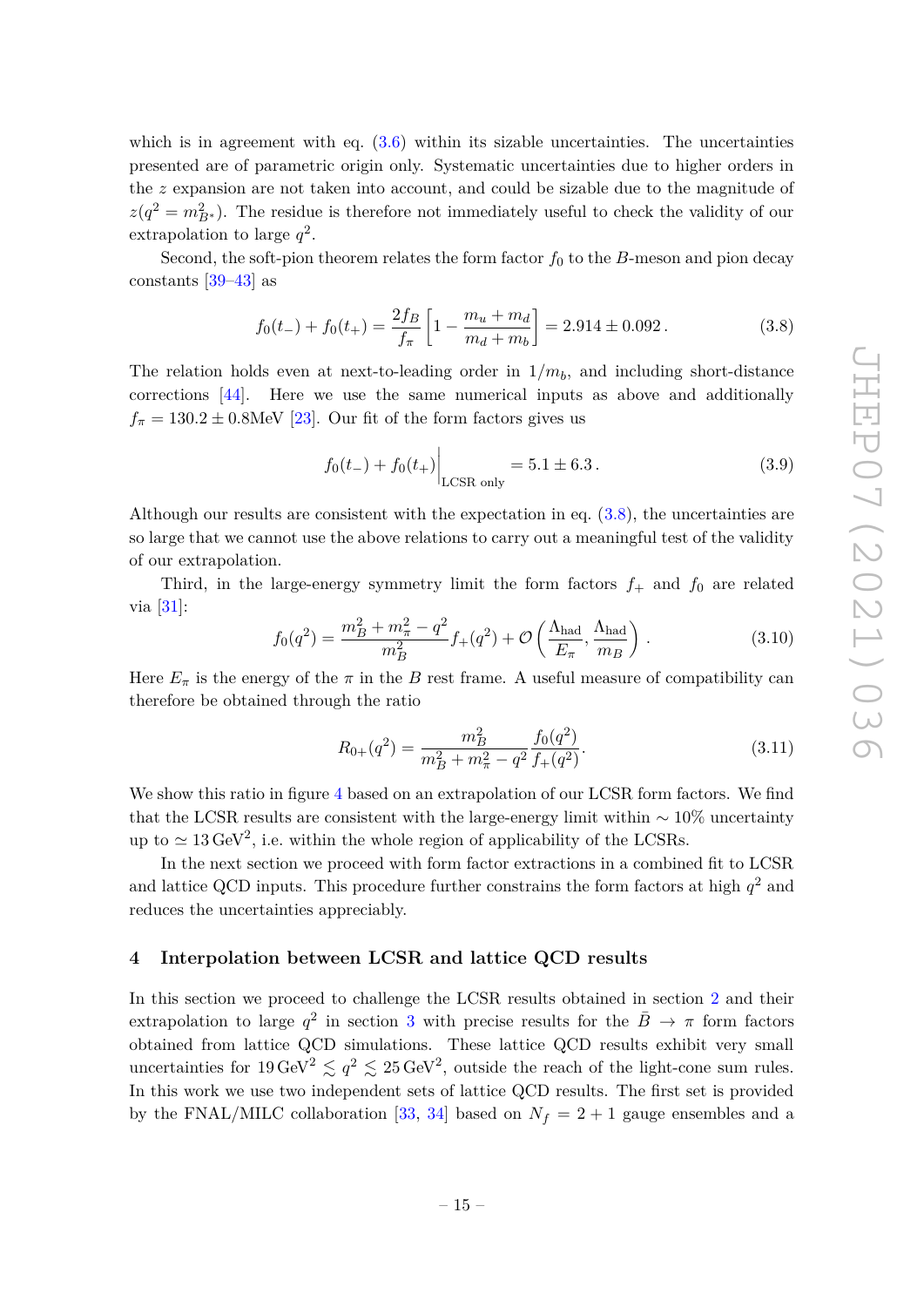

<span id="page-16-0"></span>**Figure 4**. The ratio of form factors  $R_{0+}(q^2)$  as defined in the text. We extrapolate based on the fit to LCSR pseudo data and compare with the symmetry limit [\(3.10\)](#page-15-2), which is valid for large *π* energy in the *B*-meson rest frame or equivalently at small  $q^2$ .

staggered-quark action. The second set is provided by the RBC/UKQCD collaboration [\[35\]](#page-32-15) based on  $N_f = 2 + 1$  gauge ensembles with domain wall fermions.

We refrain from using information from an older analysis by the HPQCD collabora-tion [\[45\]](#page-33-6) for two reasons: first, it shares some of the  $N_f = 2 + 1$  ensembles with the results published by FNAL/MILC [\[33\]](#page-32-14); second, it does not provide correlations between the  $f_+$ and  $f_0$  results. We also refrain from using a more recent HPQCD analysis  $[46]$  providing a single, very precise value for  $f_0$  at zero-recoil. Again, some of the  $N_f = 2 + 1$  ensembles are shared with the FNAL/MILC analysis, and we cannot account for the correlations between the HPQCD and the FNAL/MILC results.

The usage of RBC/UKCQCD data is straightforward, since ref. [\[35\]](#page-32-15) provides both the  $f_+$  and the  $f_0$  form factor in three different  $q^2$  points including their correlations. We therefore include these data in our likelihood as a multivariate gaussian constraint.

The usage of the FNAL/MILC data is more involved, since refs. [\[33,](#page-32-14) [34\]](#page-32-16) do not provide data points for any of the form factors. Instead, these references provide the outcome of a BCL fit to the data points. As discussed below, we see the need to modify the BCL parametrization, making it impossible to use the BCL results of FNAL/MILC collaboration as is. Instead, we are forced to use the BCL results to produce pseudo data points of the form factors. We produce three such points for  $f_+$  and four points both for  $f_0$  and for  $f_T$ . The points are chosen in the range  $19 \,\text{GeV}^2 \leq q^2 \leq 25 \,\text{GeV}^2$ . Based on information provided in refs. [\[33,](#page-32-14) [34\]](#page-32-16), we have chosen this range of  $q^2$  to minimize the total uncertainty. The smaller number of points for  $f_{+}$  is due to a peculiarity in the BCL fit results. We find that the covariance matrix provided in ref. [\[33\]](#page-32-14) is singular. This can be understood, since in that work the identity  $f_+(0) = f_0(0)$  is not manifestly fulfilled by the parametrization. Based on the authors' suggestions [\[47\]](#page-33-8), we replace the coefficient  $b_3^+$  (in their notation) by a linear combination of the remaining coefficients, such that the identity  $f_+(0) = f_0(0)$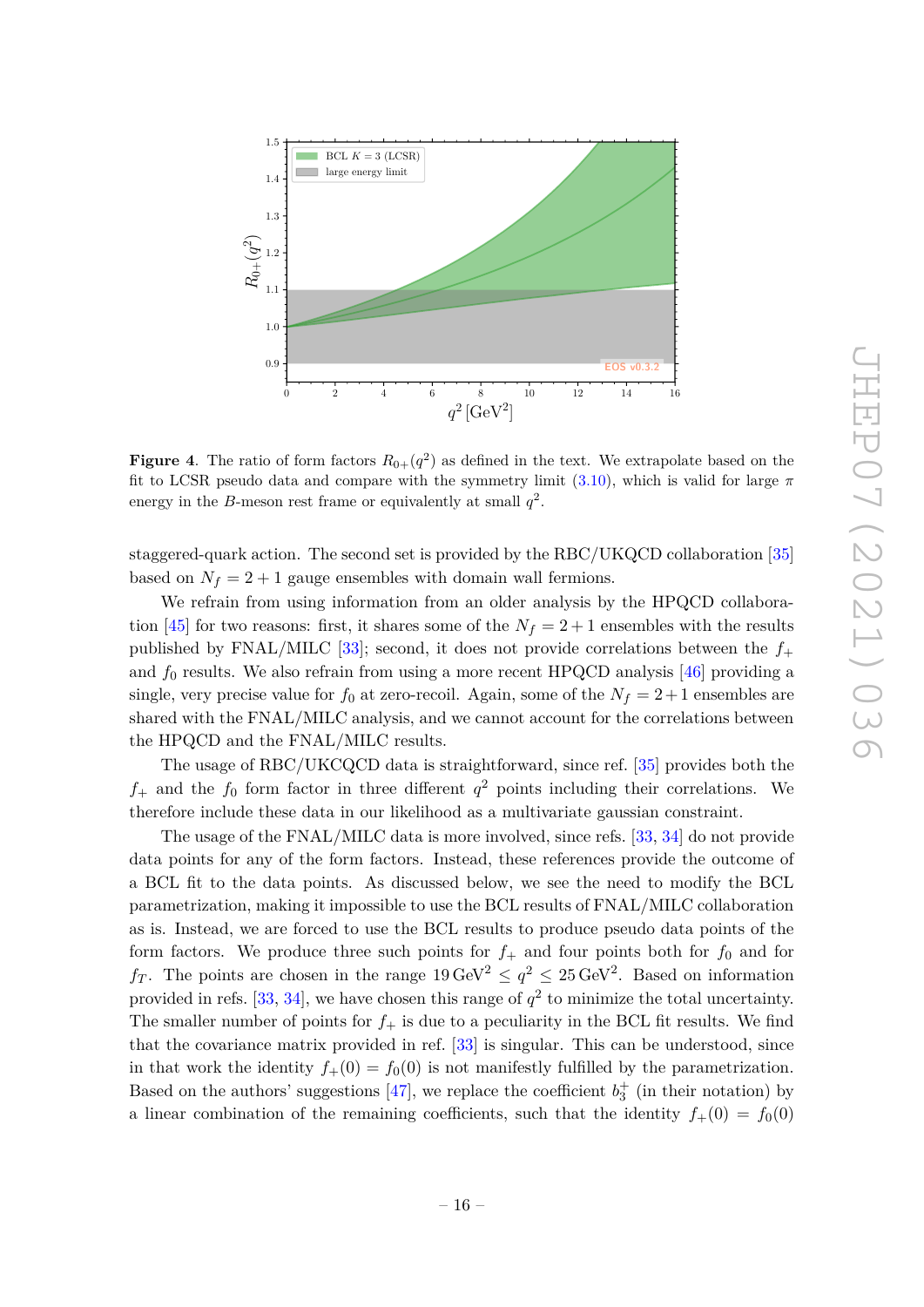| form factor<br>$#$ of points |                | $q^2$ values (in GeV <sup>2</sup> ) | type        | source         |
|------------------------------|----------------|-------------------------------------|-------------|----------------|
|                              | 5              | $-10.0, -5.0, 0.0, 5.0, 10.0$       | <b>LCSR</b> | this work      |
| $f_{+}$                      | 3              | 21.0, 23.0, 25.0                    | <b>LQCD</b> | FNAL/MILC [33] |
|                              | 3              | 19.0, 22.6, 25.1                    | <b>LQCD</b> | RBC/UKQCD [35] |
|                              | 4              | $-10.0, -5.0, 5.0, 10.0$            | <b>LCSR</b> | this work      |
| $f_0$                        | $\overline{4}$ | 19.0, 21.0, 23.0, 25.0              | <b>LQCD</b> | FNAL/MILC [33] |
|                              | 3              | 19.0, 22.6, 25.1                    | <b>LQCD</b> | RBC/UKQCD [35] |
|                              | 5              | $-10.0, -5.0, 0.0, 5.0, 10.0$       | <b>LCSR</b> | this work      |
| $f_T\$                       | 4              | 19.0, 21.0, 23.0, 25.0              | <b>LQCD</b> | FNAL/MILC [34] |

<span id="page-17-0"></span>**Table 4**. A complete list of the data points for the 3 transition form factors used in the combined fit.

is manifestly fulfilled. This replacements requires the removal of the row and column associated with  $b_3^+$  from the correlation matrix, reducing the number of free parameters to three. Hence, the maximal number of independent pseudo data points from FNAL/MILC is now also limited to three.

An overview of the data points used is provided in table [4.](#page-17-0)

With the likelihood for the lattice QCD results at hand, we carry out a simultaneous fit of the common BCL parametrization in eq.  $(3.4)$  to both the LCSR pseudo data points and the lattice QCD data points. We find that for  $K = 3$  the fit yields a minimal  $\chi^2 \simeq 154$ . Given 23 degrees of freedom in the fit, this corresponds to a *p* value considerably smaller than our a-priori threshold of 3%. We therefore have to reject this fit. Investigating the BCL paramatrization with  $K = 4$ , we find better agreement with a minimal  $\chi^2 = 27.5$ for 20 degrees of freedom. The corresponding *p* value of 12% is acceptable. For both cases, a visual comparison of the extrapolation of the LCSR results for  $f_{+}$  and  $f_{T}$  with the lattice data as shown in figure [3](#page-14-0) does not give any reason to expect a bad fit. However, the same figure illustrates that the extrapolation of  $f_0$  is not easily compatible with the lattice points. We therefore conclude that the goodness of fit of the overall analysis hinges crucially on the correlations between  $f_0$  and the other form factors.

The surprising result for the fit with the common BCL parametrization leads us to investigate alternative fit models. We modify the parametrization of the  $f_0$  form factor by including a pole above the  $B\pi$  pair production threshold, corresponding to a scalar  $B\pi$ resonance. No such resonance has been observed yet. Hence, we have to rely on models for a prediction of its mass  $m_{B_0}$ . In the literature a wide range of values from different models for  $m_{B_0}$  can be found:  $m_{B_0} \in [5.526, 5.756]$  GeV [\[48\]](#page-33-9). Here, we use  $m_{B_0} = 5.54$  GeV, which is compatible with other form factor parametrisations involving a scalar resonance within the EOS software, ensuring their interoperability with ours. However, we emphasize that the position of pole above the  $B\pi$  threshold suffices to improve the fit quality dramatically. We have explicitly checked that varying the mass does not influence our results qualitatively: varying the value of  $m_{B_0}$  in the aforementioned range is always compensated by minor shifts to the central values of the remaining parameters. The modified BCL parametrization then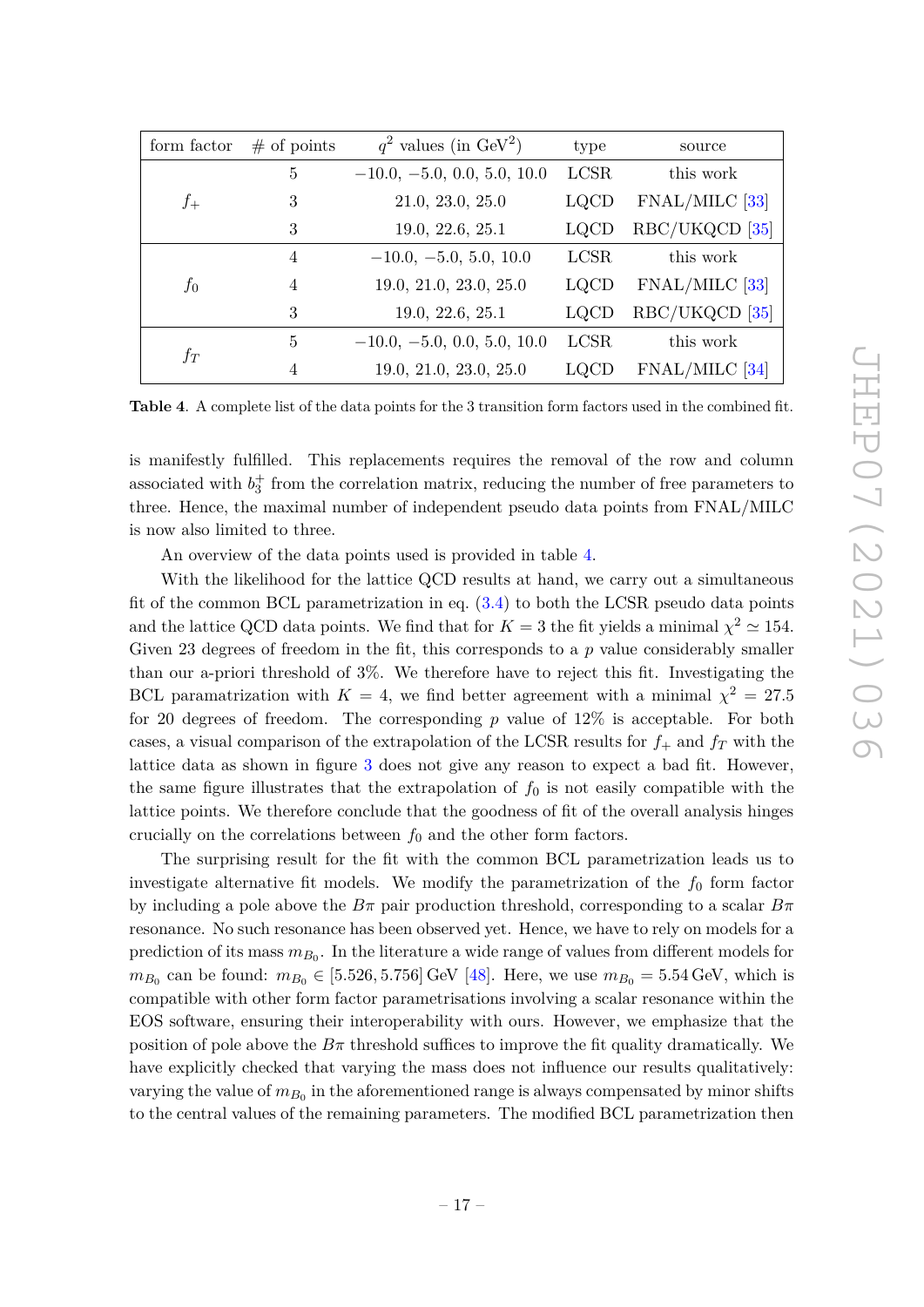reads:

$$
f_0(q^2) = \frac{f_+(z_0)}{1 - q(z)^2 / m_{B_0}^2} \left[ 1 + \sum_{n=1}^K b_n^0 \bar{z}_n \right],\tag{4.1}
$$

<span id="page-18-0"></span>
$$
f_+(q^2)
$$
,  $f_T(q^2)$  : unchanged with respect to eq. (3.4),

where we also increase the maximal order of the  $z$  expansion for the  $f_0$  form factor. In this way we now use the same number of shape parameters for each form factor. (Note that for  $f_+$  and  $f_T$  one shape parameter is fixed as discussed in section [3.](#page-10-0) We further note that our modification does not allow to apply the unitarity bounds for the  $f_0$  form factor as is. However, alternative parametrizations such as the BGL parametrization can account for above-threshold poles in the formulation of the unitarity bounds [\[49\]](#page-33-10), which we do not consider here. We repeat the fits with the modified BCL parametrization in eq.  $(4.1)$  with  $K = 3$  and  $K = 4$ . In both cases we obtain acceptable to good fits, with p values of 52% and  $54\%$  respectively.<sup>[2](#page-18-1)</sup> Effectively, the pole modifies the shape parameters and implicitly allows for more flexibility of the fit. Explicitly expanding the *B*<sup>∗</sup> pole factor in *z* around  $q^2 = 0$  yields:

$$
\frac{1}{1 - q(z)^2/m_{B^*}^2} \approx \frac{1}{1 - \frac{t_0}{m_{B^*}^2}} + 4 \frac{m_{B^*}^2 (t_0 - t_+)}{(m_{B^*}^2 - t_0)^2} z + \mathcal{O}\left(z^2\right). \tag{4.2}
$$

This illustrates that additional powers of *z* are now available to relieve the apparent tension between the LCSR and LQCD data of  $f_0$ .

The median values and central 68% probability intervals for each marginalized onedimension posteriors are provided in table [5.](#page-20-0) The covariance matrix is provided in the form of supplementary material together with this manuscript. We find that the fit parameter values for  $K = 4$  are consistent with the ones for  $K = 3$  within uncertainties. We also investigate the  $K = 5$  case for which the  $p$  value increases insignificantly compared to the  $K = 4$  case. Although the  $K = 3$  fit is also acceptable, we consider the  $K = 4$  fit to be our main result. The reason is that at  $K = 4$  the fit can account for an additional systematic uncertainty due higher orders in the *z* expansion.

Plots of the posterior predictions for each form factor are provided in figure [5.](#page-19-0) A cursory glance at the  $f_{+}(0)$  plot suggest a  $\sim 1.4\sigma$  deviation between the fit to the LCSR results only and the fit to the combined LCSR+LQCD likelihood. We remind the reader that, in addition to the normalization  $f_+(q^2=0)$ , the fits also need to bring LCSR and LQCD predictions for the slope into mutual agreement. Hence, we emphasize that a naive interpretation *is not useful*, due to strong correlation between the normalization and the shape parameters. As a consequence, we cannot accurately compute the compatibility of only the normalization  $f_+(q^2=0)$ , and the overall goodness-of-fit diagnostics of our fits, such as the *p* value, must suffice.

We emphasize that also the fits to LCSR data only shown in this section are carried out with the modified BCL parametrization as given in eq.  $(4.1)$  and therefore differ slightly to those obtained in section [2.](#page-3-0)

<span id="page-18-1"></span><sup>&</sup>lt;sup>2</sup>The inclusion of the scalar resonance makes up for the majority of the  $p$  value improvement. Keeping only the pole and fixing the additional shape parameter to zero yields *p* values of 7% and 60%, respectively.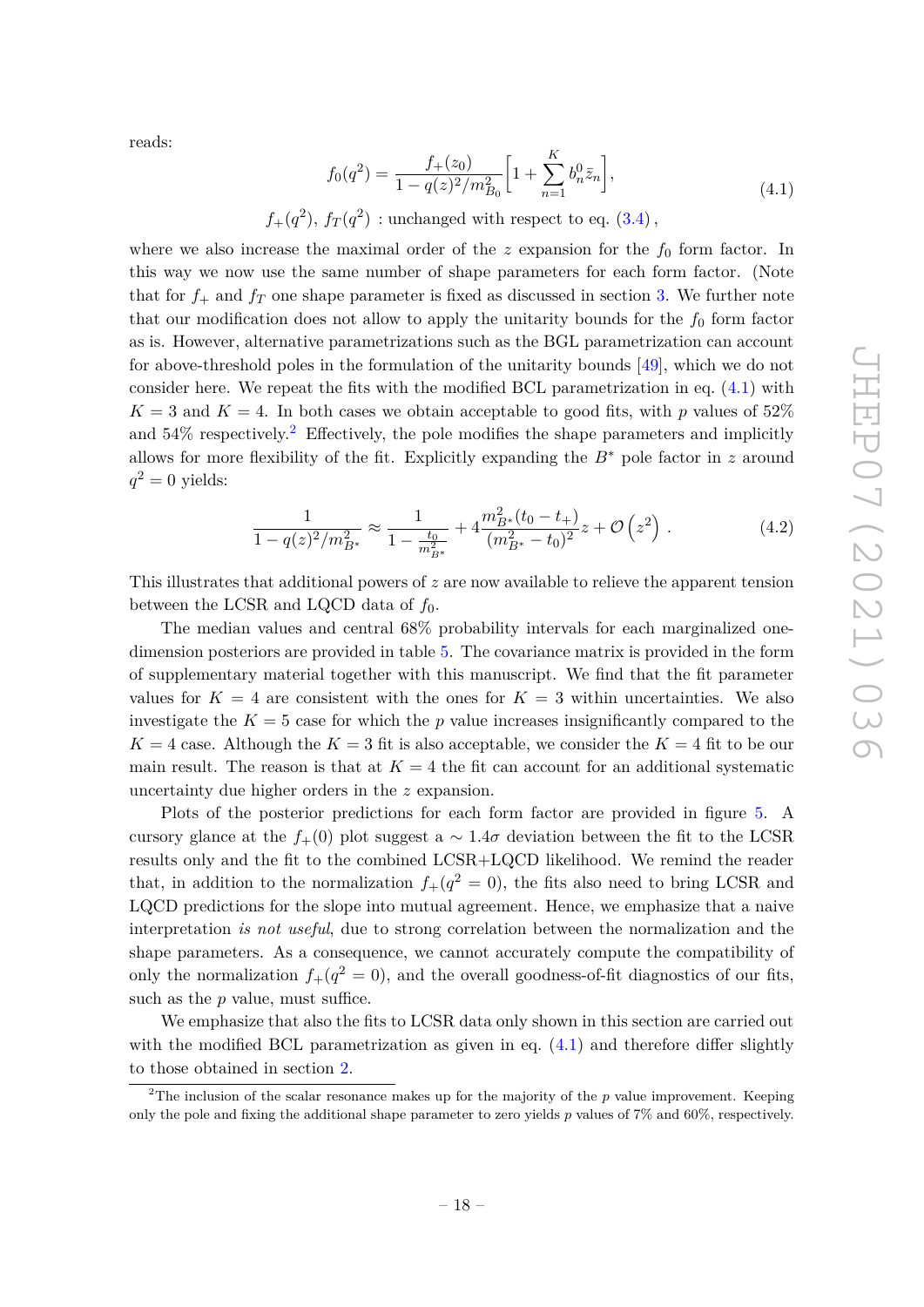

<span id="page-19-0"></span>**Figure 5**. Posterior-predictions for the form factors  $f_+$  (top),  $f_0$  (center), and  $f_T$  (bottom) obtained from our fits of the modified BCL parametrization [\(4.1\)](#page-18-0) to the LCSR pseudo data points only (blue bands), and both the LCSR and lattice QCD inputs (orange bands). The bands correspond to the envelope at 68% probability.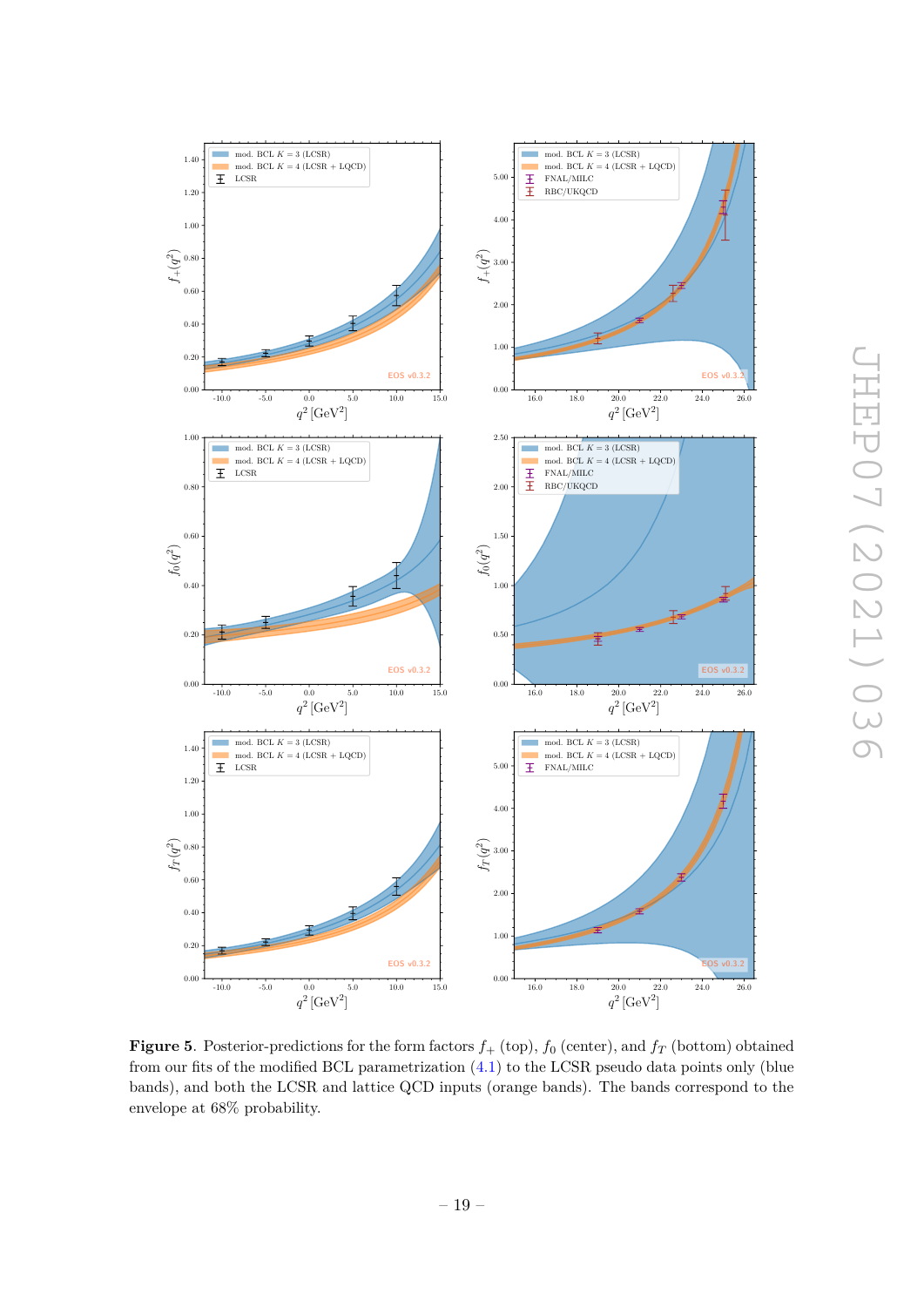| scenario                |                           | $LCSR+LQCD$               |                           |  |  |  |  |
|-------------------------|---------------------------|---------------------------|---------------------------|--|--|--|--|
| param.                  | $K=3$                     | $K=4$                     | $K=3$                     |  |  |  |  |
| $f_{+}(0)$              | $0.237^{+0.017}_{-0.017}$ | $0.235^{+0.019}_{-0.019}$ | $0.283^{+0.027}_{-0.027}$ |  |  |  |  |
| $b_1^+$                 | $-2.38_{-0.38}^{+0.33}$   | $-2.45_{-0.54}^{+0.49}$   | $-1.0^{+3.5}_{-3.6}$      |  |  |  |  |
| $b_2^+$                 | $-0.82^{+0.76}_{-0.81}$   | $-0.2^{+1.1}_{-1.2}$      | $-2.8^{+4.9}_{-4.7}$      |  |  |  |  |
| $b_3^+$                 |                           | $-0.9^{+4.2}_{-4.0}$      |                           |  |  |  |  |
| $b_1^0$                 | $0.48^{+0.07}_{-0.07}$    | $0.40^{+0.18}_{-0.20}$    | $-5^{+52}_{-51}$          |  |  |  |  |
| $b_2^0$                 | $0.14^{+0.39}_{-0.44}$    | $0.1^{+1.1}_{-1.2}$       | $22^{+200}_{-200}$        |  |  |  |  |
| $b_3^0$                 | $2.79^{+0.71}_{-0.77}$    | $3.7^{+1.6}_{-1.6}$       | $-32^{+240}_{-240}$       |  |  |  |  |
| $b_4^0$                 |                           | $1^{+14}_{-13}$           |                           |  |  |  |  |
| $f_T(0)$                | $0.240^{+0.016}_{-0.016}$ | $0.235^{+0.017}_{-0.017}$ | $0.281^{+0.025}_{-0.025}$ |  |  |  |  |
| $b_1^T$                 | $-2.05_{-0.36}^{+0.32}$   | $-2.45_{-0.50}^{+0.45}$   | $-0.6^{+4.2}_{-4.4}$      |  |  |  |  |
| $b_2^T$                 | $-1.45^{+0.63}_{-0.66}$   | $-1.08^{+0.68}_{-0.71}$   | $-3.2^{+5.9}_{-5.8}$      |  |  |  |  |
| $b_3^T$                 |                           | $2.6^{+2.1}_{-2.0}$       |                           |  |  |  |  |
| p value                 | $\sim 52\%$               | $\sim 54\%$               | $\sim 100\%$              |  |  |  |  |
| $\chi^2/\mathrm{d.o.f}$ | $\sim 21.01/22$           | $\sim 17.75/19$           | $\sim 0.0278/5$           |  |  |  |  |

<span id="page-20-0"></span>**Table 5**. The median values and central 68% probability intervals for the parameters of the modified BCL parametrisation from eq. [\(4.1\)](#page-18-0) when fitted to the LQCD and LCSR pseudo data.

We can see that the precision of the extrapolation of the form factors significantly improves by combining the LCSR and LQCD inputs, especially in the large  $q^2$  region, as expected. We are now in a position to revisit eq.  $(3.6)$  to extract the strong coupling constant from the combined fit. We obtain:

<span id="page-20-1"></span>
$$
g_{B^*B\pi} = 39.8 \pm 1.1\,,\tag{4.3}
$$

where the uncertainties are of parametric origin only. Systematic uncertainties due to higher orders in the *z* expansion are not taken into account, and could be sizable due to the magnitude of  $z(q^2 = m_{B^*}^2)$ . Our result eq. [\(4.3\)](#page-20-1) agrees well with the lattice determination  $g_{B^*B\pi} = 45.3 \pm 6.0$  by the RBC/UKQCD collaboration [\[50\]](#page-33-11), but it shows a tension with respect to the recent direct LCSR determination  $g_{B^*B\pi} = 30.1^{+2.6}_{-2.4}$  $g_{B^*B\pi} = 30.1^{+2.6}_{-2.4}$  $g_{B^*B\pi} = 30.1^{+2.6}_{-2.4}$  [\[38\]](#page-33-2) at the level of  $3.4 \sigma$ <sup>3</sup>

However, we observe that our extrapolation becomes unstable for  $q^2 \ge t_-,$  i.e., outside the semileptonic phase space: the  $68\%$  probability region for the  $f_0$  form factor starts to cover both positive and negative values, and the central value turns negative just below  $q^2 = t_+$ . This finding of negative form factors is inconsistent with a dispersive representation of the form factor. We suspect the behaviour to be an artifact of the fit model.

<span id="page-20-2"></span><sup>&</sup>lt;sup>3</sup>Note that it was already observed in [\[38\]](#page-33-2) that a significantly larger result arises when using eq.  $(3.6)$ than when calculating this quantity directly.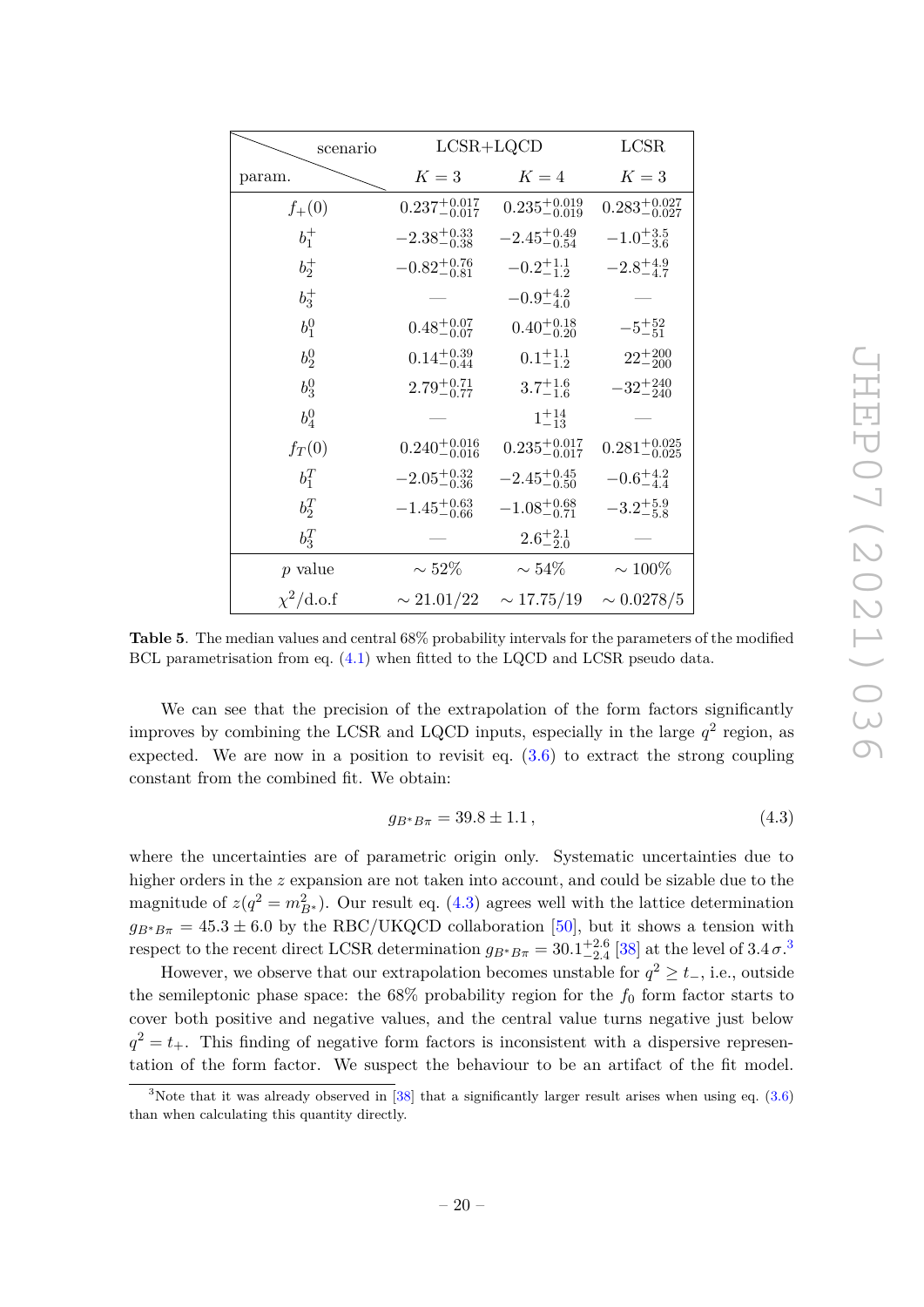

<span id="page-21-2"></span>**Figure 6.** The form factor ratio  $R_{0+}(q^2)$  interpolated between LCSR and LQCD data and compared to the large-energy symmetry limit in the low  $q^2$  region.

Hence, we see no meaningful way to compare our results to the expectation from the Callan-Treiman type relation in eq. [\(3.9\)](#page-15-3).

In figure [6](#page-21-2) we provide a plot of  $R_{0+}(q^2)$  for the form factors interpolating the LCSR and LQCD data. We find our results to be consistent with the large-energy limit from eq. [\(3.10\)](#page-15-2). Compared to the LCSR-only result, the range in which the large-energy symmetry limit holds has expanded up to  $\simeq 15 \,\text{GeV}^2$ .

A comparison of our results and those in the literature is compiled in table [6.](#page-22-0)

## <span id="page-21-0"></span>**5** Determination of  $|V_{ub}|$  and further phenomenological applications

## <span id="page-21-1"></span>**5.1** Exclusive  $|V_{ub}|$  determination from  $\overline{B} \to \pi$  semileptonic decays

Following the determination of the form factors from LCSRs and lattice QCD input, we are now in position to extract the magnitude of the CKM matrix element  $|V_{ub}|$  from measurements of the  $\bar{B} \to \pi \ell^- \bar{\nu}_{\ell}$  branching ratio.

To this end, we use the world average of the branching ratio as provided by the HFLAV collaboration  $[8]$ . This average is based on individual measurements by the BaBar  $[52, 53]$  $[52, 53]$  $[52, 53]$ and Belle [\[54,](#page-34-0) [55\]](#page-34-1) collaborations. The world average is provided in terms of 13 bins of the squared momentum transfer  $q^2$ , with identical bin sizes. Within the averaging process, HFLAV accounts for shared systematic correlations among the individual measurements.

A visual representation of this data, which we provide in figure [7,](#page-24-1) shows that the highest relative experimental precision is achieved in for intermediate  $q^2$ , i.e., in a region that is not reliably accessible with LCSRs and not yet accessible with lattice QCD simulations. Consequently, our efforts to obtain high-precision determinations of the form factors at  $\frac{1}{2}$  intermediate  $q^2$  through interpolation of the respective theory results is of high importance to the  $|V_{ub}|$  determination. This is nicely illustrated in figure 3 of ref. [\[56\]](#page-34-2).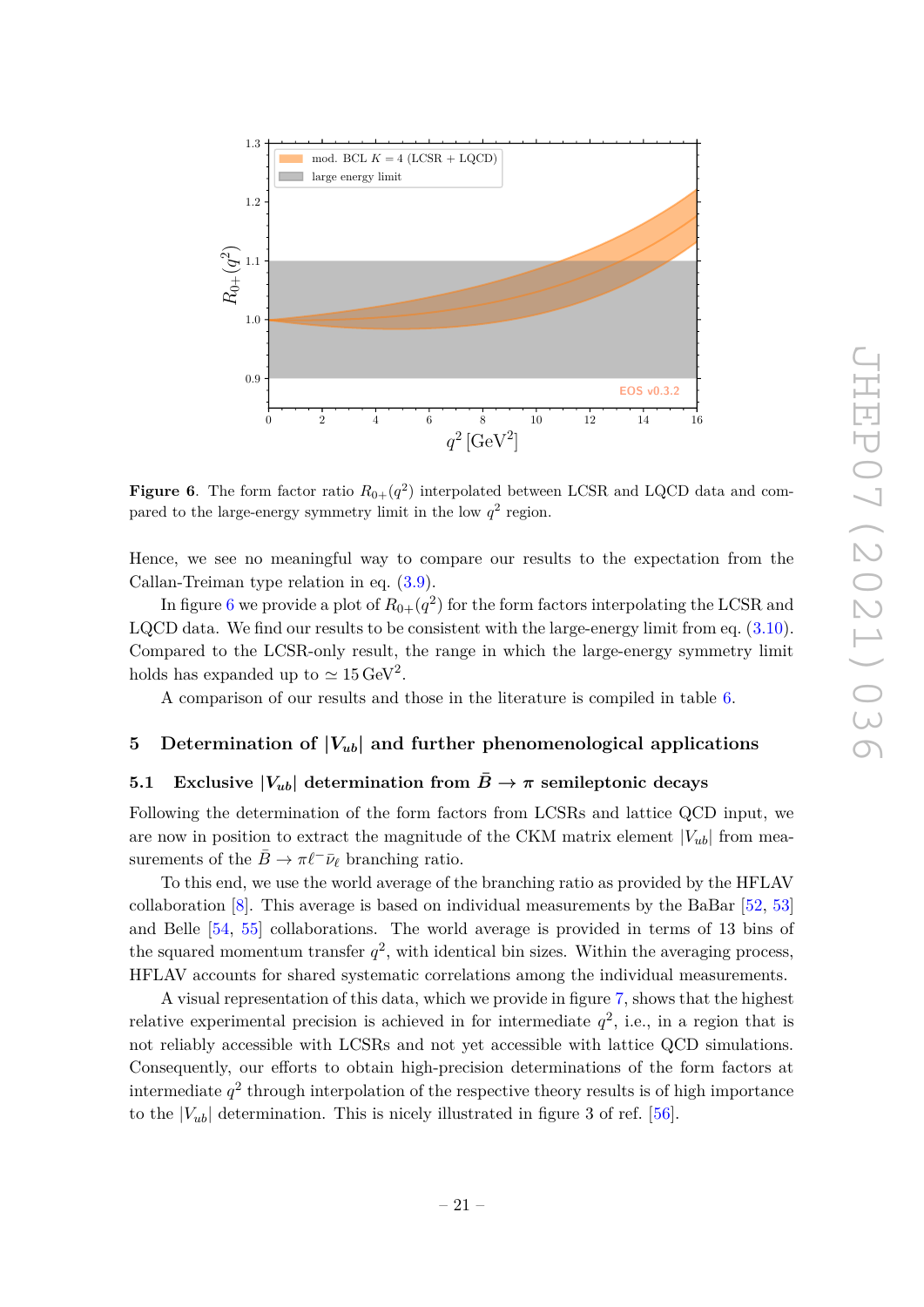| Source                                                       | $f_{+}(0) = f_{0}(0)$     | $f_T(0)$          |  |  |  |  |  |  |  |
|--------------------------------------------------------------|---------------------------|-------------------|--|--|--|--|--|--|--|
| Lattice QCD                                                  |                           |                   |  |  |  |  |  |  |  |
| Fermilab/MILC $[33, 34]$                                     | $0.2 \pm 0.2$             | $0.2 \pm 0.2$     |  |  |  |  |  |  |  |
| RBC/UKQCD [35]                                               | $0.24 \pm 0.08$           |                   |  |  |  |  |  |  |  |
| combination w/ Pade approx. [51] $0.265 \pm 0.010 \pm 0.002$ |                           |                   |  |  |  |  |  |  |  |
|                                                              | Light-cone sum rules      |                   |  |  |  |  |  |  |  |
| Duplancic et al. $[16]$                                      | $0.26^{+0.04}_{-0.03}$    | $0.255 \pm 0.035$ |  |  |  |  |  |  |  |
| Imsong et al. $[21]$                                         | $0.31 \pm 0.02$           |                   |  |  |  |  |  |  |  |
| Bharucha [17]                                                | $0.261^{+0.020}_{-0.023}$ |                   |  |  |  |  |  |  |  |
| Khodjamirian/Rusov $ 30 $                                    | $0.301 \pm 0.023$         | $0.273 \pm 0.021$ |  |  |  |  |  |  |  |
| Gubernari et al. $(B$ LCDA $)$ [22]                          | $0.21 \pm 0.07$           | $0.19 \pm 0.06$   |  |  |  |  |  |  |  |
| this work                                                    | $0.283 \pm 0.027$         | $0.282 \pm 0.026$ |  |  |  |  |  |  |  |
| Light-cone sum rules $+$ Lattice QCD combination             |                           |                   |  |  |  |  |  |  |  |
| this work                                                    | $0.235 \pm 0.019$         | $0.235 \pm 0.017$ |  |  |  |  |  |  |  |

<span id="page-22-0"></span>**Table 6**. Comparison of our results for the form factor normalizations with other QCD-based results in the literature. The result of ref. [\[22\]](#page-32-3) is included for completeness, although the authors caution that the threshold setting procedure employed in that work fails for the  $B \to \pi$  form factors.

Our analysis is set up in the same way as in section [4.](#page-15-0) We stress that this means that we exclusively fit using the modified BCL parametrization. As the only modification with respect to section [4](#page-15-0) we include the HFLAV average as part of the likelihood. The theory prediction for the  $\bar{B} \to \pi \ell^- \bar{\nu}_{\ell}$  branching ratio does not depend on the form factor  $f_T$  in the SM, which we assume for our fit. For  $\ell = e, \mu$  the branching ratio is only very weakly dependent on the form factor  $f_0$ , which contributes measurably only for  $q^2 \leq 1 \text{ GeV}^2$ . Additionally, the predictions for  $f_0$  are affected by interaction between the experimental constraint on  $f_+$  and the theoretical correlations between  $f_+$  and  $f_0$ . As a consequence, we present our results as one-dimensional marginalized posterior distributions only for  $|V_{ub}|$  and the parameters describing the  $f_+$  form factor. We carry out fits to the LCSR pseudo data only in the  $K = 3$  fit model as well as combined fits to the LCSR + lattice QCD inputs in the  $K = 3$  and  $K = 4$  models. In all cases we find a good fit, with *p* values in excess of 55%. While the  $K = 4$  fit model to LCSR + lattice QCD inputs does not provide a significantly improved goodness of fit, we still adopt it as our nominal fit model. Our reasoning is that this model can account for additional systematic uncertainties inherent to the extrapolation process, which slightly increases the uncertainty of the  $|V_{ub}|$ extraction. The smallness of the difference in the  $K=3$  and  $K=4$  uncertainties seems to indicate that systematic uncertainties are under reasonable control. Summaries of the one-dimension marginalized posteriors in terms of their median values and central 68% probability intervals are provided in table [7.](#page-23-0)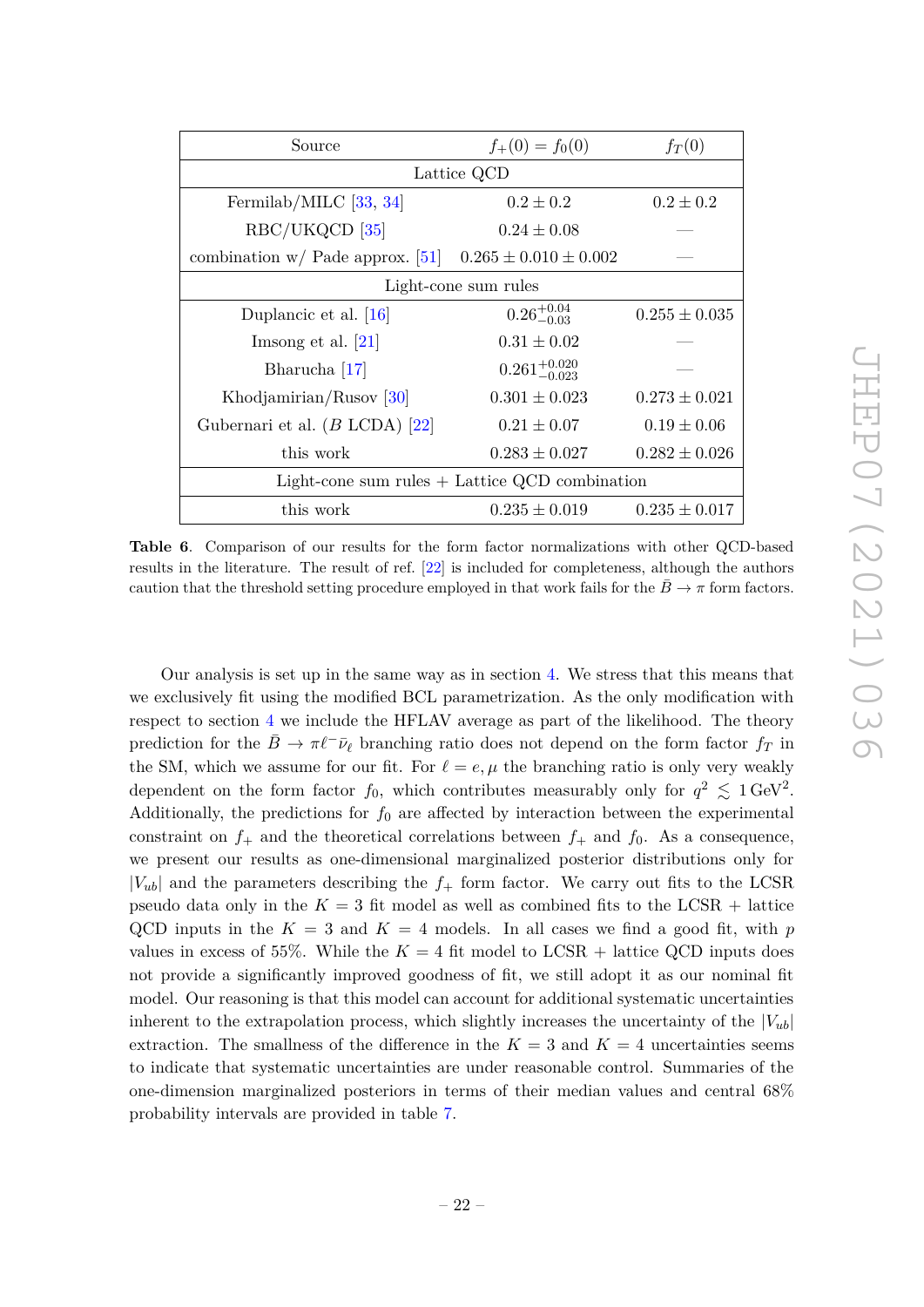| method                    | $LCSR+LQCD$               |                           | LCSR only                 |
|---------------------------|---------------------------|---------------------------|---------------------------|
| param.                    | $K=3$                     | $K=4$                     | $K=3$                     |
| $10^{-3} \times  V_{ub} $ | $3.80^{+0.14}_{-0.14}$    | $3.77^{+0.15}_{-0.15}$    | $3.28^{+0.33}_{-0.28}$    |
| $f_{+}(0)$                | $0.248^{+0.009}_{-0.009}$ | $0.246^{+0.009}_{-0.009}$ | $0.284^{+0.025}_{-0.025}$ |
| $b_1^+$                   | $-2.13^{+0.19}_{-0.19}$   | $-2.10^{+0.22}_{-0.21}$   | $-1.91_{-0.30}^{+0.31}$   |
| $b_2^+$                   | $-0.82^{+0.54}_{-0.55}$   | $0.23^{+0.87}_{-0.87}$    | $-1.42^{+0.85}_{-0.89}$   |
| $b_3^+$                   |                           | $-3.0^{+2.8}_{-2.8}$      |                           |
| $\chi^2/\text{d.o.f}$     | $\sim 32.33/34$           | $\sim 29.30/31$           | $\sim 10.72/17$           |
| $p$ value                 | $\sim 55\%$               | $\sim 55\%$               | $\sim 87\%$               |

<span id="page-23-0"></span>**Table 7**. Results from the three fits to combinations of fit models and data sets as described in the text. We provide the median values and central intervals at 68% probability for the one-dimensional marginalized posterior distributions.

We find that the LCSR-only fit yields a  $|V_{ub}|$  result that is slightly smaller than the LCSR + lattice LQCD results by approximately more than one sigma. The latter results for  $K = 3$  and  $K = 4$  are in mutual agreement. This is not surprising, given the shift in  $f_{+}(0)$  between these two scenarios, which is already discussed in section [4.](#page-15-0) The results for  $K = 3$  and  $K = 4$  for fit to LCSR + lattice LQCD results are perfectly compatible with each other. Our nominal result is obtained from the fit to LCSR + lattice QCD input with  $K = 4$ , and reads

$$
|V_{ub}|_{\text{LCSR+LQCD}}^{\bar{B}\to\pi} = (3.77 \pm 0.15) \cdot 10^{-3}.
$$
 (5.1)

The apparent slight tension between  $f_+(0)$  obtained from the fit to LCSR data only and the fit to LCSR+LQCD data, as previously discussed in section [4,](#page-15-0) persists here as well. It translates to a reasonable agreement between the determinations of  $|V_{ub}|$  at the  $1.4\sigma$  level. We find a very good fit using the combined LCSR and LQCD data, with *χ* <sup>2</sup>*/*d*.*o*.*f*.* ∼ 1, and a *p* value of ∼ 55% at the best-fit point. Adding information on the form factor shape through the HFLAV average of the experimental data does not affect our results for the BCL parameters compared to results of the theory-only fit in section [4.](#page-15-0) This result exhibits a slight tension with the BLNP and GGOU determinations, in both cases at the  $\approx 2\sigma$  level. However, it is in very good agreement with the recent methodaveraged result by the Belle collaboration as given in eq.  $(1.3)$ . Here the tension reduces to  $\approx 1 \sigma$  only.

We compare our results for  $|V_{ub}|$  with other methods in table [8](#page-26-1) and in figure 8 give our Standard Model prediction for the differential decay rate of  $\bar{B} \to \pi \ell^- \nu_\ell$  divided by  $|V_{ub}|$ for the electron and tau lepton final states.

The normalized branching ratios obtained with the use of the theory-only form factors from section [4](#page-15-0) yield

$$
\mathcal{B}(\bar{B} \to \pi \mu^- \bar{\nu}_{\mu}) = (9.6^{+1.0}_{-1.0}) \times |V_{ub}|^2,
$$
  

$$
\mathcal{B}(\bar{B} \to \pi \tau^- \bar{\nu}_{\tau}) = (6.7^{+0.6}_{-0.5}) \times |V_{ub}|^2.
$$
 (5.2)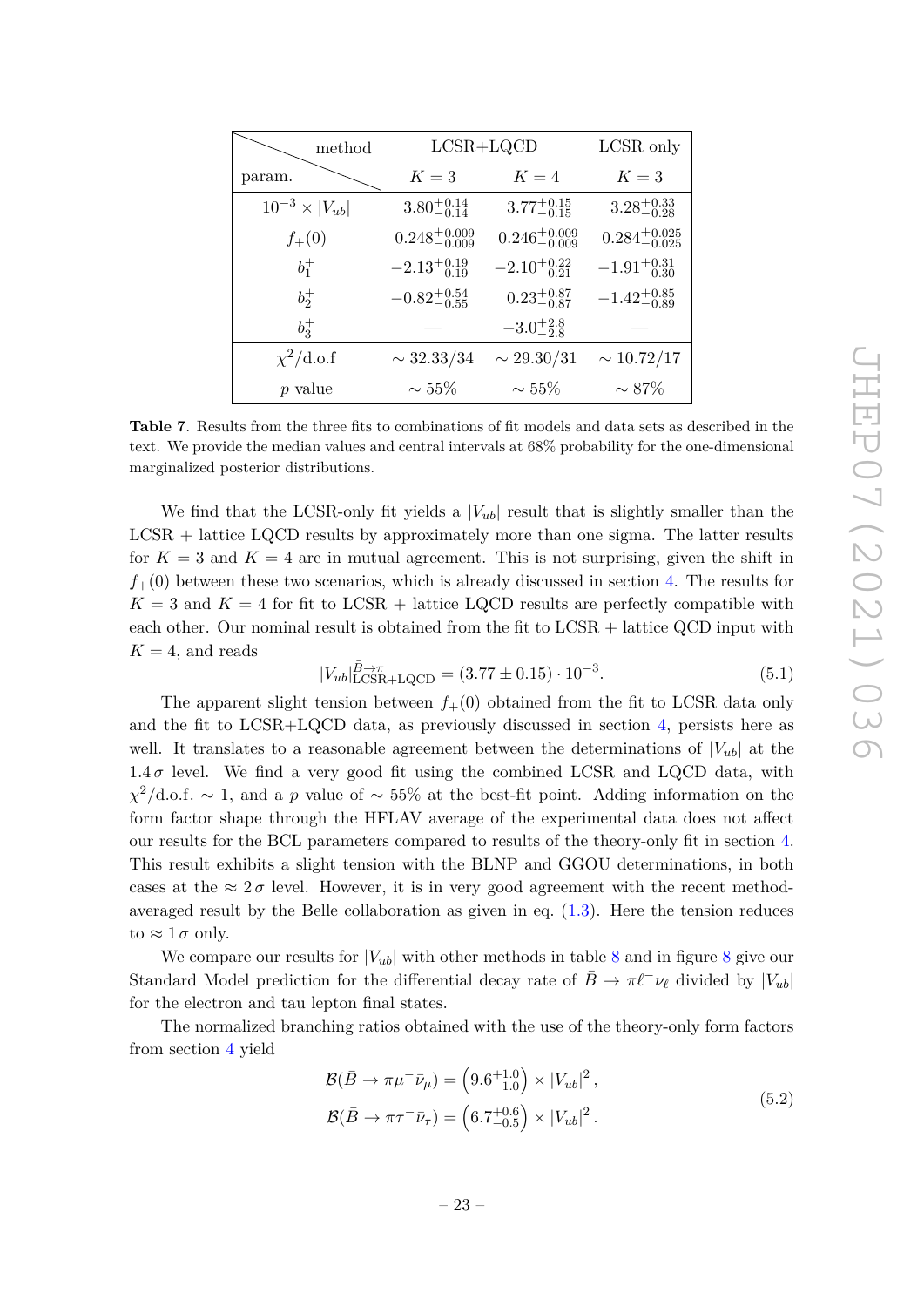| Source                             | $10^{-3} \times  V_{ub} $                      |  |  |  |  |  |  |  |
|------------------------------------|------------------------------------------------|--|--|--|--|--|--|--|
| LQCD                               |                                                |  |  |  |  |  |  |  |
| Fermilab/MILC $[33, 34]$           | $3.72 \pm 0.16$                                |  |  |  |  |  |  |  |
| RBC/UKQCD [35]                     | $3.61 \pm 0.32$                                |  |  |  |  |  |  |  |
| combination $w/$ Pade approx. [51] | $3.53 \pm 0.08_{stat} \pm 0.06_{syst}$         |  |  |  |  |  |  |  |
| HFLAV <sup>[8]</sup>               | $3.70 \pm 0.10_{\rm stat} \pm 0.12_{\rm syst}$ |  |  |  |  |  |  |  |
| LCSR                               |                                                |  |  |  |  |  |  |  |
| Duplancic et al. $[16]$            | $3.5 \pm 0.4 \pm 0.2 \pm 0.1$                  |  |  |  |  |  |  |  |
| Imsong et al. $[21]$               | $3.32^{+0.26}_{-0.22}$                         |  |  |  |  |  |  |  |
| this work                          | $3.28^{+0.33}_{-0.28}$                         |  |  |  |  |  |  |  |
| $LCSR + LQCD$                      |                                                |  |  |  |  |  |  |  |
| HFLAV <sup>[8]</sup>               | $3.67 \pm 0.09_{\rm stat} \pm 0.12_{\rm syst}$ |  |  |  |  |  |  |  |
| this work                          | $3.77 \pm 0.15$                                |  |  |  |  |  |  |  |

<span id="page-24-2"></span>**Table 8**. Comparison of the  $|V_{ub}|$  CKM matrix element determinations from the  $\bar{B} \to \pi \ell^- \bar{\nu}_{\ell}$ decays, using QCD-based form factor predictions.



<span id="page-24-1"></span><span id="page-24-0"></span>**Figure 7.** Differential branching ratio for  $\bar{B}^0 \to \pi^+ \ell^- \bar{\nu}_{\ell}$  decay as obtained from the combined fit to LCSR and lattice QCD inputs and experimental data, compared to the HFLAV average of the experimental data.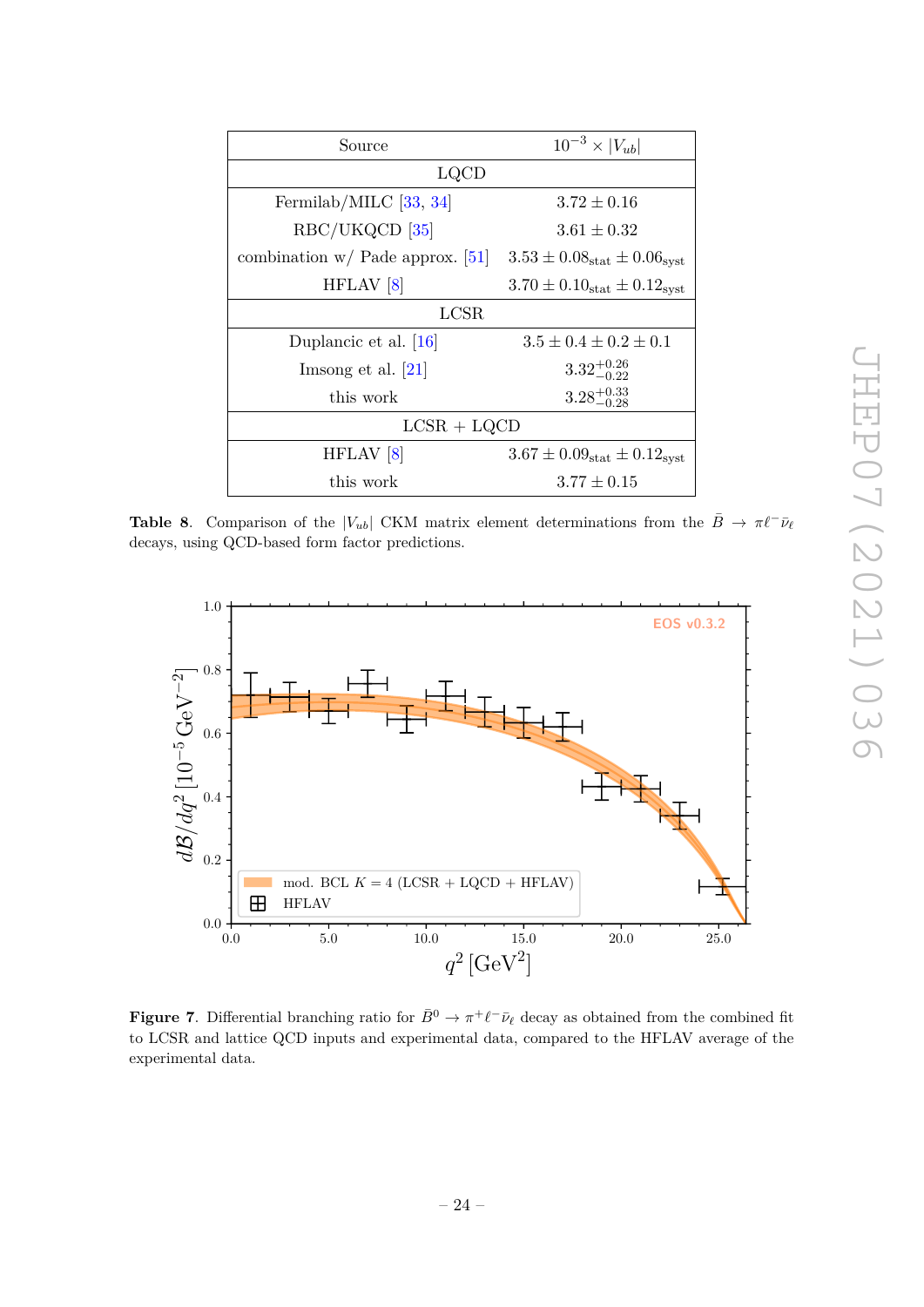#### **5.2 Lepton-flavour universality ratio**

Next, we make predictions for Standard Model observables for the  $B \to \pi \ell^- \bar{\nu}_\ell$  decay results as obtained in section [4.](#page-15-0)

In light of hints for LFU violating effects in  $\bar{B} \to D^{(*)}\ell^-\bar{\nu}_{\ell}$  decays [\[8,](#page-31-4) [57\]](#page-34-3), we investigate the LFU-probing observable for  $\bar{B} \to \pi \ell^- \bar{\nu}_{\ell}$  decays:

$$
R_{\pi} = \frac{\Gamma(\bar{B} \to \pi\tau^{-}\bar{\nu}_{\tau})}{\Gamma(\bar{B} \to \pi\ell^{-}\bar{\nu}_{\ell})} = \frac{\int_{m_{\tau}^{2}}^{q_{\text{max}}^{2}} d\Gamma(\bar{B} \to \pi\tau^{-}\bar{\nu}_{\tau})/dq^{2}}{\int_{m_{\ell}^{2}}^{q_{\text{max}}^{2}} d\Gamma(\bar{B} \to \pi\ell^{-}\bar{\nu}_{\ell})/dq^{2}}, \qquad (\ell = e, \mu). \tag{5.3}
$$

In the Standard model, predictions for  $R_\pi$  involve only two out of three form factors,  $f_+$ and  $f_0$ . Using our results from the form factor fit with  $K = 4$  $K = 4$  as obtained in section 4 we find:

$$
R_{\pi}|_{\text{LCSR+LQCD}} = 0.699^{+0.022}_{-0.020} \,. \tag{5.4}
$$

The central values for  $R_\pi$  as predicted from the  $K=3$  and  $K=5$  fits fall entirely within the above uncertainties. We also show the differential branching ratios for the tauonic and light-lepton modes individually in figure [8.](#page-26-1)

It is important to stress that for a precise determination of  $R_\pi$  knowledge of the scalar form factor  $f_0(q^2)$  is key. To demonstrate this, we disentangle the contributions to the tauonic decay width stemming from each of the form factors:

$$
R_{\pi} \equiv R_{\pi}^+ + R_{\pi}^0 \,, \tag{5.5}
$$

corresponding to the  $|f_+|^2$  and  $|f_0|^2$  contributions, respectively. We find

$$
R_{\pi}^{+}|_{\text{LCSR+LQCD}} = 0.476^{+0.014}_{-0.013}, \quad R_{\pi}^{0}|_{\text{LCSR+LQCD}} = 0.224^{+0.014}_{-0.013}.
$$
 (5.6)

Although the  $f_0$  contribution is half the size of the  $f_+$  contribution, its relative uncertainty is about two times as large as the one of the  $f_{+}$  term. This illustrates the importance of accurately predicting both of the form factors for this LFU probe.

In table [9](#page-26-2) we provide a comparison of our results with the available determinations of  $R_{\pi}$  in the literature. We find that our prediction is in very good agreement at or below the  $1\sigma$  level with the previous determinations provided in refs. [\[35,](#page-32-15) [58\]](#page-34-4). A minor exception is the prediction of ref. [\[59\]](#page-34-5), which is in agreement with our result at the  $2\sigma$  level.

Although the LFU ratio  $R_\pi$  is  $|V_{ub}|$ -independent, it could, on the other hand, be sensitive to potential new physics effects in  $\bar{B} \to \pi \tau^- \bar{\nu}_{\tau}$  decay due to the presence of new scalar currents and/or electroweak symmetry breaking effects associated with the large mass of the  $\tau$  lepton. Hence,  $R_{\pi}$  is a very interesting candidate for future measurements. To date, there is a single experimental result by the Belle collaboration [\[60\]](#page-34-6). It is obtained from an upper limit on the branching ratio of  $\bar{B} \to \pi \tau^- \bar{\nu}_{\tau}$ , which has not yet been observed. This result reads:

$$
R_{\pi}|_{\text{Belle}} = 1.05 \pm 0.51\,,\tag{5.7}
$$

which is in agreement with our prediction.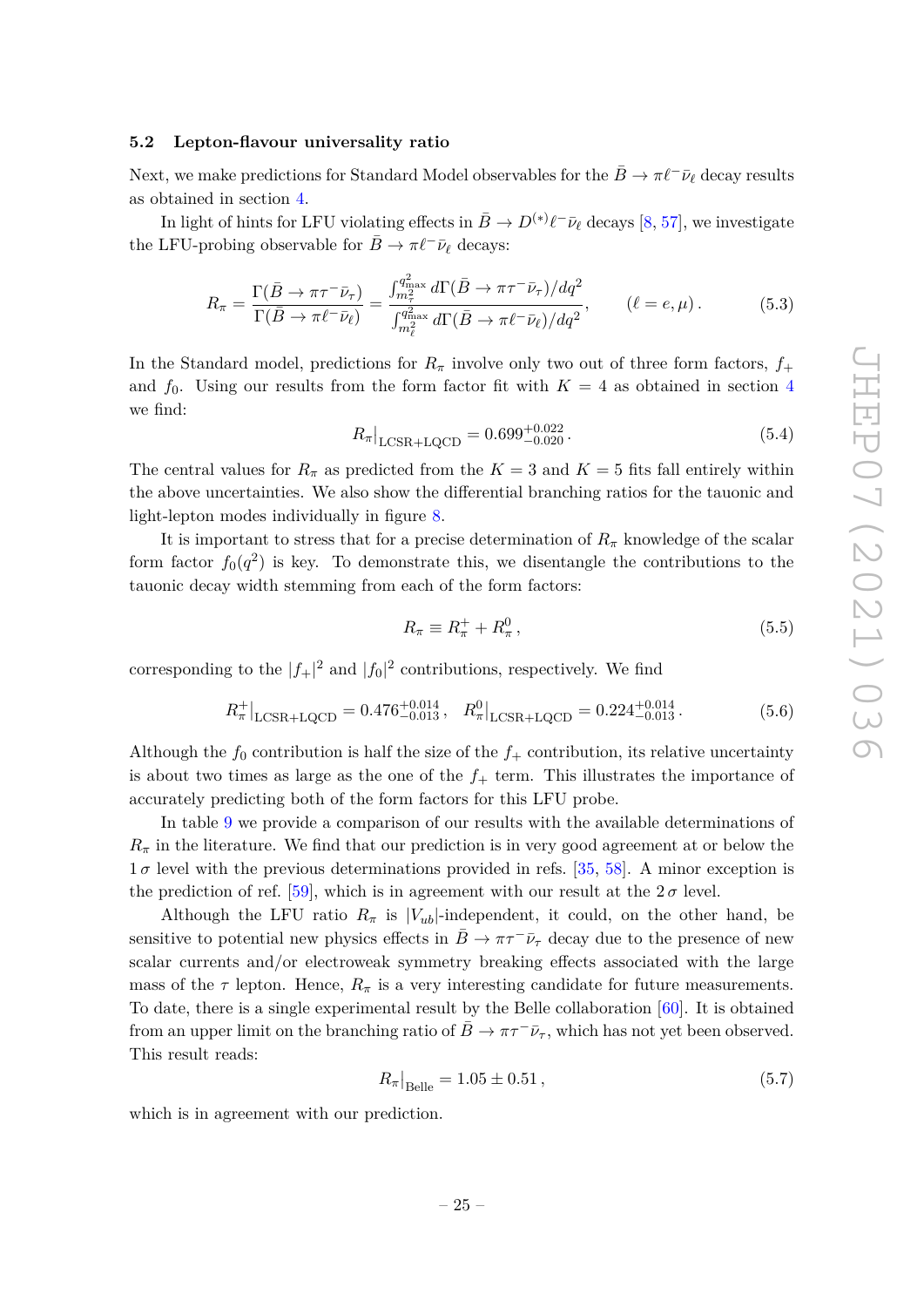

<span id="page-26-1"></span>**Figure 8**. Our Standard Model prediction of the differential decay rate of  $\bar{B} \to \pi \ell^- \bar{\nu}_{\ell}$  divided by  $|V_{ub}|$  for the electron and tau final states. The form factors are obtained from a fit to both LCSR and LQCD inputs using modified BCL parametrization in the  $K = 4$  fit model.

| Th. only     |           | source RBC/UKQCD [35] Bečirević et al. [58] |                       | this work         |  |
|--------------|-----------|---------------------------------------------|-----------------------|-------------------|--|
|              | $R_{\pi}$ | $0.69 \pm 0.19$                             | $0.78 \pm 0.10$       | $0.699 \pm 0.022$ |  |
| Th. $+$ Exp. |           | source Bernlochner [59]                     | Bečirević et al. [58] | this work         |  |
|              |           | $0.641 \pm 0.016$                           | $0.66 \pm 0.02$       | $0.688 \pm 0.014$ |  |

<span id="page-26-2"></span>**Table 9.** Comparison of theory results for the LFU ratio  $R_{\pi}$  in the literature.

## <span id="page-26-0"></span>**5.3** Angular observables and polarizations in  $\bar{B} \to \pi \ell^- \bar{\nu}_{\ell}$

We can now use our results for the form factors to predict the two angular observables in the two-fold differential decay rate of  $\bar{B} \to \pi \ell^- \bar{\nu}_{\ell}$  as well as the lepton polarization in these decays.

We begin with the discussion of the forward-backward asymmetry in the Standard model. The integrated normalized forward-backward asymmetry is defined as

$$
A_{\rm FB}^{\ell} = \frac{1}{\Gamma(\bar{B} \to \pi \ell^- \bar{\nu}_{\ell})} \int_{m_{\ell}^2}^{q_{\rm max}^2} dq^2 \left[ \int_{-1}^0 - \int_0^{-1} \right] d\cos\theta_{\ell} \frac{d\Gamma^2(\bar{B} \to \pi \ell^- \bar{\nu}_{\ell})}{dq^2 d\cos\theta_{\ell}}.
$$
 (5.8)

The forward-backward asymmetry arises from interference of the timelike polarization with the longitudinal polarization of the dilepton final state. The asymmetry is proportional to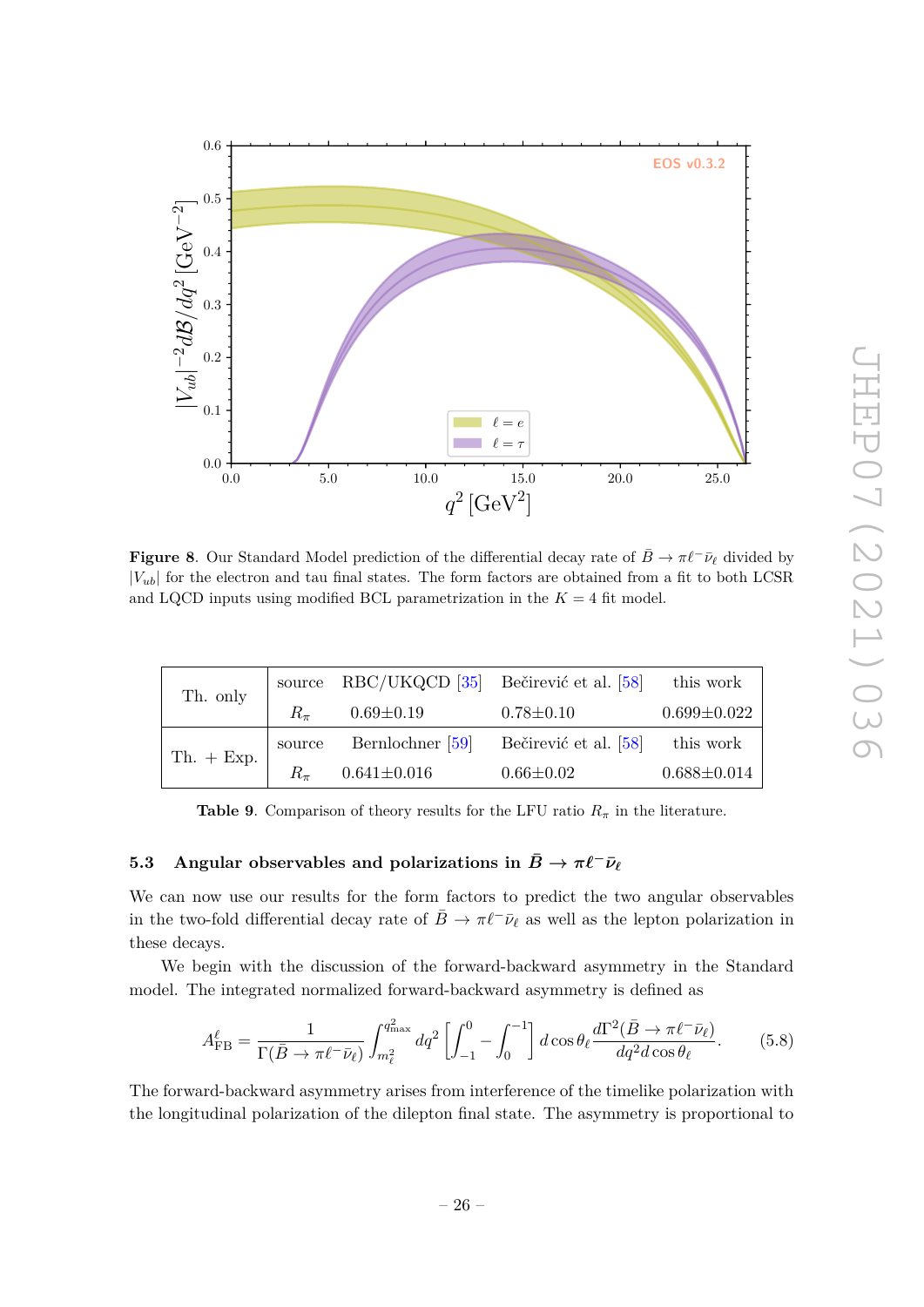the mass of the charged lepton. Hence,  $A_{FB}$  is small for the  $\ell = e, \mu$ , which makes it very sensitive to BSM effects that could lift the helicity suppression. With our results for the form factors from section [4](#page-15-0) we obtain in the SM

$$
A_{\text{FB}}^{\mu} = -0.0048 \pm 0.0003 ,
$$
  
\n
$$
A_{\text{FB}}^{\tau} = -0.259 \pm 0.004 .
$$
\n(5.9)

We do not provide the SM prediction for the electron mode, since it is indistinguishable from zero. Our results are in reasonable agreement with the RBC/UKQCD results [\[35\]](#page-32-15), but are more precise.<sup>[4](#page-27-1)</sup>

The flat term  $F_H$  [\[61,](#page-34-7) [62\]](#page-34-8) is another observables that arises in the normalized angular distribution. In the SM it is proportional to the lepton mass and therefore small. This makes it an appropriate candidate for a BSM probe, too. It can be defined as

$$
F_H^{\ell} = 1 + \frac{2}{3} \frac{1}{\Gamma(\bar{B} \to \pi \ell^- \bar{\nu}_{\ell})} \frac{d^2}{d(\cos \theta)^2} \left[ \frac{d\Gamma(\bar{B} \to \pi \ell^- \bar{\nu}_{\ell})}{d\cos \theta} \right] = 1 + \frac{2}{3} C_F^{\ell}, \tag{5.10}
$$

and is therefore related to the convexity parameter  $C_F^{\ell}$ . With our results for the form factors from section [4](#page-15-0) we obtain in the SM

$$
F_H^{\mu} = 0.0024 \pm 0.0001; \qquad F_H^{\tau} = 0.134 \pm 0.003 \,. \tag{5.11}
$$

We do not provide the SM prediction for the electron mode, since it is indistinguishable from zero.

As a final BSM probe we investigate the integrated normalized *τ* polarization asymmetry, which can be expressed as

$$
P^{\tau} = \frac{\Gamma(\bar{B} \to \pi \tau_{\uparrow}^{-} \bar{\nu}_{\tau}) - \Gamma(\bar{B} \to \pi \tau_{\downarrow}^{-} \bar{\nu}_{\tau})}{\Gamma(\bar{B} \to \pi \tau^{-} \bar{\nu}_{\tau})}, \qquad (5.12)
$$

where  $\tau_{\uparrow,\downarrow}$  denotes the tau helicities  $\lambda_{\tau} = \pm 1/2$ . With our results for the form factors from section [4](#page-15-0) we obtain

$$
P^{\tau} = -0.21 \pm 0.02. \tag{5.13}
$$

#### <span id="page-27-0"></span>**6 Conclusions**

We study the  $\bar{B} \to \pi$  form factors and use their numerical results from QCD-based methods to update the exclusive determination of  $|V_{ub}|$  from  $\bar{B} \to \pi$  semileptonic decays and the SM predictions of a number of phenomenologically interesting observables.

We begin by revisiting the determination of the form factors using light-cone sum rules with  $\pi$  distribution amplitudes. Our analysis includes the full set of local  $\bar{B} \to \pi$ form factors of dimension-three currents. For the first time, we apply a threshold setting procedure based on Bayesian inference to the full set of these form factors. Beside the

<span id="page-27-1"></span><sup>&</sup>lt;sup>4</sup>Note that the convention for lepton helicity angle in ref. [\[35\]](#page-32-15) differs from our by a sign, which is also affecting the overall sign of  $A_{\text{FB}}$ .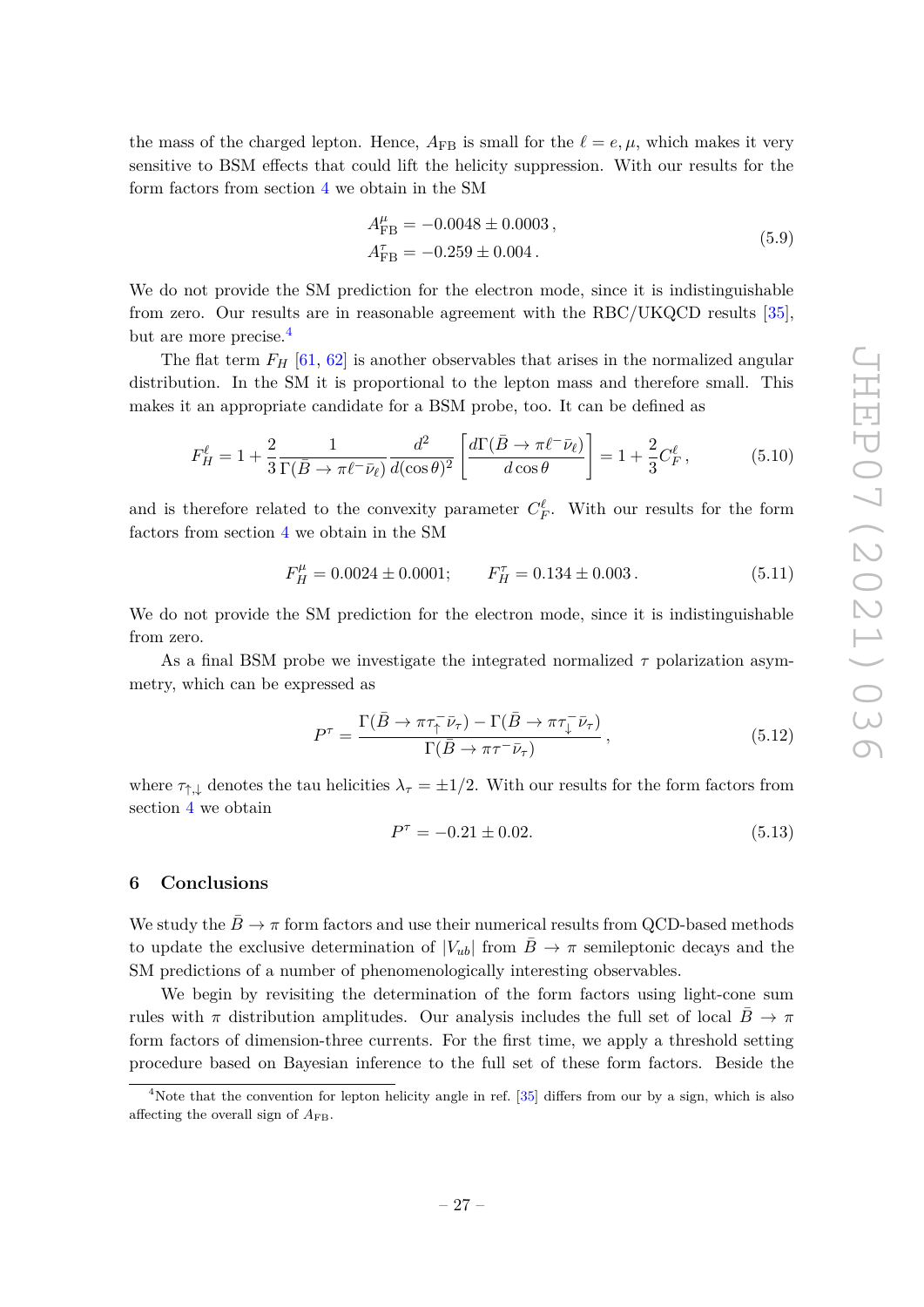thresholds, we are also able to infer a value for the (unphysical) Borel parameter that is mutually compatible among all three form factors.

Our results for the form factors, obtained at small momentum transfer  $q^2$ , are then extrapolated to large  $q^2$  by applying a standard BCL parametrization. We show that this extrapolation agrees well with precise lattice QCD results for the form factor  $f_+$  and  $f_T$ . However, in order to ensure good agreement also for the form factor  $f_0$ , we find that its parametrization needs to be modified. We stress that for precise and consistent predictions the correct treatment of the correlations in the pseudo data points is crucial, especially between  $f_+$  and  $f_0$ ; this is sometimes overlooked in the literature. We provide correlated results for the normalization and shape parameters of all form factors, including their correlations through ancillary machine-readable data files.

Our predictions for the form factors agree very well with measurements of the  $q<sup>2</sup>$ spectrum of the semileptonic decay  $\bar{B}^0 \to \pi^+ \ell^- \bar{\nu}_{\ell}$ . Using its current world average we determine  $|V_{ub}| = (3.77 \pm 0.15) \cdot 10^{-3}$ . Our result is in good agreement with the most recent inclusive determination by Belle at the  $1\sigma$  level, which removes the long-standing tension between inclusive and exclusive  $|V_{ub}|$  determinations.

The form factors at hand, we also compute SM predictions for a number of phenomenologically interesting observables, such as the lepton-flavour universality ratio  $R_\pi$ , the leptonic forward-backward asymmetry  $A_{FB}$ , the flat term  $F_H$  and the  $\tau$  polarization  $P_{\tau}$ . Based on our precise and correlated results for the form factors we obtain very precise predictions of the aforementioned observables. Their relative uncertainties range from  $\approx 10\%$  for the branching ratios to about 4% for some of the normalized observables. We are looking forward to precision measurements of these observables by the Belle experiment, which will further constrain the form factors and probe the SM at a precision level.

#### **Acknowledgments**

We thank Florian Bernlochner for insightful discussions and Kenji Nishiwaki for participating in the early stages of this work. D.v.D. is supported by the DFG within the Emmy Noether Programme under grant DY-130/1-1 and the DFG Collaborative Research Center 110 "Symmetries and the Emergence of Structure in QCD". B.M. and D.L. have been supported by the European Union through the European Regional Development Fund — the Competitiveness and Cohesion Operational Programme (KK.01.1.1.06) and by the Croatian Science Foundation (HRZZ) project "Heavy hadron decays and lifetimes" IP-2019-04- 7094. Sponsorship has been also provided by the Alexander von Humboldt Foundation in the framework of the Research Group Linkage Programme, funded by the German Federal Ministry of Education and Research. B.M. would like to express her gratitude to Wolfram Research for providing a free licence to use Mathematica at home during the COVID-19 pandemic lockdown. B.M. and D.v.D. would like to express special thanks to the Mainz Institute for Theoretical Physics (MITP) of the Cluster of Excellence PRISMA+ (Project ID 39083149) for its hospitality and support.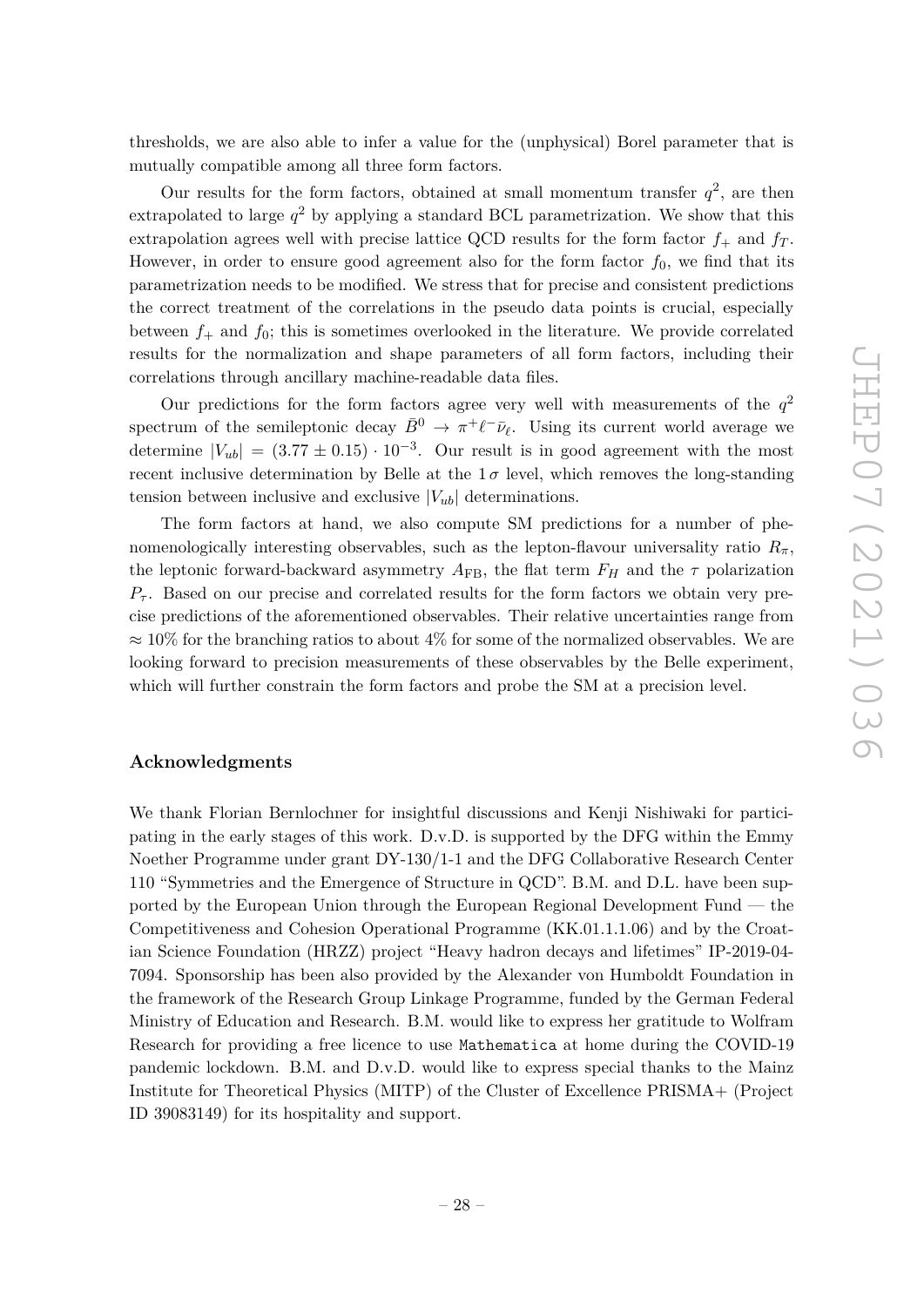## <span id="page-29-0"></span>**A Supplementary information**

| In table 10 we provide the correlation matrix of the form factor pseudo data set obtained |  |  |  |  |  |
|-------------------------------------------------------------------------------------------|--|--|--|--|--|
| from LCSRs.                                                                               |  |  |  |  |  |

| $\mathcal F$ |      |      |          |      |      |      |      |      |      | $f_{+}(-10)$ $f_{+}(-5)$ $f_{+}(0)$ $f_{+}(5)$ $f_{+}(10)$ $f_{0}(-10)$ $f_{0}(-5)$ $f_{0}(5)$ $f_{0}(10)$ $f_{T}(-10)$ $f_{T}(-5)$ $f_{T}(0)$ $f_{T}(5)$ $f_{T}(10)$ |      |          |             |      |
|--------------|------|------|----------|------|------|------|------|------|------|-----------------------------------------------------------------------------------------------------------------------------------------------------------------------|------|----------|-------------|------|
| $f_{+}(-10)$ | 1.00 | 0.70 | 0.46     | 0.32 | 0.28 | 0.78 | 0.71 | 0.33 | 0.31 | 0.33                                                                                                                                                                  | 0.43 |          | 0.41 0.39   | 0.40 |
| $f_{+}(-5)$  | 0.70 | 1.00 | 0.68     | 0.58 | 0.55 | 0.68 | 0.81 | 0.58 | 0.56 | 0.45                                                                                                                                                                  | 0.62 | 0.59     | 0.56        | 0.57 |
| $f_{+}(0)$   | 0.46 | 0.68 | 1.00     | 0.63 | 0.62 | 0.42 | 0.67 | 0.63 | 0.60 | 0.43                                                                                                                                                                  | 0.60 |          | $0.58$ 0.55 | 0.56 |
| $f_{+}(5)$   | 0.32 | 0.58 | 0.63     | 1.00 | 0.63 | 0.28 | 0.56 | 0.62 | 0.60 | 0.40                                                                                                                                                                  | 0.56 | 0.55     | 0.52        | 0.54 |
| $f_{+}(10)$  | 0.28 | 0.55 | 0.62     | 0.63 | 1.00 | 0.24 | 0.53 | 0.62 | 0.62 | 0.40                                                                                                                                                                  | 0.56 |          | $0.55$ 0.54 | 0.56 |
| $f_0(-10)$   | 0.78 | 0.68 | $0.42\,$ | 0.28 | 0.24 | 1.00 | 0.69 | 0.29 | 0.28 | 0.30                                                                                                                                                                  | 0.40 | 0.38     | 0.36        | 0.37 |
| $f_0(-5)$    | 0.71 | 0.81 | 0.67     | 0.56 | 0.53 | 0.69 | 1.00 | 0.57 | 0.54 | 0.44                                                                                                                                                                  | 0.61 |          | $0.58$ 0.55 | 0.56 |
| $f_0(5)$     | 0.33 | 0.58 | 0.63     | 0.62 | 0.62 | 0.29 | 0.57 | 1.00 | 0.61 | 0.40                                                                                                                                                                  | 0.56 | 0.55     | 0.53        | 0.54 |
| $f_0(10)$    | 0.31 | 0.56 | 0.60     | 0.60 | 0.62 | 0.28 | 0.54 | 0.61 | 1.00 | 0.40                                                                                                                                                                  | 0.56 |          | $0.55$ 0.53 | 0.55 |
| $f_T(-10)$   | 0.33 | 0.45 | 0.43     | 0.40 | 0.40 | 0.30 | 0.44 | 0.40 | 0.40 | 1.00                                                                                                                                                                  | 0.69 | 0.46     | 0.34        | 0.32 |
| $f_T(-5)$    | 0.43 | 0.62 | 0.60     | 0.56 | 0.56 | 0.40 | 0.61 | 0.56 | 0.56 | 0.69                                                                                                                                                                  | 1.00 | $0.66\,$ | 0.58        | 0.57 |
| $f_T(0)$     | 0.41 | 0.59 | 0.58     | 0.55 | 0.55 | 0.38 | 0.58 | 0.55 | 0.55 | 0.46                                                                                                                                                                  | 0.66 | 1.00     | 0.62        | 0.62 |
| $f_T(5)$     | 0.39 | 0.56 | 0.55     | 0.52 | 0.54 | 0.36 | 0.55 | 0.53 | 0.53 | 0.34                                                                                                                                                                  | 0.58 | 0.62     | 1.00        | 0.64 |
| $f_T(10)$    | 0.40 | 0.57 | 0.56     | 0.54 | 0.56 | 0.37 | 0.56 | 0.54 | 0.55 | 0.32                                                                                                                                                                  | 0.57 | 0.62     | 0.64        | 1.00 |

<span id="page-29-1"></span>**Table 10**. The correlation matrix between the LCSR form factors pseudo data points. The momentum transfer is given as the argument in units of  $\text{GeV}^2$ .

In figure [9](#page-30-0) we provide contours of the two-dimensional marginalised posterior distributions that involve  $|V_{ub}|$  in the  $K = 3$  and  $K = 4$  scenarios of the fits to theory inputs and experimental data.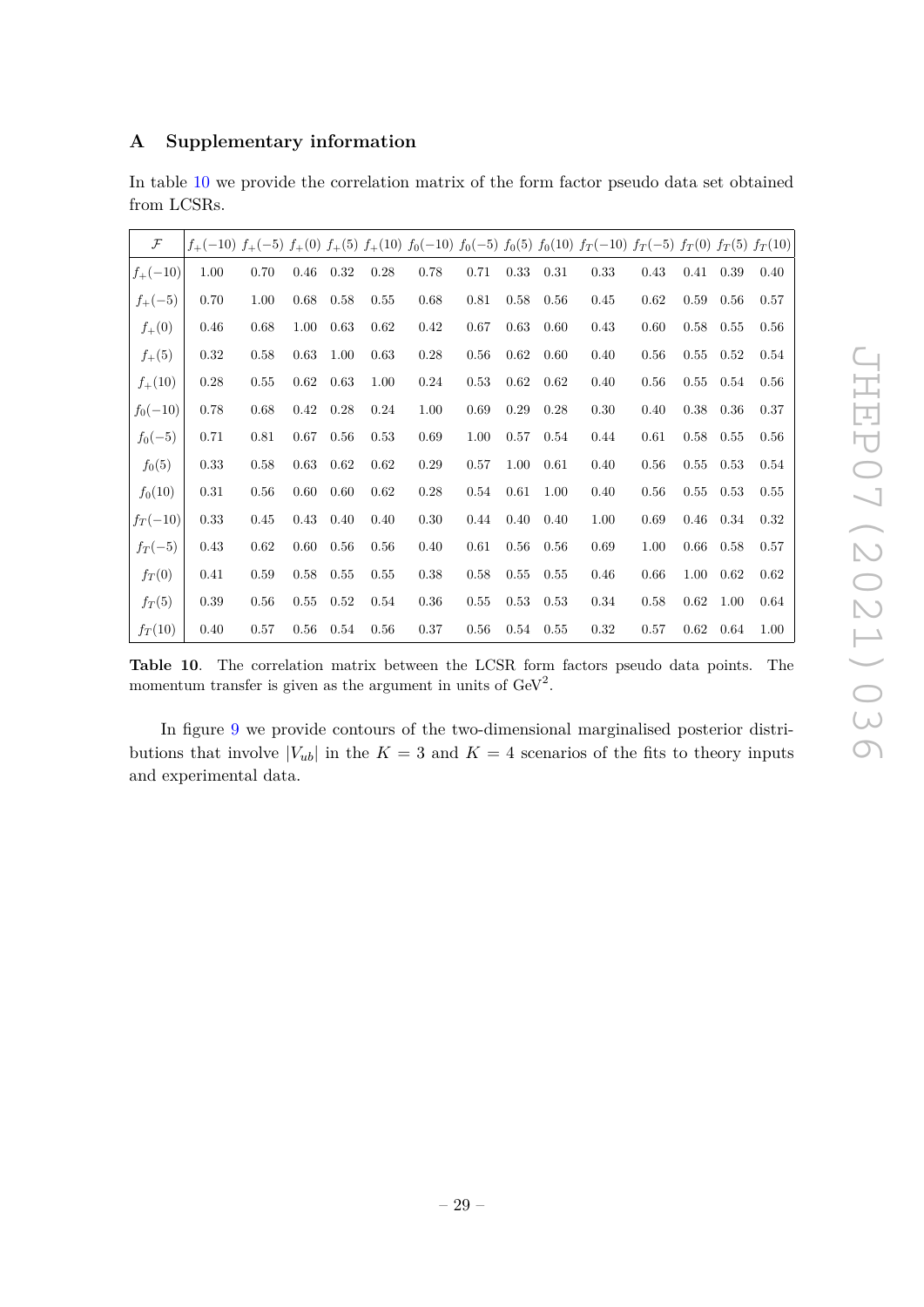

<span id="page-30-0"></span>**Figure 9**. Contours of the two-dimensional marginalised posterior distributions of the *K* = 3 and  $K = 4$  fits to both theory inputs and experimental data at 68% and 99% probability. For a description of the fits, see section [5.](#page-21-0) The most recent Belle result  $[10]$  for the inclusive  $|V_{ub}|$ determination is shown as a gray line (central value) and band (uncertainty).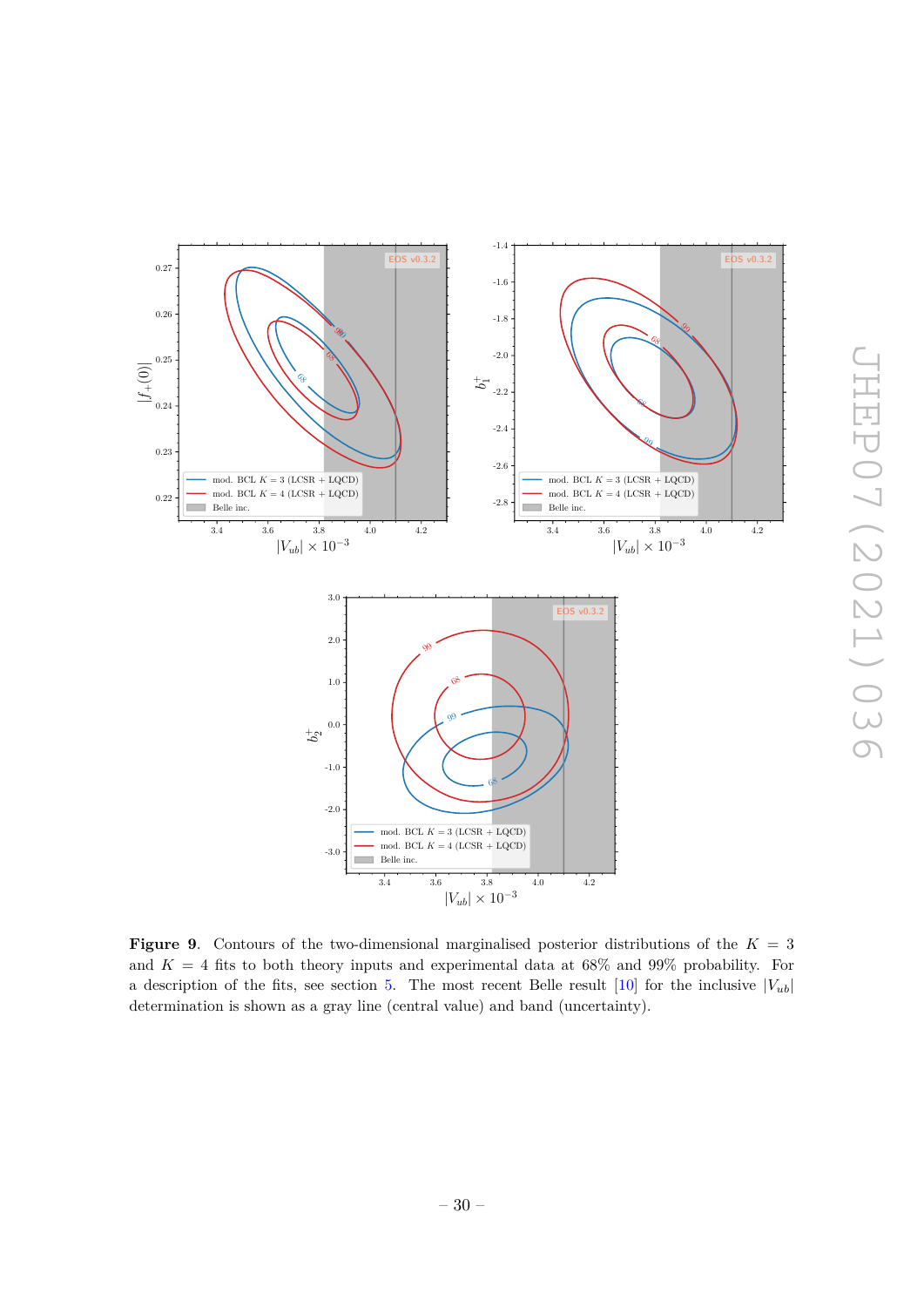**Open Access.** This article is distributed under the terms of the Creative Commons Attribution License [\(CC-BY 4.0\)](https://creativecommons.org/licenses/by/4.0/), which permits any use, distribution and reproduction in any medium, provided the original author(s) and source are credited.

#### **References**

- <span id="page-31-0"></span>[1] S.W. Bosch, B.O. Lange, M. Neubert and G. Paz, *Factorization and shape function effects in inclusive B meson decays*, *[Nucl. Phys. B](https://doi.org/10.1016/j.nuclphysb.2004.07.041)* **699** (2004) 335 [[hep-ph/0402094](https://arxiv.org/abs/hep-ph/0402094)] [IN[SPIRE](https://inspirehep.net/search?p=find+EPRINT%2Bhep-ph%2F0402094)].
- [2] S.W. Bosch, M. Neubert and G. Paz, *Subleading shape functions in inclusive B decays*, *[JHEP](https://doi.org/10.1088/1126-6708/2004/11/073)* **11** [\(2004\) 073](https://doi.org/10.1088/1126-6708/2004/11/073) [[hep-ph/0409115](https://arxiv.org/abs/hep-ph/0409115)] [IN[SPIRE](https://inspirehep.net/search?p=find+EPRINT%2Bhep-ph%2F0409115)].
- [3] B.O. Lange, M. Neubert and G. Paz, *Theory of charmless inclusive B decays and the extraction of Vub*, *Phys. Rev. D* **72** [\(2005\) 073006](https://doi.org/10.1103/PhysRevD.72.073006) [[hep-ph/0504071](https://arxiv.org/abs/hep-ph/0504071)] [IN[SPIRE](https://inspirehep.net/search?p=find+EPRINT%2Bhep-ph%2F0504071)].
- [4] M. Neubert, *Two-loop relations for heavy-quark parameters in the shape-function scheme*, *[Phys. Lett. B](https://doi.org/10.1016/j.physletb.2005.02.055)* **612** (2005) 13 [[hep-ph/0412241](https://arxiv.org/abs/hep-ph/0412241)] [IN[SPIRE](https://inspirehep.net/search?p=find+EPRINT%2Bhep-ph%2F0412241)].
- <span id="page-31-1"></span>[5] M. Neubert, *Advanced predictions for moments of the*  $\overline{B} \to X_s \gamma$  *photon spectrum, [Phys. Rev.](https://doi.org/10.1103/PhysRevD.72.074025) D* **72** [\(2005\) 074025](https://doi.org/10.1103/PhysRevD.72.074025) [[hep-ph/0506245](https://arxiv.org/abs/hep-ph/0506245)] [IN[SPIRE](https://inspirehep.net/search?p=find+EPRINT%2Bhep-ph%2F0506245)].
- <span id="page-31-2"></span>[6] P. Gambino, P. Giordano, G. Ossola and N. Uraltsev, *Inclusive semileptonic B decays and the determination of |V(ub)|*, *JHEP* **10** [\(2007\) 058](https://doi.org/10.1088/1126-6708/2007/10/058) [[arXiv:0707.2493](https://arxiv.org/abs/0707.2493)] [IN[SPIRE](https://inspirehep.net/search?p=find+EPRINT%2BarXiv%3A0707.2493)].
- <span id="page-31-3"></span>[7] P. Gambino, *B semileptonic moments at NNLO*, *JHEP* **09** [\(2011\) 055](https://doi.org/10.1007/JHEP09(2011)055) [[arXiv:1107.3100](https://arxiv.org/abs/1107.3100)] [IN[SPIRE](https://inspirehep.net/search?p=find+EPRINT%2BarXiv%3A1107.3100)].
- <span id="page-31-4"></span>[8] HFLAV collaboration, *Averages of b-hadron, c-hadron, and τ -lepton properties as of 2018*, *[Eur. Phys. J. C](https://doi.org/10.1140/epjc/s10052-020-8156-7)* **81** (2021) 226 [[arXiv:1909.12524](https://arxiv.org/abs/1909.12524)] [IN[SPIRE](https://inspirehep.net/search?p=find+EPRINT%2BarXiv%3A1909.12524)].
- <span id="page-31-5"></span>[9] P. Gambino et al., *Challenges in semileptonic B decays*, *[Eur. Phys. J. C](https://doi.org/10.1140/epjc/s10052-020-08490-x)* **80** (2020) 966 [[arXiv:2006.07287](https://arxiv.org/abs/2006.07287)] [IN[SPIRE](https://inspirehep.net/search?p=find+EPRINT%2BarXiv%3A2006.07287)].
- <span id="page-31-6"></span>[10] Belle collaboration, *Measurements of Partial Branching Fractions of Inclusive*  $B \to X_u \ell^+ \nu_\ell$  *Decays with Hadronic Tagging*,  $\arXiv:2102.00020$  $\arXiv:2102.00020$  [IN[SPIRE](https://inspirehep.net/search?p=find+EPRINT%2BarXiv%3A2102.00020)].
- <span id="page-31-7"></span>[11] V.M. Braun and I.E. Filyanov, *QCD Sum Rules in Exclusive Kinematics and Pion Wave Function*, *[Z. Phys. C](https://doi.org/10.1007/BF01548594)* **44** (1989) 157 [*Sov. J. Nucl. Phys.* **50** (1989) 511] [IN[SPIRE](https://inspirehep.net/search?p=find+J%20%22Sov.J.Nucl.Phys.%2C50%2C511%22)].
- [12] I.I. Balitsky, V.M. Braun and A.V. Kolesnichenko, *Radiative Decay*  $\Sigma^+ \to p\gamma$  *in Quantum Chromodynamics*, *[Nucl. Phys. B](https://doi.org/10.1016/0550-3213(89)90570-1)* **312** (1989) 509 [IN[SPIRE](https://inspirehep.net/search?p=find+J%20%22Nucl.Phys.%2CB312%2C509%22)].
- <span id="page-31-8"></span>[13] V.L. Chernyak and I.R. Zhitnitsky, *B meson exclusive decays into baryons*, *[Nucl. Phys. B](https://doi.org/10.1016/0550-3213(90)90612-H)* **345** [\(1990\) 137](https://doi.org/10.1016/0550-3213(90)90612-H) [IN[SPIRE](https://inspirehep.net/search?p=find+J%20%22Nucl.Phys.%2CB345%2C137%22)].
- <span id="page-31-9"></span>[14] P. Colangelo and A. Khodjamirian, *QCD sum rules, a modern perspective*, [hep-ph/0010175](https://arxiv.org/abs/hep-ph/0010175) [IN[SPIRE](https://inspirehep.net/search?p=find+EPRINT%2Bhep-ph%2F0010175)].
- <span id="page-31-10"></span>[15] P. Ball and R. Zwicky, *New results on*  $B \to \pi$ , *K*,  $\eta$  *decay formfactors from light-cone sum rules*, *Phys. Rev. D* **71** [\(2005\) 014015](https://doi.org/10.1103/PhysRevD.71.014015) [[hep-ph/0406232](https://arxiv.org/abs/hep-ph/0406232)] [IN[SPIRE](https://inspirehep.net/search?p=find+EPRINT%2Bhep-ph%2F0406232)].
- <span id="page-31-11"></span>[16] G. Duplancic, A. Khodjamirian, T. Mannel, B. Melić and N. Offen, *Light-cone sum rules for*  $B \rightarrow \pi$  *form factors revisited, JHEP* **04** [\(2008\) 014](https://doi.org/10.1088/1126-6708/2008/04/014) [[arXiv:0801.1796](https://arxiv.org/abs/0801.1796)] [IN[SPIRE](https://inspirehep.net/search?p=find+EPRINT%2BarXiv%3A0801.1796)].
- <span id="page-31-12"></span>[17] A. Bharucha, *Two-loop Corrections to the Btoπ Form Factor from QCD Sum Rules on the Light-Cone and*  $|V_{ub}|$ , *JHEP* **05** [\(2012\) 092](https://doi.org/10.1007/JHEP05(2012)092) [[arXiv:1203.1359](https://arxiv.org/abs/1203.1359)] [IN[SPIRE](https://inspirehep.net/search?p=find+EPRINT%2BarXiv%3A1203.1359)].
- <span id="page-31-13"></span>[18] A.V. Rusov, *Higher-twist effects in light-cone sum rule for the*  $B \to \pi$  *form factor, [Eur.](https://doi.org/10.1140/epjc/s10052-017-5000-9) [Phys. J. C](https://doi.org/10.1140/epjc/s10052-017-5000-9)* **77** (2017) 442 [[arXiv:1705.01929](https://arxiv.org/abs/1705.01929)] [IN[SPIRE](https://inspirehep.net/search?p=find+EPRINT%2BarXiv%3A1705.01929)].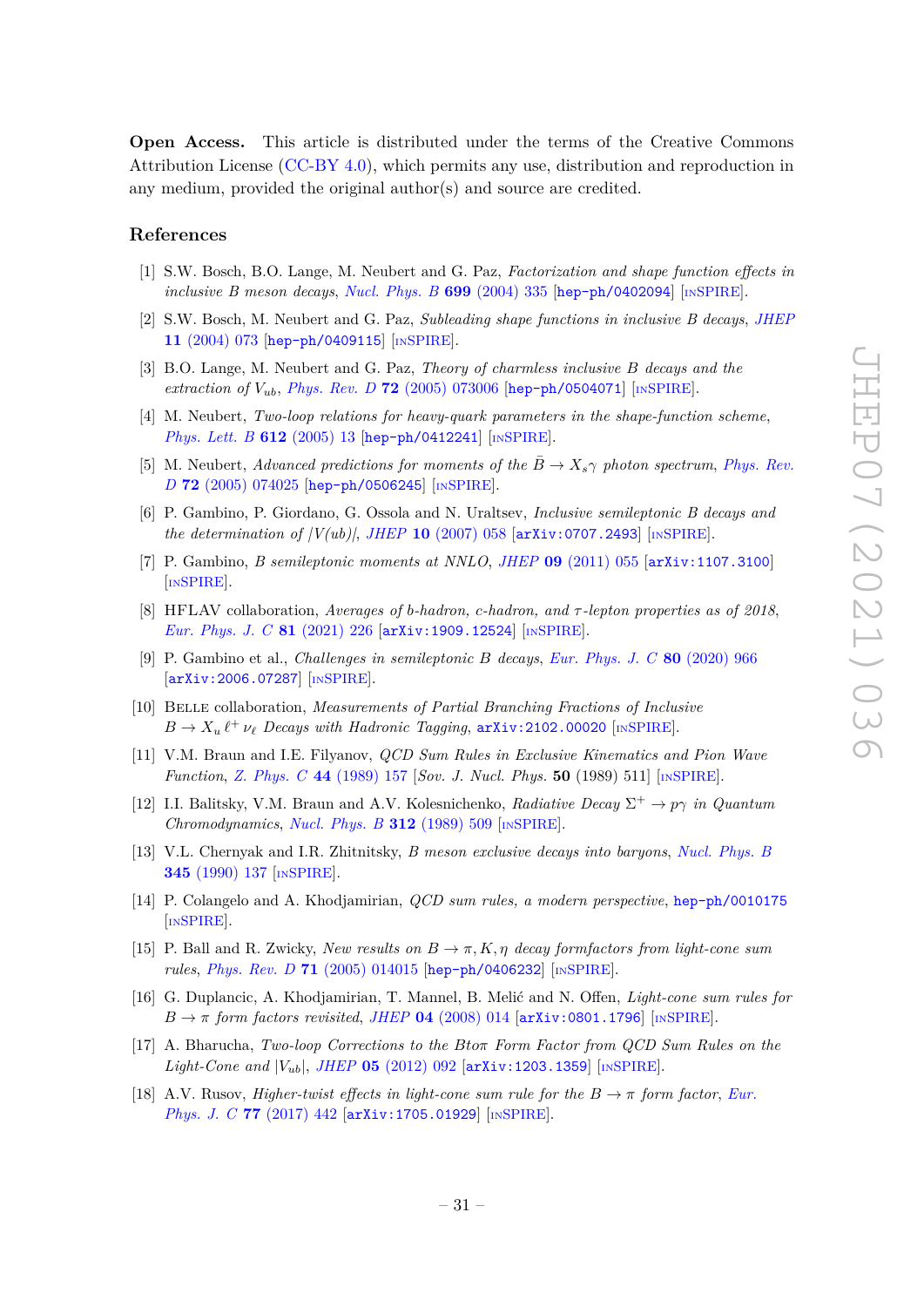- <span id="page-32-0"></span>[19] G. Duplancic and B. Melić,  $B_{(s)} \to K$  *form factors: An Update of light-cone sum rule results*, *Phys. Rev. D* **78** [\(2008\) 054015](https://doi.org/10.1103/PhysRevD.78.054015) [[arXiv:0805.4170](https://arxiv.org/abs/0805.4170)] [IN[SPIRE](https://inspirehep.net/search?p=find+EPRINT%2BarXiv%3A0805.4170)].
- <span id="page-32-1"></span>[20] A. Khodjamirian, C. Klein, T. Mannel and N. Offen, *Semileptonic charm decays*  $D \to \pi \ell \bar{\nu}_{\ell}$  $\hat{D} \rightarrow K \ell \bar{\nu}_\ell$  *from QCD Light-Cone Sum Rules, Phys. Rev. D* **80** [\(2009\) 114005](https://doi.org/10.1103/PhysRevD.80.114005) [[arXiv:0907.2842](https://arxiv.org/abs/0907.2842)] [IN[SPIRE](https://inspirehep.net/search?p=find+EPRINT%2BarXiv%3A0907.2842)].
- <span id="page-32-2"></span>[21] I. Sentitemsu Imsong, A. Khodjamirian, T. Mannel and D. van Dyk, *Extrapolation and unitarity bounds for the*  $B \rightarrow \pi$  *form factor, JHEP* 02 [\(2015\) 126](https://doi.org/10.1007/JHEP02(2015)126) [[arXiv:1409.7816](https://arxiv.org/abs/1409.7816)] [IN[SPIRE](https://inspirehep.net/search?p=find+EPRINT%2BarXiv%3A1409.7816)].
- <span id="page-32-3"></span>[22] N. Gubernari, A. Kokulu and D. van Dyk,  $B \to P$  *and*  $B \to V$  *Form Factors from B*-Meson *Light-Cone Sum Rules beyond Leading Twist*, *JHEP* **01** [\(2019\) 150](https://doi.org/10.1007/JHEP01(2019)150) [[arXiv:1811.00983](https://arxiv.org/abs/1811.00983)] [IN[SPIRE](https://inspirehep.net/search?p=find+EPRINT%2BarXiv%3A1811.00983)].
- <span id="page-32-7"></span>[23] Particle Data Group collaboration, *Review of Particle Physics*, *PTEP* **2020** [\(2020\)](https://doi.org/10.1093/ptep/ptaa104) [083C01](https://doi.org/10.1093/ptep/ptaa104) [IN[SPIRE](https://inspirehep.net/search?p=find+J%20%22PTEP%2C2020%2C083C01%22)].
- <span id="page-32-8"></span>[24] B.L. Ioffe, *Condensates in quantum chromodynamics*, *[Phys. Atom. Nucl.](https://doi.org/10.1134/1.1540654)* **66** (2003) 30 [[hep-ph/0207191](https://arxiv.org/abs/hep-ph/0207191)] [IN[SPIRE](https://inspirehep.net/search?p=find+EPRINT%2Bhep-ph%2F0207191)].
- <span id="page-32-9"></span>[25] Flavour Lattice Averaging Group collaboration, *FLAG Review 2019: Flavour Lattice Averaging Group (FLAG)*, *[Eur. Phys. J. C](https://doi.org/10.1140/epjc/s10052-019-7354-7)* **80** (2020) 113 [[arXiv:1902.08191](https://arxiv.org/abs/1902.08191)] [IN[SPIRE](https://inspirehep.net/search?p=find+EPRINT%2BarXiv%3A1902.08191)].
- <span id="page-32-6"></span>[26] RQCD collaboration, *Light-cone distribution amplitudes of pseudoscalar mesons from lattice QCD*, *JHEP* **08** [\(2019\) 065](https://doi.org/10.1007/JHEP08(2019)065) [*Addendum ibid.* **11** (2020) 037] [[arXiv:1903.08038](https://arxiv.org/abs/1903.08038)] [IN[SPIRE](https://inspirehep.net/search?p=find+EPRINT%2BarXiv%3A1903.08038)].
- <span id="page-32-10"></span>[27] A. Khodjamirian, T. Mannel, N. Offen and Y.M. Wang,  $B \to \pi \ell \nu_l$  *Width and*  $|V_{ub}|$  *from QCD Light-Cone Sum Rules*, *Phys. Rev. D* **83** [\(2011\) 094031](https://doi.org/10.1103/PhysRevD.83.094031) [[arXiv:1103.2655](https://arxiv.org/abs/1103.2655)] [IN[SPIRE](https://inspirehep.net/search?p=find+EPRINT%2BarXiv%3A1103.2655)].
- <span id="page-32-5"></span>[28] P. Ball, V.M. Braun and A. Lenz, *Higher-twist distribution amplitudes of the K meson in QCD*, *JHEP* **05** [\(2006\) 004](https://doi.org/10.1088/1126-6708/2006/05/004) [[hep-ph/0603063](https://arxiv.org/abs/hep-ph/0603063)] [IN[SPIRE](https://inspirehep.net/search?p=find+EPRINT%2Bhep-ph%2F0603063)].
- <span id="page-32-11"></span>[29] P. Gelhausen, A. Khodjamirian, A.A. Pivovarov and D. Rosenthal, *Decay constants of heavy-light vector mesons from QCD sum rules*, *Phys. Rev. D* **88** [\(2013\) 014015](https://doi.org/10.1103/PhysRevD.88.014015) [*Erratum ibid.* **89** (2014) 099901] [*Erratum ibid.* **91** (2015) 099901] [[arXiv:1305.5432](https://arxiv.org/abs/1305.5432)] [IN[SPIRE](https://inspirehep.net/search?p=find+EPRINT%2BarXiv%3A1305.5432)].
- <span id="page-32-4"></span>[30] A. Khodjamirian and A.V. Rusov,  $B_s \to K\ell\nu_\ell$  and  $B_{(s)} \to \pi(K)\ell^+\ell^-$  decays at large recoil *and CKM matrix elements, JHEP* **08** [\(2017\) 112](https://doi.org/10.1007/JHEP08(2017)112) [[arXiv:1703.04765](https://arxiv.org/abs/1703.04765)] [IN[SPIRE](https://inspirehep.net/search?p=find+EPRINT%2BarXiv%3A1703.04765)].
- <span id="page-32-12"></span>[31] M. Beneke and T. Feldmann, *Symmetry breaking corrections to heavy to light B meson form-factors at large recoil*, *[Nucl. Phys. B](https://doi.org/10.1016/S0550-3213(00)00585-X)* **592** (2001) 3 [[hep-ph/0008255](https://arxiv.org/abs/hep-ph/0008255)] [IN[SPIRE](https://inspirehep.net/search?p=find+EPRINT%2Bhep-ph%2F0008255)].
- <span id="page-32-13"></span>[32] C. Bourrely, I. Caprini and L. Lellouch, *Model-independent description of*  $B \to \pi \ell \bar{\nu}$  *decays and a determination of* |*Vub*|, *Phys. Rev. D* **79** [\(2009\) 013008](https://doi.org/10.1103/PhysRevD.82.099902) [*Erratum ibid.* **82** (2010) 099902] [[arXiv:0807.2722](https://arxiv.org/abs/0807.2722)] [IN[SPIRE](https://inspirehep.net/search?p=find+EPRINT%2BarXiv%3A0807.2722)].
- <span id="page-32-14"></span>[33] FERMILAB LATTICE and MILC collaborations,  $|V_{ub}|$  *from*  $B \to \pi l \nu$  *decays and (2+1)-flavor lattice QCD*, *Phys. Rev. D* 92 [\(2015\) 014024](https://doi.org/10.1103/PhysRevD.92.014024) [[arXiv:1503.07839](https://arxiv.org/abs/1503.07839)] [IN[SPIRE](https://inspirehep.net/search?p=find+EPRINT%2BarXiv%3A1503.07839)].
- <span id="page-32-16"></span>[34] FERMILAB LATTICE and MILC collaborations,  $B \to \pi \ell \ell$  form factors for new-physics *searches from lattice QCD*, *[Phys. Rev. Lett.](https://doi.org/10.1103/PhysRevLett.115.152002)* **115** (2015) 152002 [[arXiv:1507.01618](https://arxiv.org/abs/1507.01618)] [IN[SPIRE](https://inspirehep.net/search?p=find+EPRINT%2BarXiv%3A1507.01618)].
- <span id="page-32-15"></span>[35] J.M. Flynn et al.,  $B \to \pi \ell \nu$  and  $B_s \to K \ell \nu$  form factors and  $|V_{ub}|$  from 2+1-flavor lattice *QCD with domain-wall light quarks and relativistic heavy quarks*, *[Phys. Rev. D](https://doi.org/10.1103/PhysRevD.91.074510)* **91** (2015) [074510](https://doi.org/10.1103/PhysRevD.91.074510) [[arXiv:1501.05373](https://arxiv.org/abs/1501.05373)] [IN[SPIRE](https://inspirehep.net/search?p=find+EPRINT%2BarXiv%3A1501.05373)].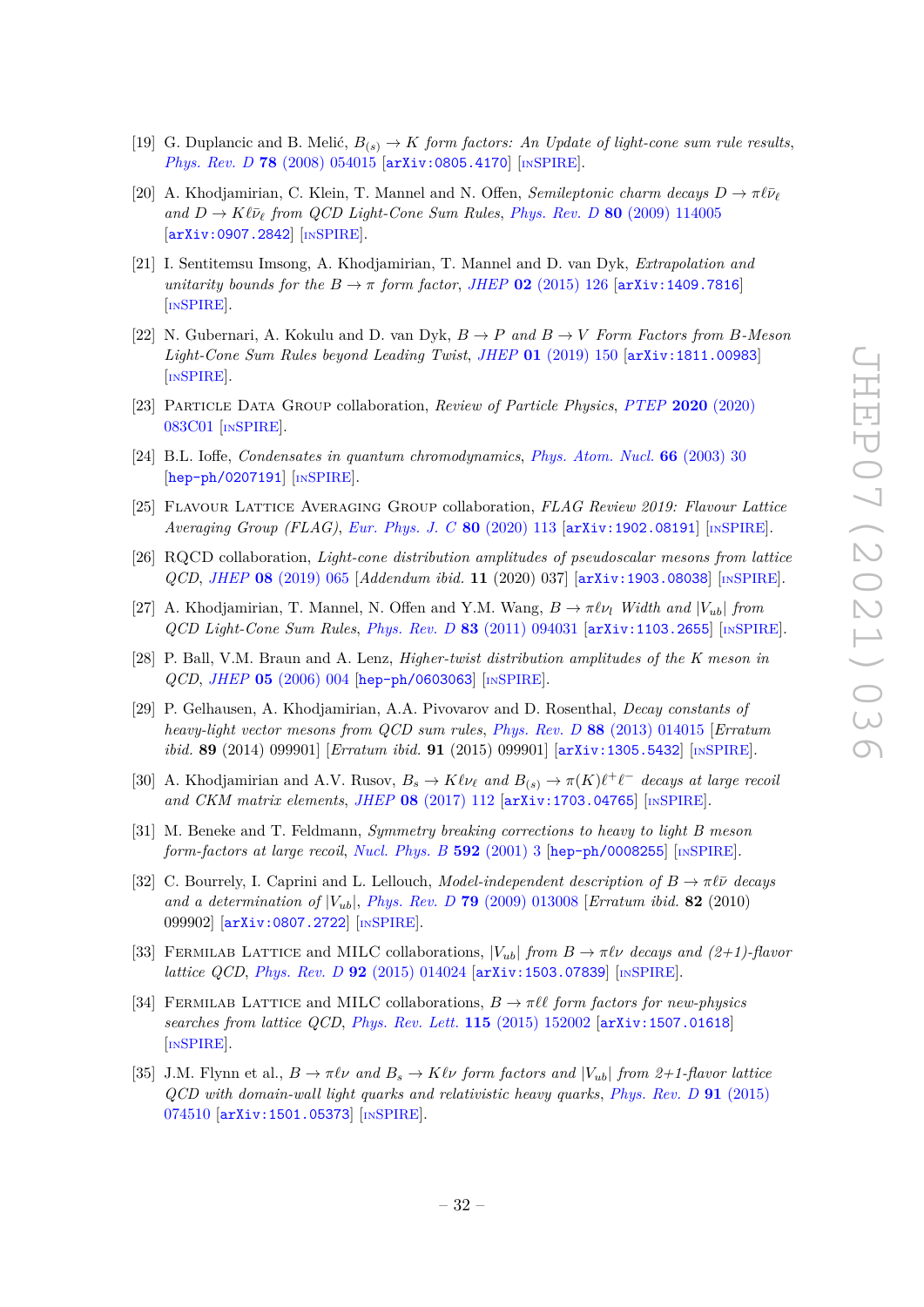- <span id="page-33-0"></span>[36] A. Bharucha, T. Feldmann and M. Wick, *Theoretical and Phenomenological Constraints on Form Factors for Radiative and Semi-Leptonic B-Meson Decays*, *JHEP* **09** [\(2010\) 090](https://doi.org/10.1007/JHEP09(2010)090) [[arXiv:1004.3249](https://arxiv.org/abs/1004.3249)] [IN[SPIRE](https://inspirehep.net/search?p=find+EPRINT%2BarXiv%3A1004.3249)].
- <span id="page-33-1"></span>[37] ETM collaboration, *Masses and decay constants of*  $D_{(s)}^*$  *and*  $B_{(s)}^*$  *mesons with*  $N_f = 2 + 1 + 1$ *twisted mass fermions*, *Phys. Rev. D* **96** [\(2017\) 034524](https://doi.org/10.1103/PhysRevD.96.034524) [[arXiv:1707.04529](https://arxiv.org/abs/1707.04529)] [IN[SPIRE](https://inspirehep.net/search?p=find+EPRINT%2BarXiv%3A1707.04529)].
- <span id="page-33-2"></span>[38] A. Khodjamirian, B. Melić, Y.-M. Wang and Y.-B. Wei, *The D*∗*Dπ and B*∗*Bπ couplings from light-cone sum rules*, *JHEP* **03** [\(2021\) 016](https://doi.org/10.1007/JHEP03(2021)016) [[arXiv:2011.11275](https://arxiv.org/abs/2011.11275)] [IN[SPIRE](https://inspirehep.net/search?p=find+EPRINT%2BarXiv%3A2011.11275)].
- <span id="page-33-3"></span>[39] N. Isgur and M.B. Wise, *Influence of the*  $B^*$  *Resonance on*  $\bar{B} \to \pi e \bar{\nu}$ , *Phys. Rev.* D 41 [\(1990\) 151](https://doi.org/10.1103/PhysRevD.41.151) [IN[SPIRE](https://inspirehep.net/search?p=find+J%20%22Phys.Rev.%2CD41%2C151%22)].
- [40] C.A. Dominguez, J.G. Korner and K. Schilcher, *The scalar form-factor in the exclusive semileptonic decay of*  $B \to \pi \tau \bar{\nu}_{\tau}$ , *[Phys. Lett. B](https://doi.org/10.1016/0370-2693(90)90312-T)* **248** (1990) 399 [IN[SPIRE](https://inspirehep.net/search?p=find+J%20%22Phys.Lett.%2CB248%2C399%22)].
- [41] M.B. Wise, *Chiral perturbation theory for hadrons containing a heavy quark*, *[Phys. Rev. D](https://doi.org/10.1103/PhysRevD.45.R2188)* **45** [\(1992\) R2188](https://doi.org/10.1103/PhysRevD.45.R2188) [IN[SPIRE](https://inspirehep.net/search?p=find+J%20%22Phys.Rev.%2CD45%2C2188%22)].
- [42] G. Burdman and J.F. Donoghue, *Union of chiral and heavy quark symmetries*, *[Phys. Lett. B](https://doi.org/10.1016/0370-2693(92)90068-F)* **280** [\(1992\) 287](https://doi.org/10.1016/0370-2693(92)90068-F) [IN[SPIRE](https://inspirehep.net/search?p=find+J%20%22Phys.Lett.%2CB280%2C287%22)].
- <span id="page-33-4"></span>[43] L. Wolfenstein, *General results for the decays*  $D \to \pi \ell \bar{\nu}$  and  $B \to \pi \ell \bar{\nu}$ , *[Phys. Lett. B](https://doi.org/10.1016/0370-2693(92)90140-Y)* 291 [\(1992\) 177](https://doi.org/10.1016/0370-2693(92)90140-Y) [IN[SPIRE](https://inspirehep.net/search?p=find+J%20%22Phys.Lett.%2CB291%2C177%22)].
- <span id="page-33-5"></span>[44] G. Burdman, Z. Ligeti, M. Neubert and Y. Nir, *The Decay*  $B \to \pi \ell \bar{\nu}$  *in heavy quark effective theory*, *[Phys. Rev. D](https://doi.org/10.1103/PhysRevD.49.2331)* **49** (1994) 2331 [[hep-ph/9309272](https://arxiv.org/abs/hep-ph/9309272)] [IN[SPIRE](https://inspirehep.net/search?p=find+EPRINT%2Bhep-ph%2F9309272)].
- <span id="page-33-6"></span>[45] E. Dalgic, A. Gray, M. Wingate, C.T.H. Davies, G.P. Lepage and J. Shigemitsu, *B meson semileptonic form-factors from unquenched lattice QCD*, *Phys. Rev. D* **73** [\(2006\) 074502](https://doi.org/10.1103/PhysRevD.75.119906) [*Erratum ibid.* **75** (2007) 119906] [[hep-lat/0601021](https://arxiv.org/abs/hep-lat/0601021)] [IN[SPIRE](https://inspirehep.net/search?p=find+EPRINT%2Bhep-lat%2F0601021)].
- <span id="page-33-7"></span>[46] B. Colquhoun, R.J. Dowdall, J. Koponen, C.T.H. Davies and G.P. Lepage,  $B \to \pi \ell \nu$  *at zero recoil from lattice QCD with physical u/d quarks*, *Phys. Rev. D* **93** [\(2016\) 034502](https://doi.org/10.1103/PhysRevD.93.034502) [[arXiv:1510.07446](https://arxiv.org/abs/1510.07446)] [IN[SPIRE](https://inspirehep.net/search?p=find+EPRINT%2BarXiv%3A1510.07446)].
- <span id="page-33-8"></span>[47] FERMILAB LATTICE and MILC collaborations,  $B_s \rightarrow K\ell\nu$  decay from lattice QCD, *[Phys.](https://doi.org/10.1103/PhysRevD.100.034501) Rev. D* **100** [\(2019\) 034501](https://doi.org/10.1103/PhysRevD.100.034501) [[arXiv:1901.02561](https://arxiv.org/abs/1901.02561)] [IN[SPIRE](https://inspirehep.net/search?p=find+EPRINT%2BarXiv%3A1901.02561)].
- <span id="page-33-9"></span>[48] H.-Y. Cheng and F.-S. Yu, *Masses of Scalar and Axial-Vector B Mesons Revisited*, *[Eur.](https://doi.org/10.1140/epjc/s10052-017-5252-4) [Phys. J. C](https://doi.org/10.1140/epjc/s10052-017-5252-4)* **77** (2017) 668 [[arXiv:1704.01208](https://arxiv.org/abs/1704.01208)] [IN[SPIRE](https://inspirehep.net/search?p=find+EPRINT%2BarXiv%3A1704.01208)].
- <span id="page-33-10"></span>[49] I. Caprini, B. Grinstein and R.F. Lebed, *Model-independent constraints on hadronic form factors with above-threshold poles*, *Phys. Rev. D* **96** [\(2017\) 036015](https://doi.org/10.1103/PhysRevD.96.036015) [[arXiv:1705.02368](https://arxiv.org/abs/1705.02368)] [IN[SPIRE](https://inspirehep.net/search?p=find+EPRINT%2BarXiv%3A1705.02368)].
- <span id="page-33-11"></span>[50] RBC and UKQCD collaborations, *The B*<sup>∗</sup>*Bπ Coupling Using Relativistic Heavy Quarks*, *Phys. Rev. D* 93 [\(2016\) 014510](https://doi.org/10.1103/PhysRevD.93.014510) [[arXiv:1506.06413](https://arxiv.org/abs/1506.06413)] [IN[SPIRE](https://inspirehep.net/search?p=find+EPRINT%2BarXiv%3A1506.06413)].
- <span id="page-33-14"></span>[51] S. Gonzàlez-Solís and P. Masjuan, *Study of*  $B \to \pi \ell \nu_{\ell}$  and  $B^+ \to \eta^{(\prime)} \ell^+ \nu_{\ell}$  decays and *determination of*  $|V_{ub}|$ , *Phys. Rev. D* **98** [\(2018\) 034027](https://doi.org/10.1103/PhysRevD.98.034027) [[arXiv:1805.11262](https://arxiv.org/abs/1805.11262)] [IN[SPIRE](https://inspirehep.net/search?p=find+EPRINT%2BarXiv%3A1805.11262)].
- <span id="page-33-12"></span>[52] BABAR collaboration, *Study of*  $B \to \pi \ell \nu$  *and*  $B \to \rho \ell \nu$  *Decays and Determination of*  $|V_{ub}|$ , *Phys. Rev. D* **83** [\(2011\) 032007](https://doi.org/10.1103/PhysRevD.83.032007) [[arXiv:1005.3288](https://arxiv.org/abs/1005.3288)] [IN[SPIRE](https://inspirehep.net/search?p=find+EPRINT%2BarXiv%3A1005.3288)].
- <span id="page-33-13"></span>[53] BaBar collaboration, *Branching fraction and form-factor shape measurements of exclusive charmless semileptonic B decays, and determination of*  $|V_{ub}|$ , *Phys. Rev. D* 86 [\(2012\) 092004](https://doi.org/10.1103/PhysRevD.86.092004) [[arXiv:1208.1253](https://arxiv.org/abs/1208.1253)] [IN[SPIRE](https://inspirehep.net/search?p=find+EPRINT%2BarXiv%3A1208.1253)].